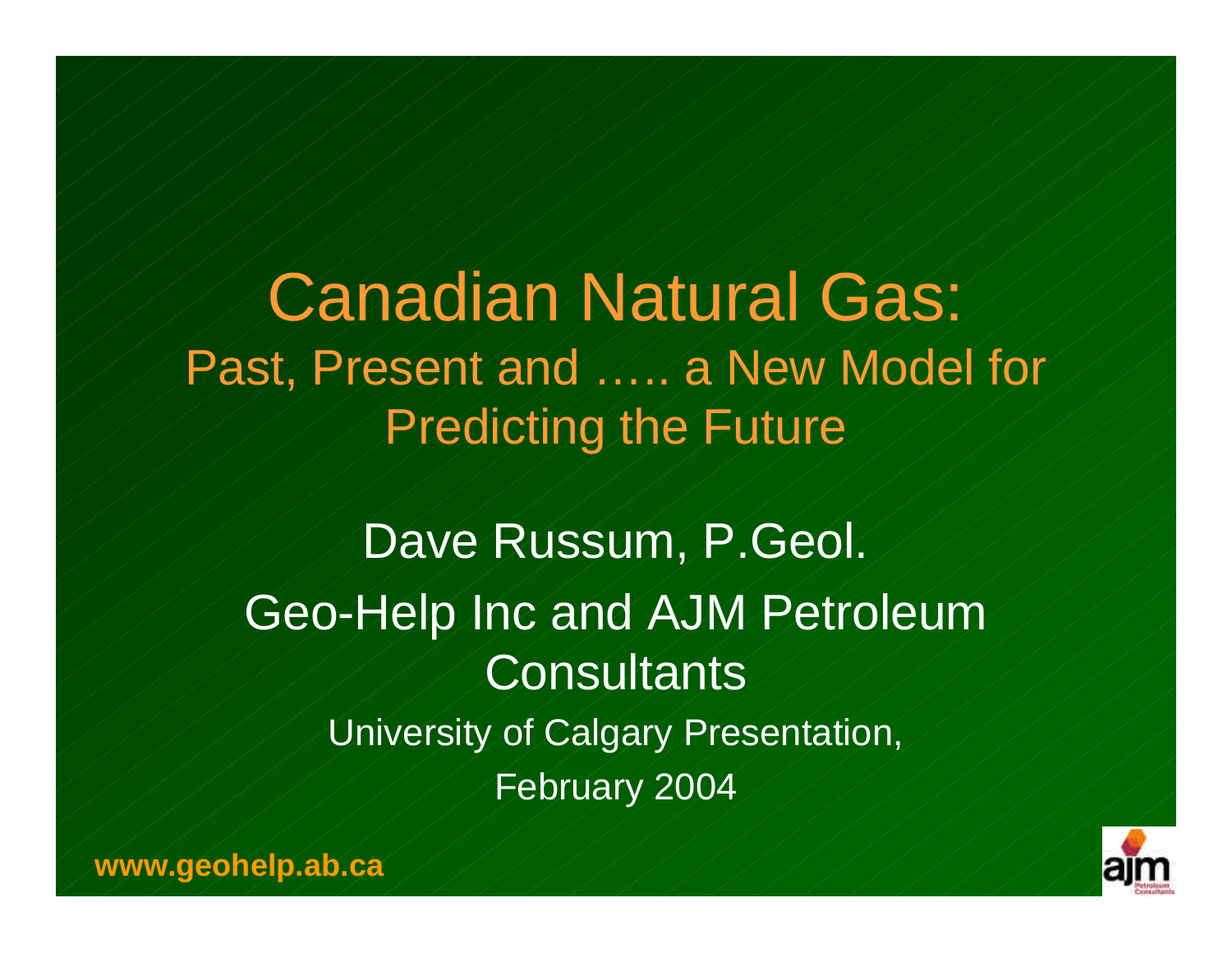#### Presentation Format

- Canada's Resources and Reserves
- Current Trends in Production and Drilling
- A new Resource Development Model
- Predicting the Future and what it may look like
- Questions and Feedback
- More info: **www.geohelp.ab.ca**

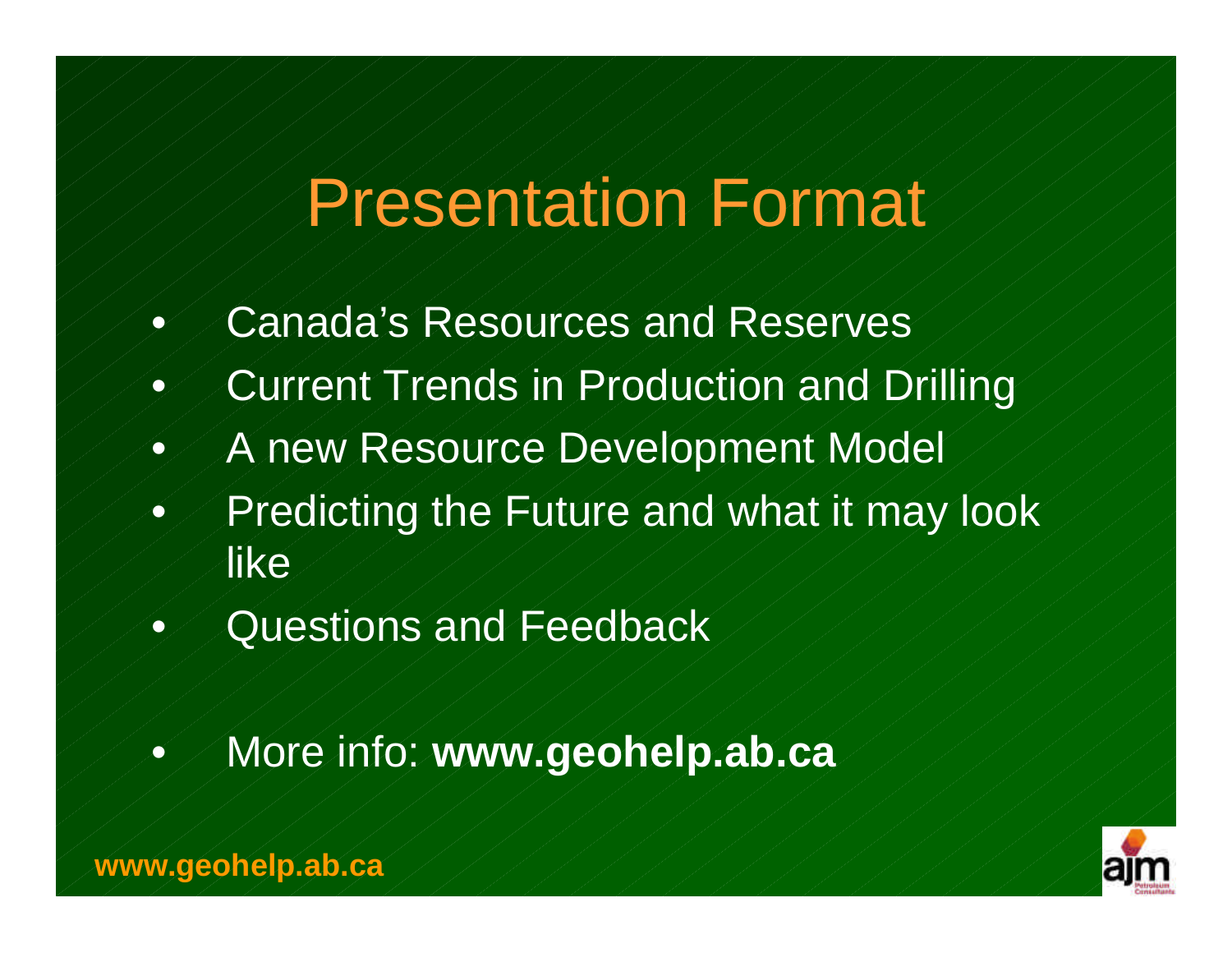

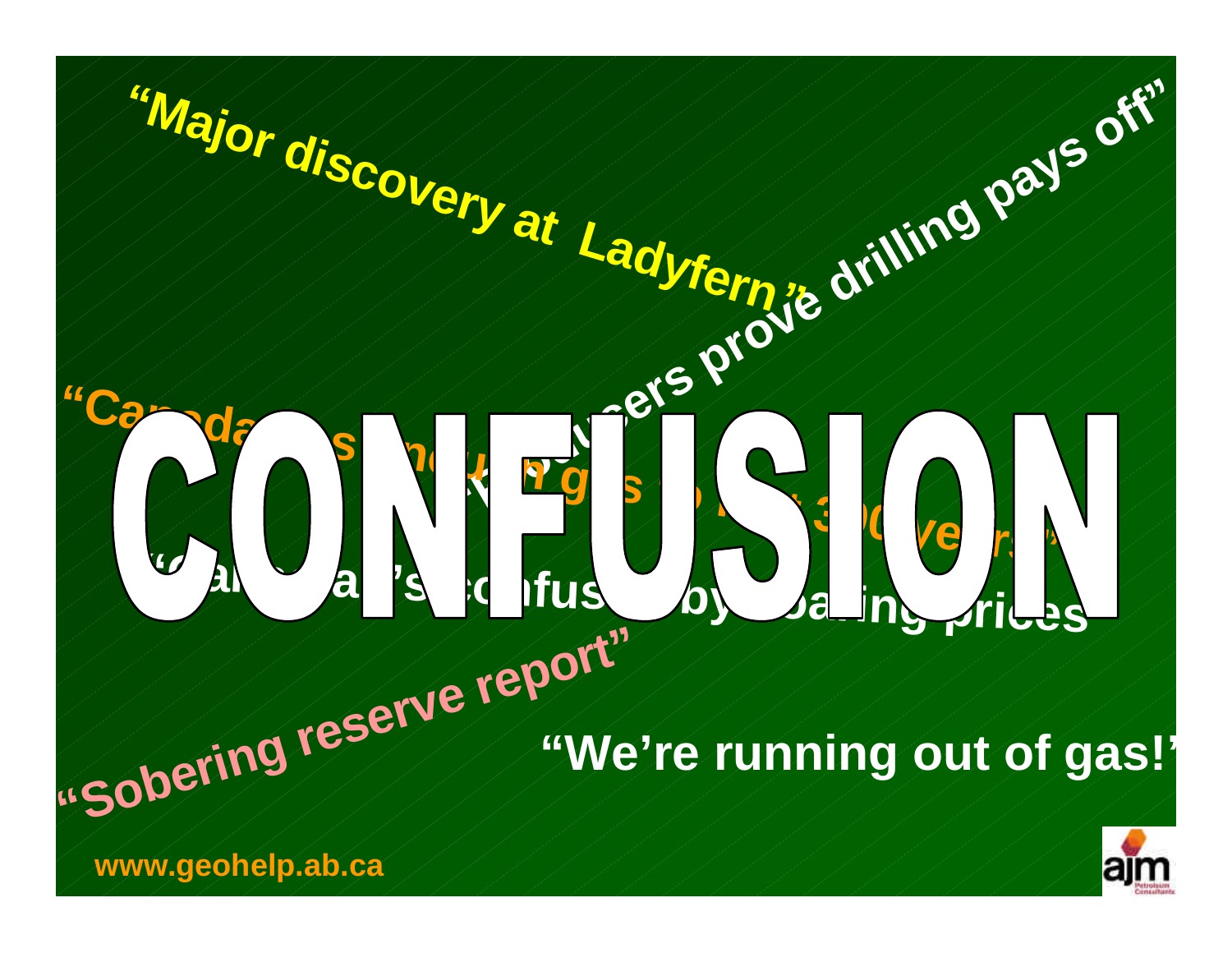### Some Definitions:

Gas: Combustible gas primarily methane

Gas Resources: The total quantity of gas without regard for whether it is technically, physically or economically producible

Gas Reserves: The portion of the known resources that can be technically, physically and economically produced with our current knowledge

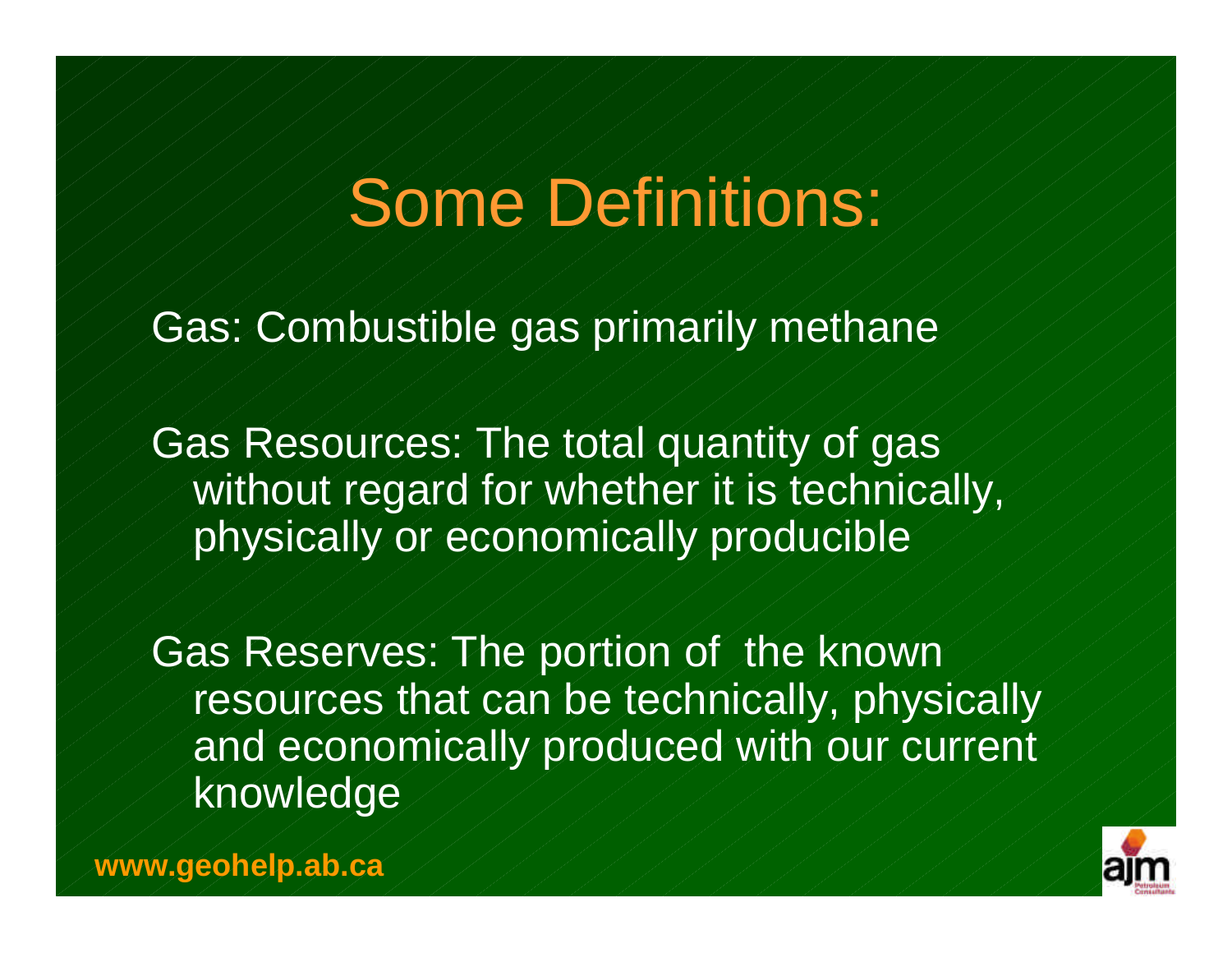### Some Definitions Continued:

Conventional Gas: Gas in porous and permeable rock that typically flows without significant stimulation

Unconventional Gas: Gas in low porosity/permeability rock or adhering to the matrix that requires significant technical intervention to liberate examples: Coalbed methane, Gas hydrates

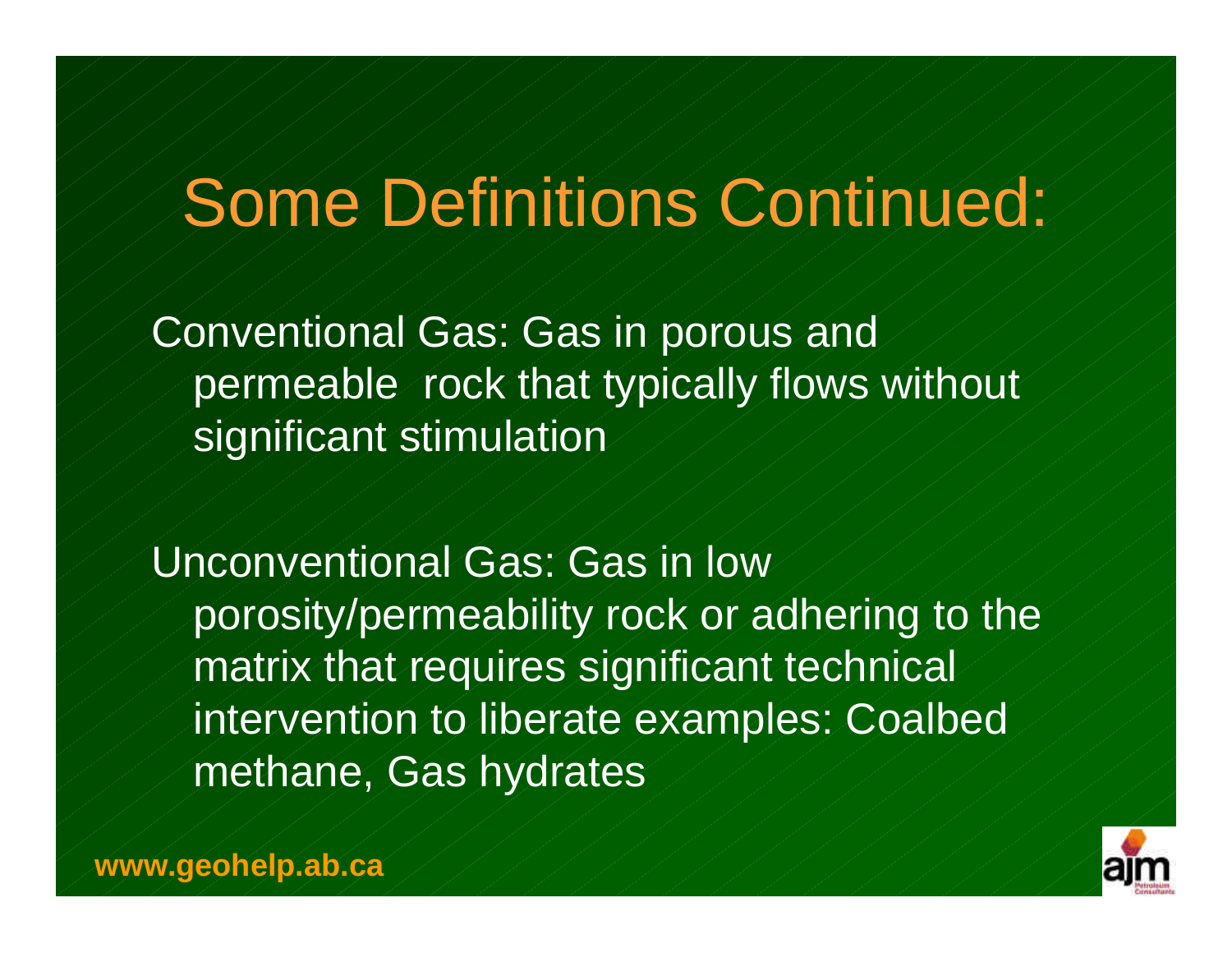### Canada's Natural Gas

#### Production (Bcf/d Adapted from CAPP Data)



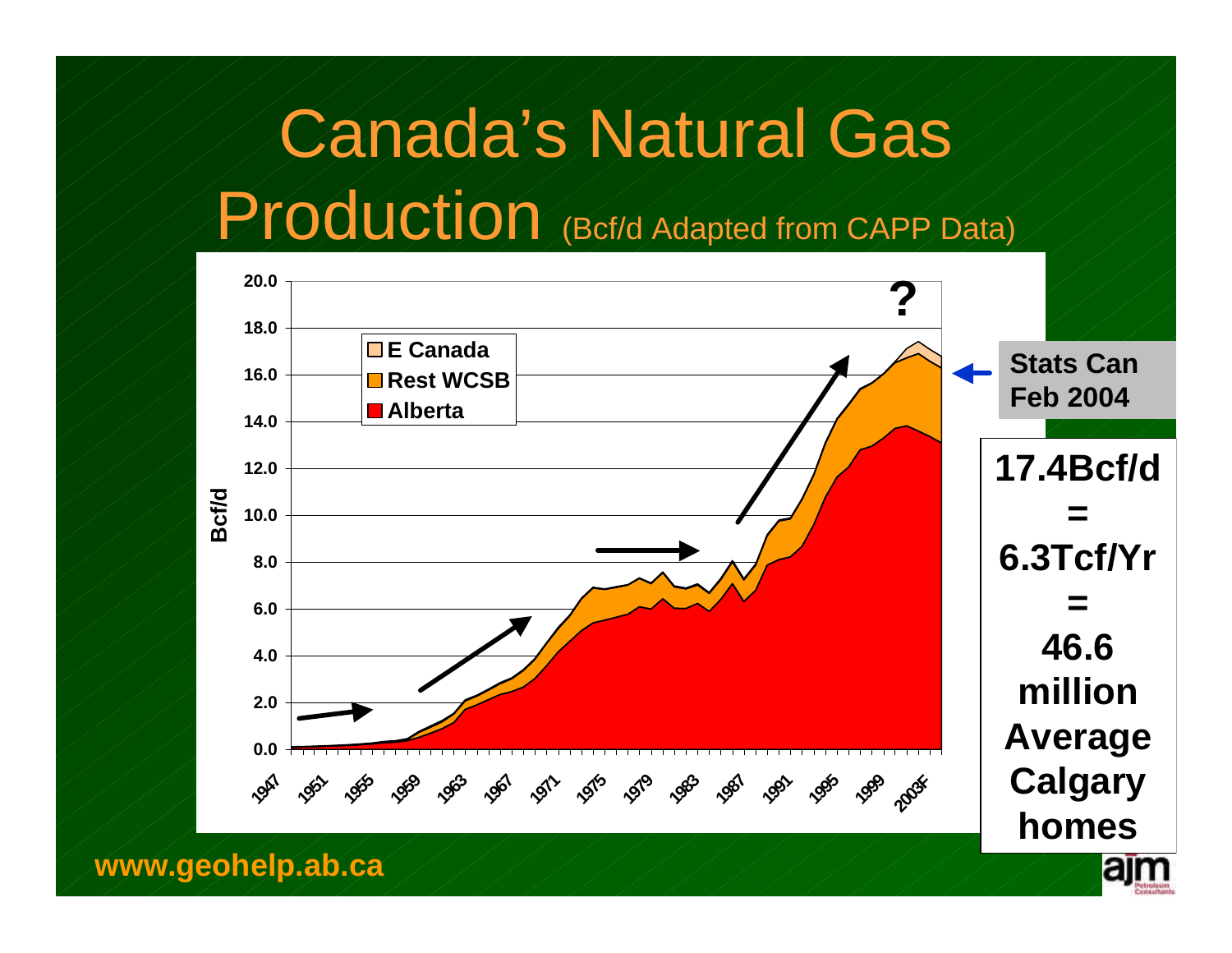#### Production and Alberta Price (AJM Data)



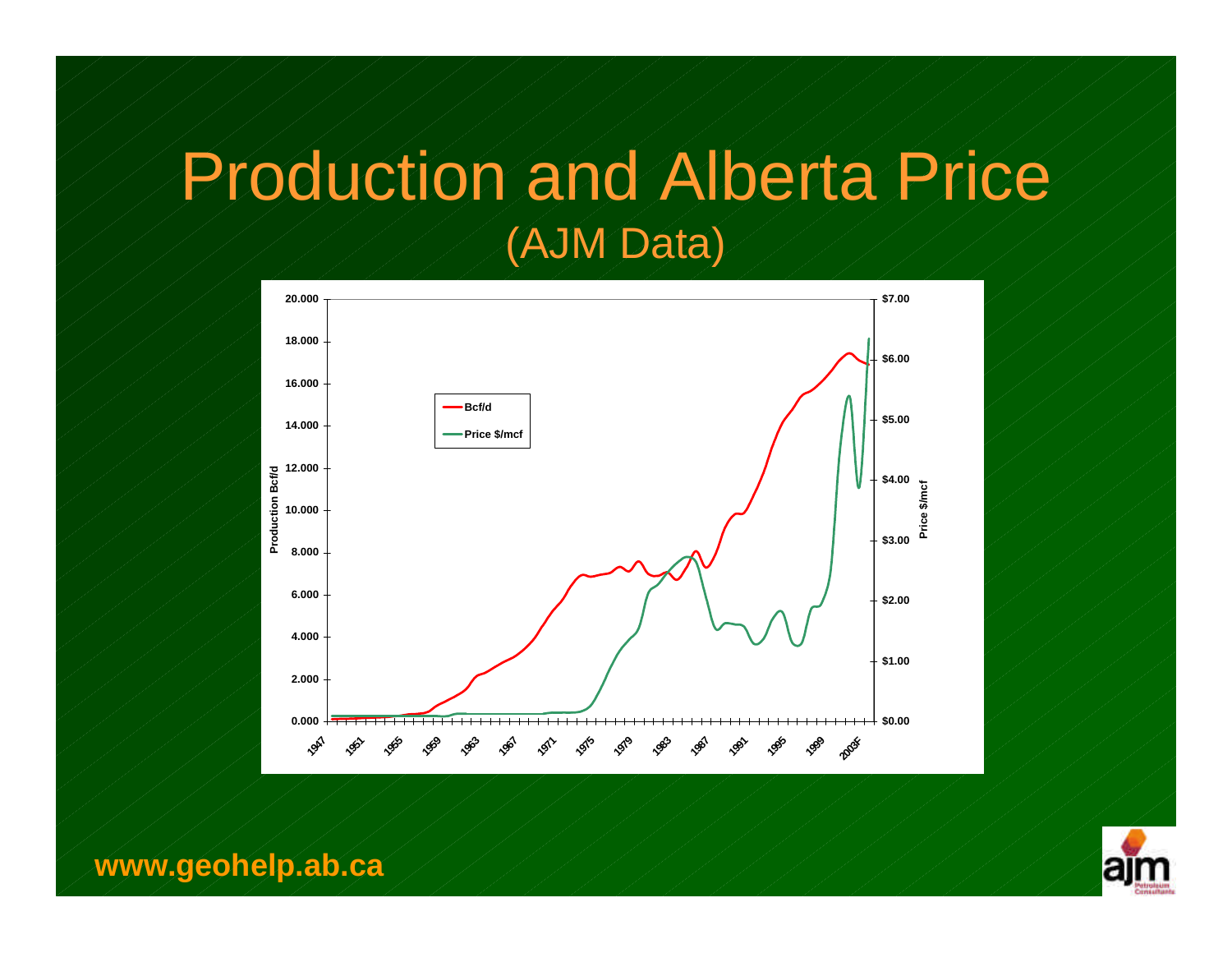### Canada's Natural Gas Resources and Reserves

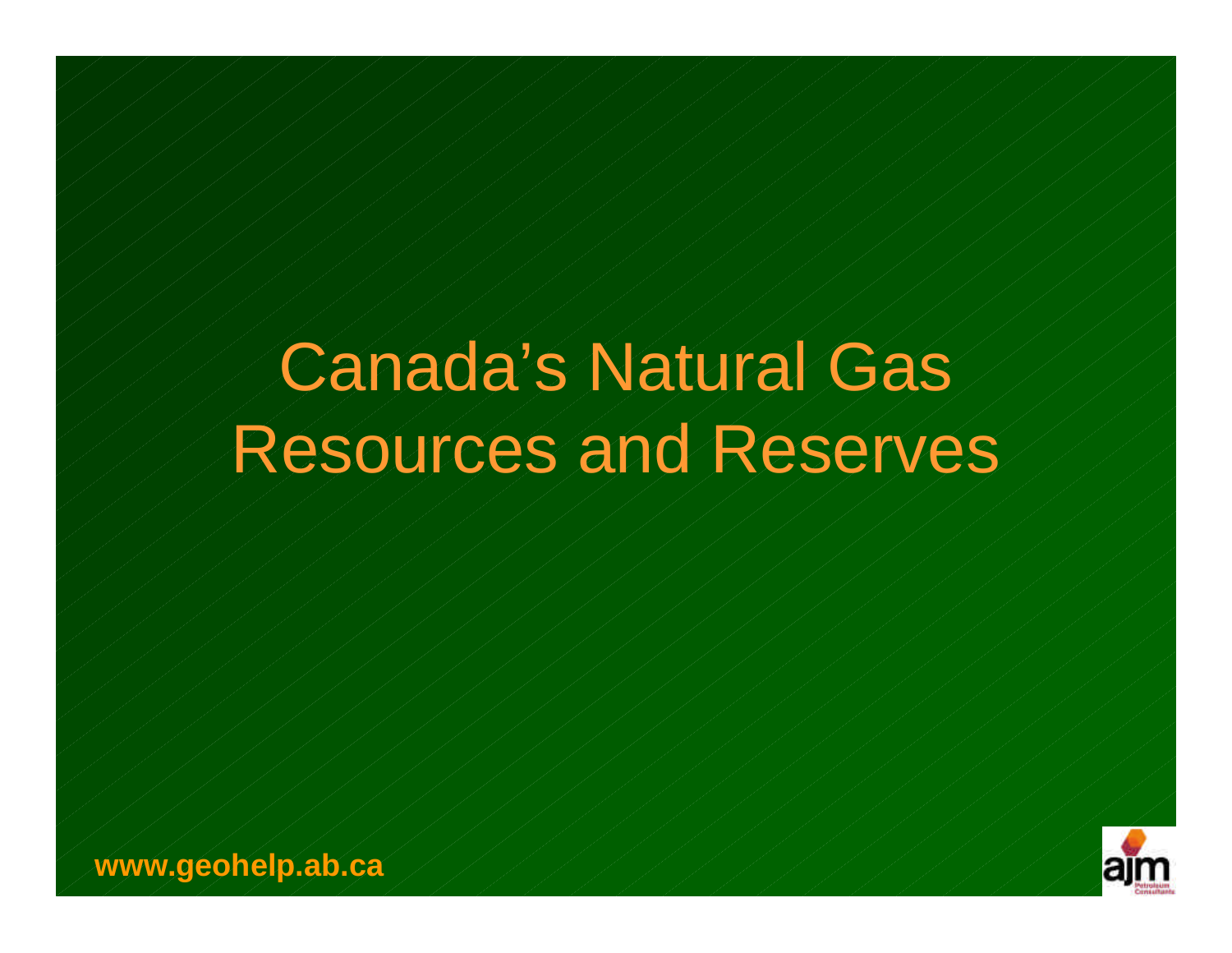### Resource Triangle



Basin Maturity Better Technology

Large Volumes Low Quality Easy to find Difficult to develop

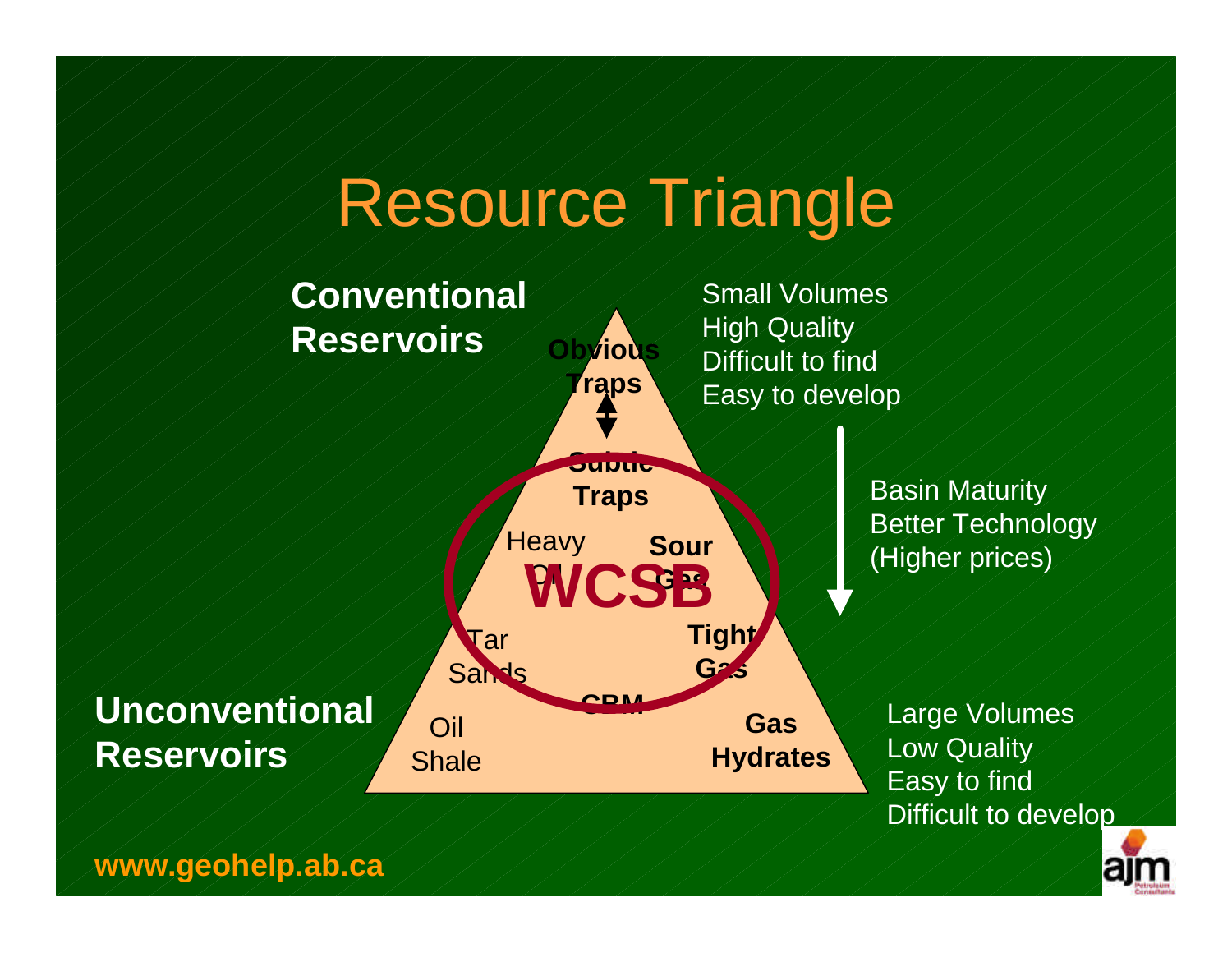#### Unconventional Resources

#### **Coalbed Methane**

- **- Gas trapped in coal (300+ Tcf?)**
- **Gas Hydrates**
- **- Gas trapped in ice crystals (>10,000 Tcf?) Shale Gas**
- **Tight Gas Included with conventional?**
- **Know the resource exists**
- **Low quality, challenging to extract**
- **Lack technology or economic incentive to extract**
- **Price will determine rate of development**

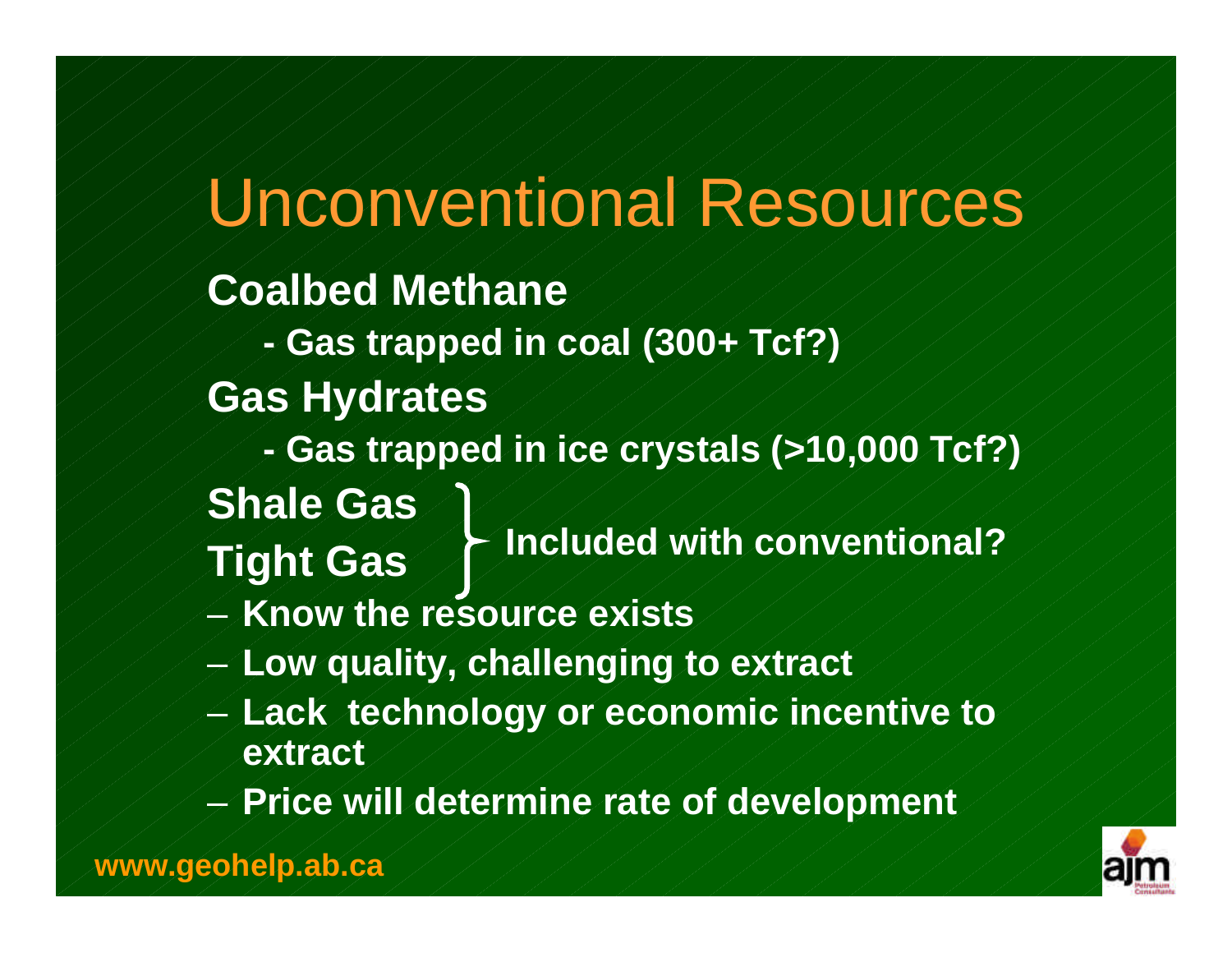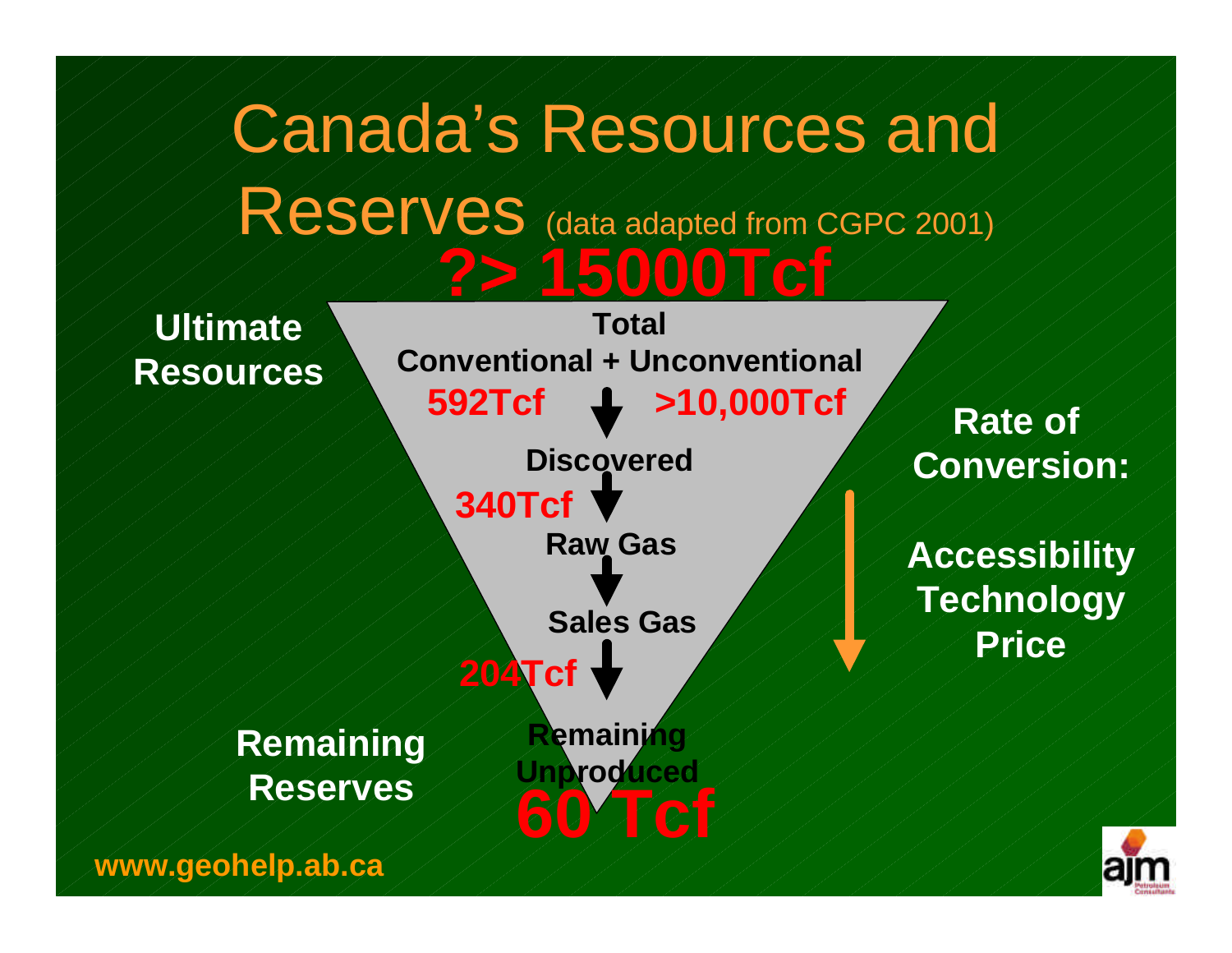# Canada's Remaining Accessible, Proven, Marketable Gas Reserves

(Estimated December 2002)





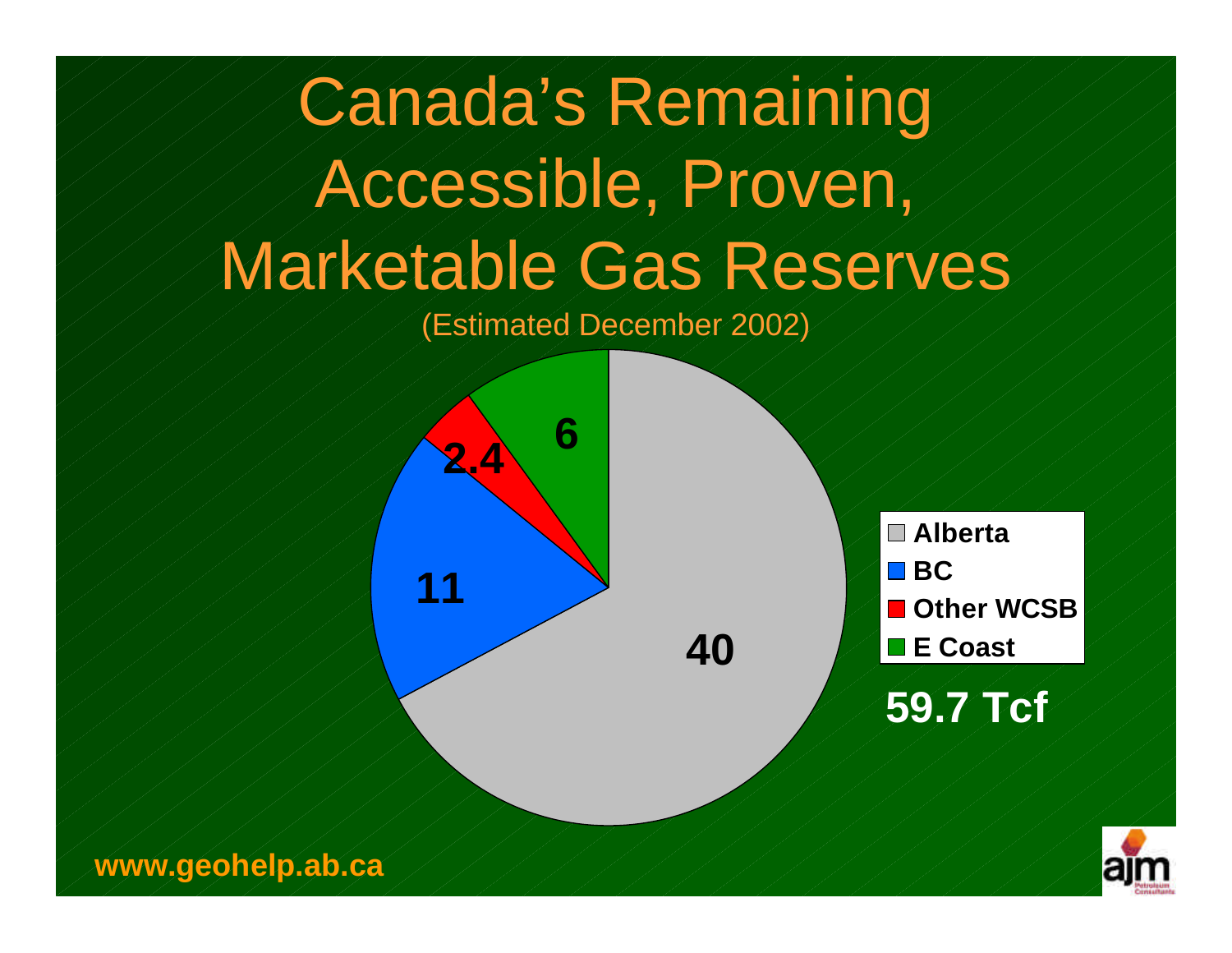### Alberta Remaining Reserves and R/P



**Found more gas than produced only 3 years since 1982**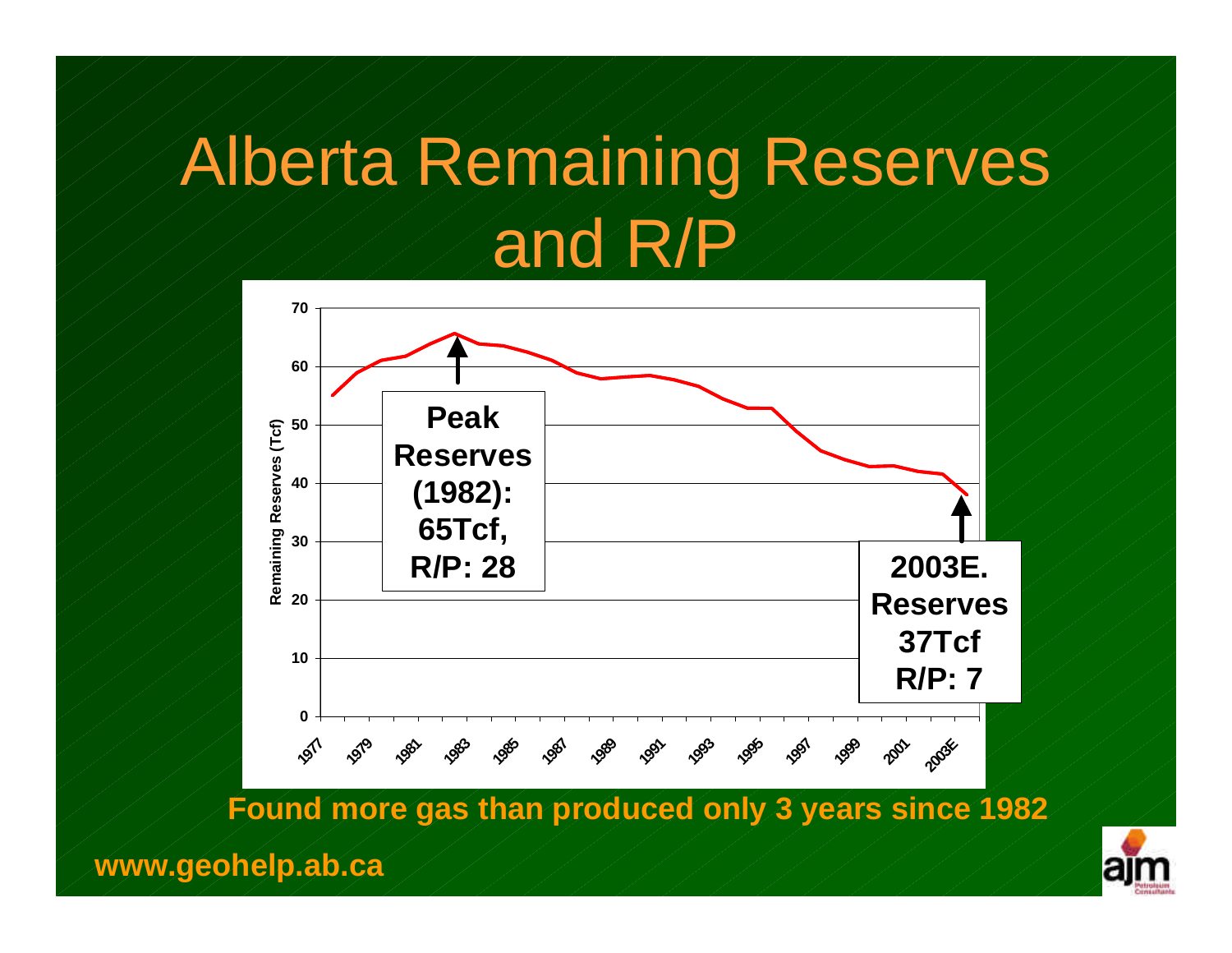### Reserve/Production Ratio

Reserve Life Index Example 60Tcf Reserves/6Tcf Production per year = 10Years

Does not mean we will run out of gas in 10 years

- Time to produce *current* reserves at *current* rate
- Additions to Reserves or reduction in Production extends life

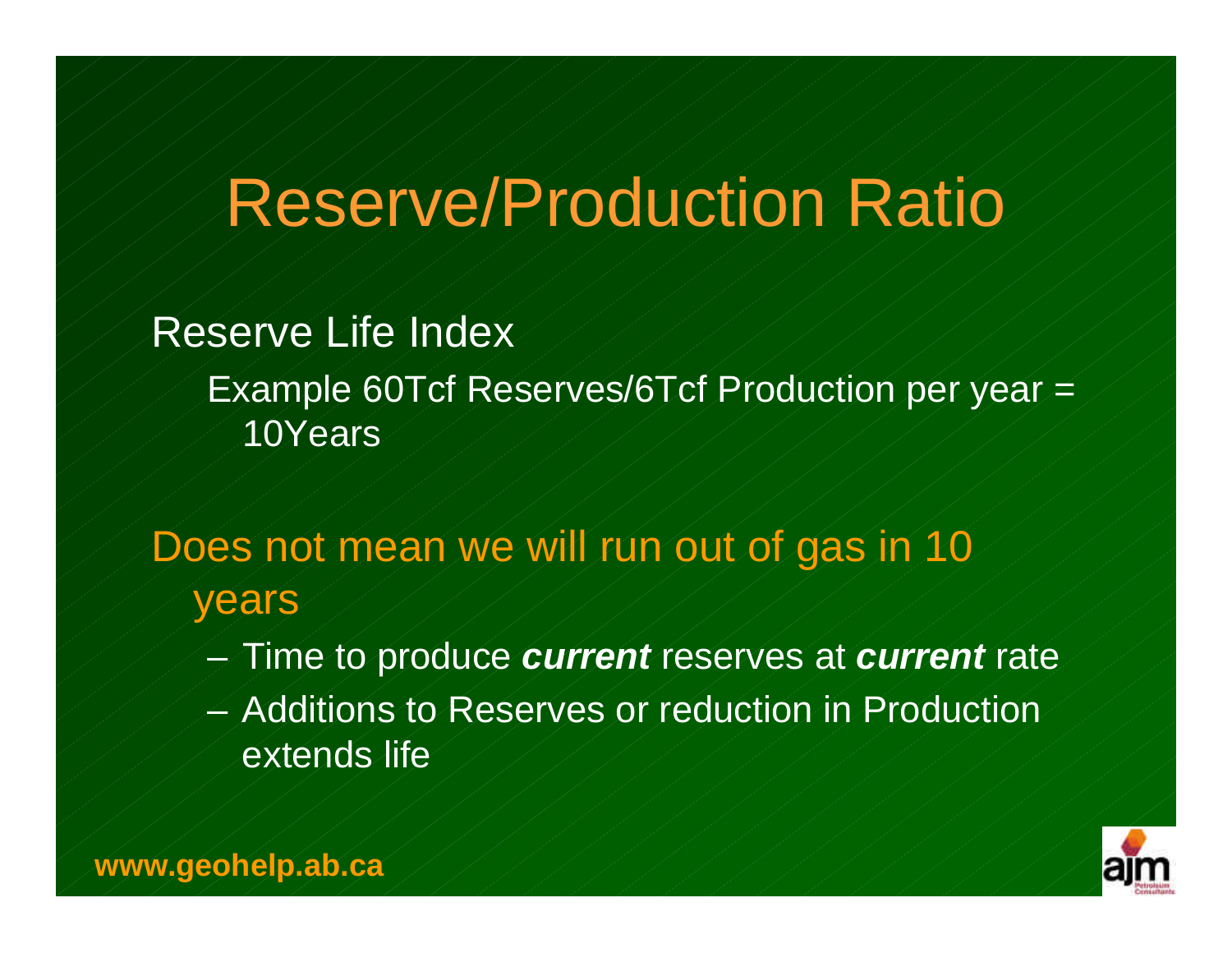### 'Orphaned' Resources (Skipper, 2001)



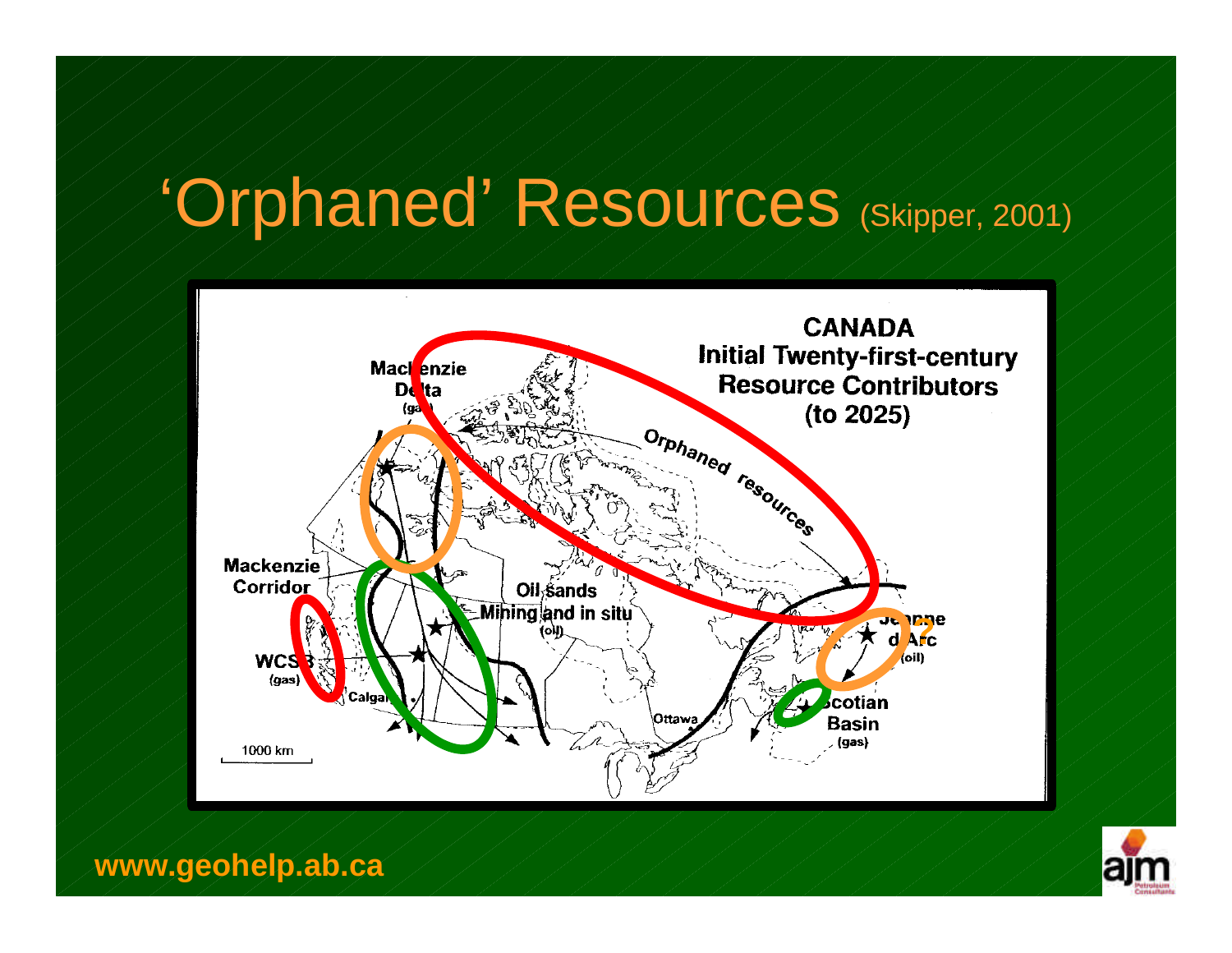### Understanding Remaining Gas Resources – Accessible and Economically Available

|                       | Accessible     | Accessible<br>with<br>restrictions | Inaccessible   |  |
|-----------------------|----------------|------------------------------------|----------------|--|
| $<$ \$6.00Cdn<br>/mcf | <b>Present</b> | <b>Future</b>                      | <b>Exclude</b> |  |
| $> $6.00C$ dn<br>/mcf | <b>Future</b>  | <b>Future</b>                      | <b>Exclude</b> |  |

**Russum, CSEG Recorder, June 2003**



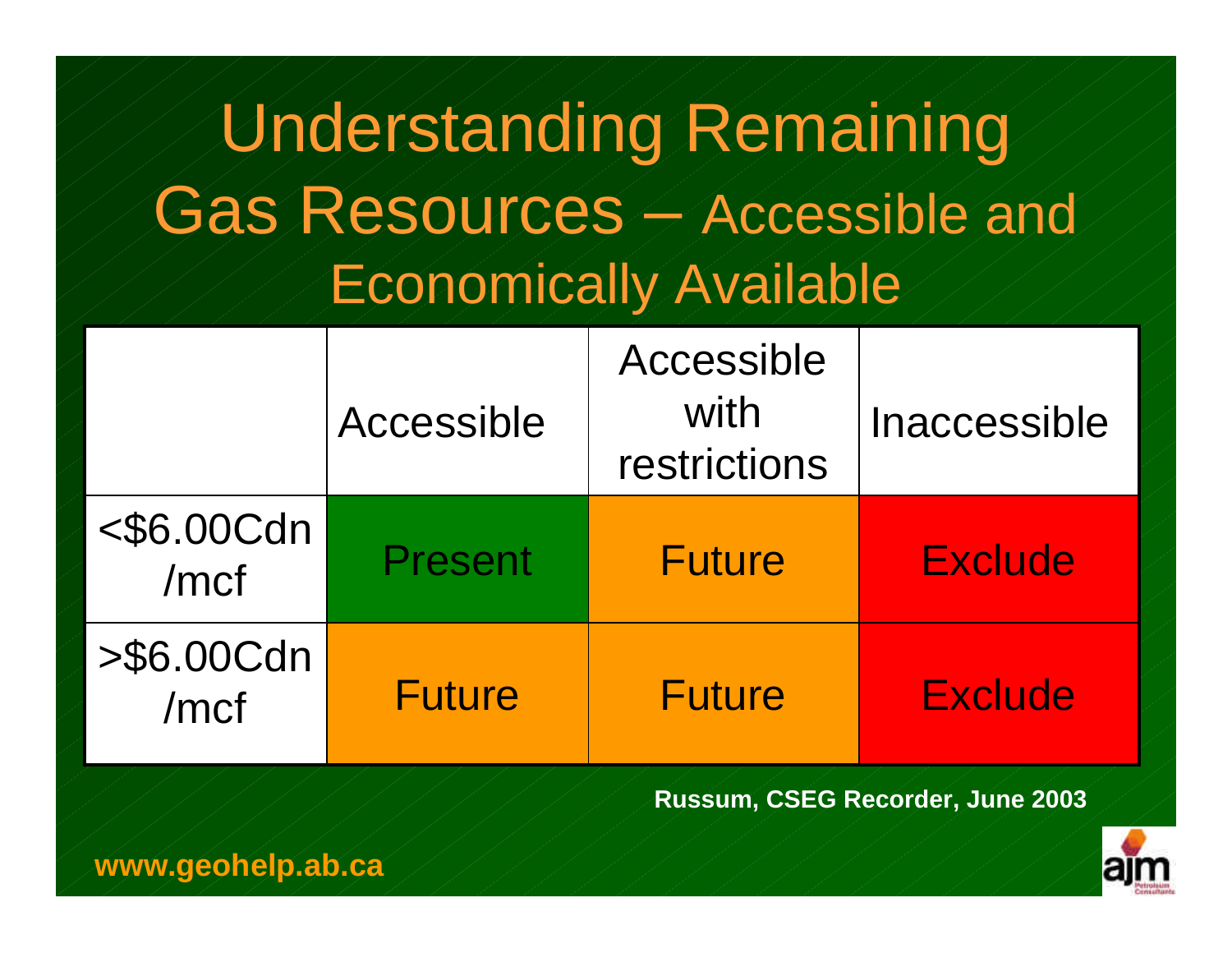### Predicting future accessible resources

| Present                         | <b>Post 2010</b> | >2025        |  |  |  |  |
|---------------------------------|------------------|--------------|--|--|--|--|
| <b>Available now and future</b> |                  |              |  |  |  |  |
| <b>Available post 2010</b>      |                  |              |  |  |  |  |
|                                 |                  | (Post 2025?) |  |  |  |  |
|                                 |                  |              |  |  |  |  |

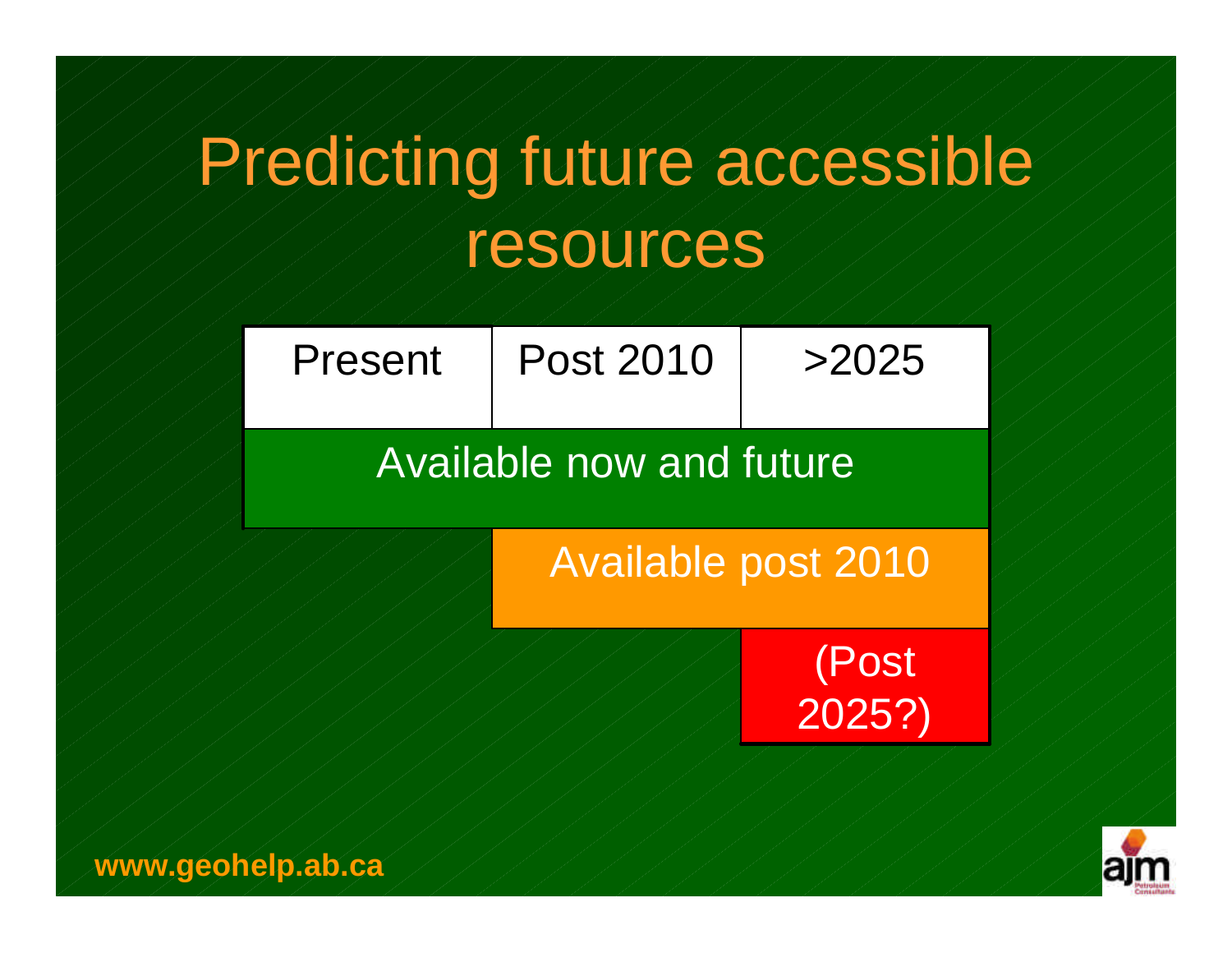### Approximate distribution of known resources

| Post 2010<br>Present         |  | >2025 |  |  |  |  |  |
|------------------------------|--|-------|--|--|--|--|--|
| 60Tcf Disc. + 55?Tcf Undisc. |  |       |  |  |  |  |  |
| 32Tcf                        |  |       |  |  |  |  |  |



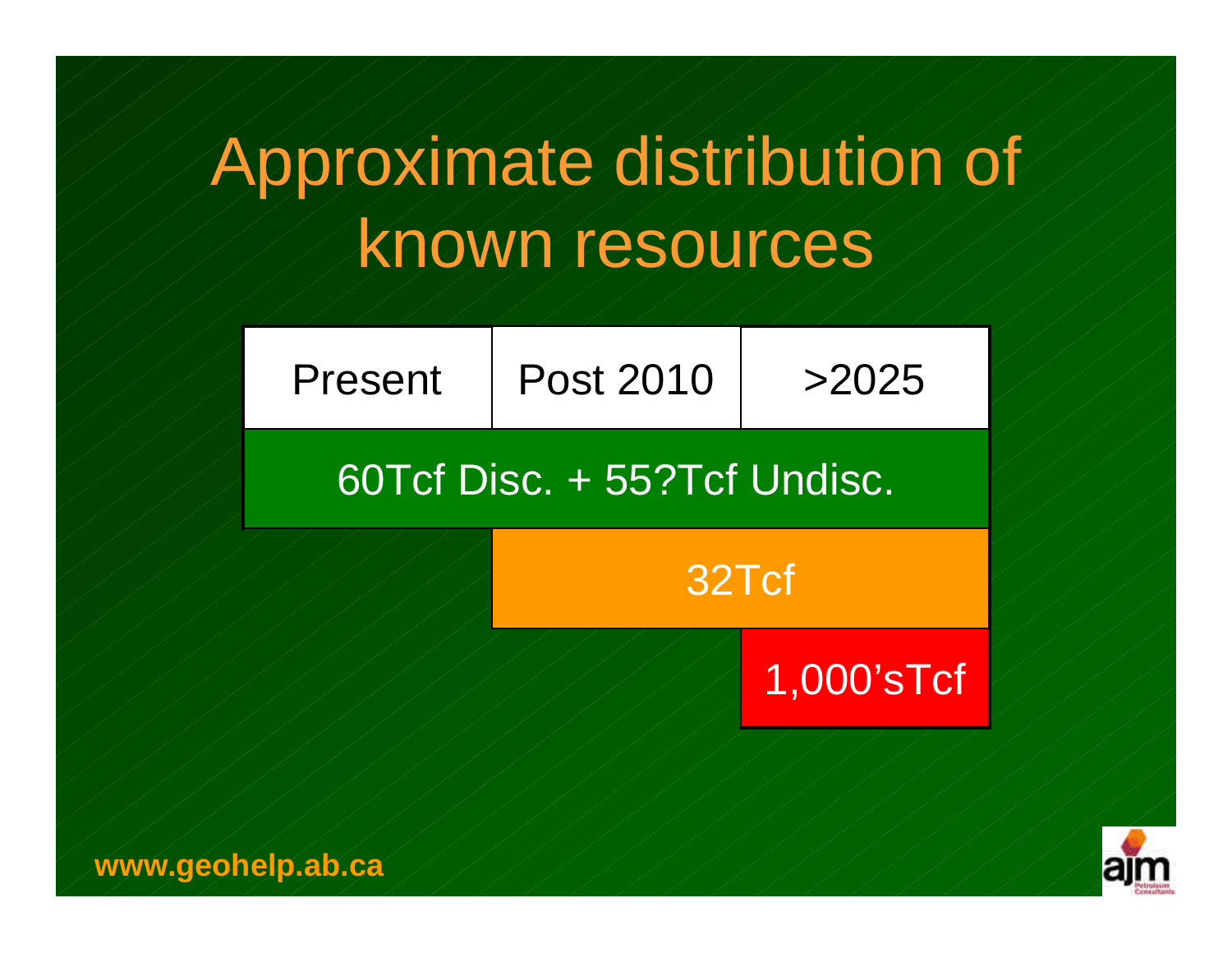### Canada's Gas Production

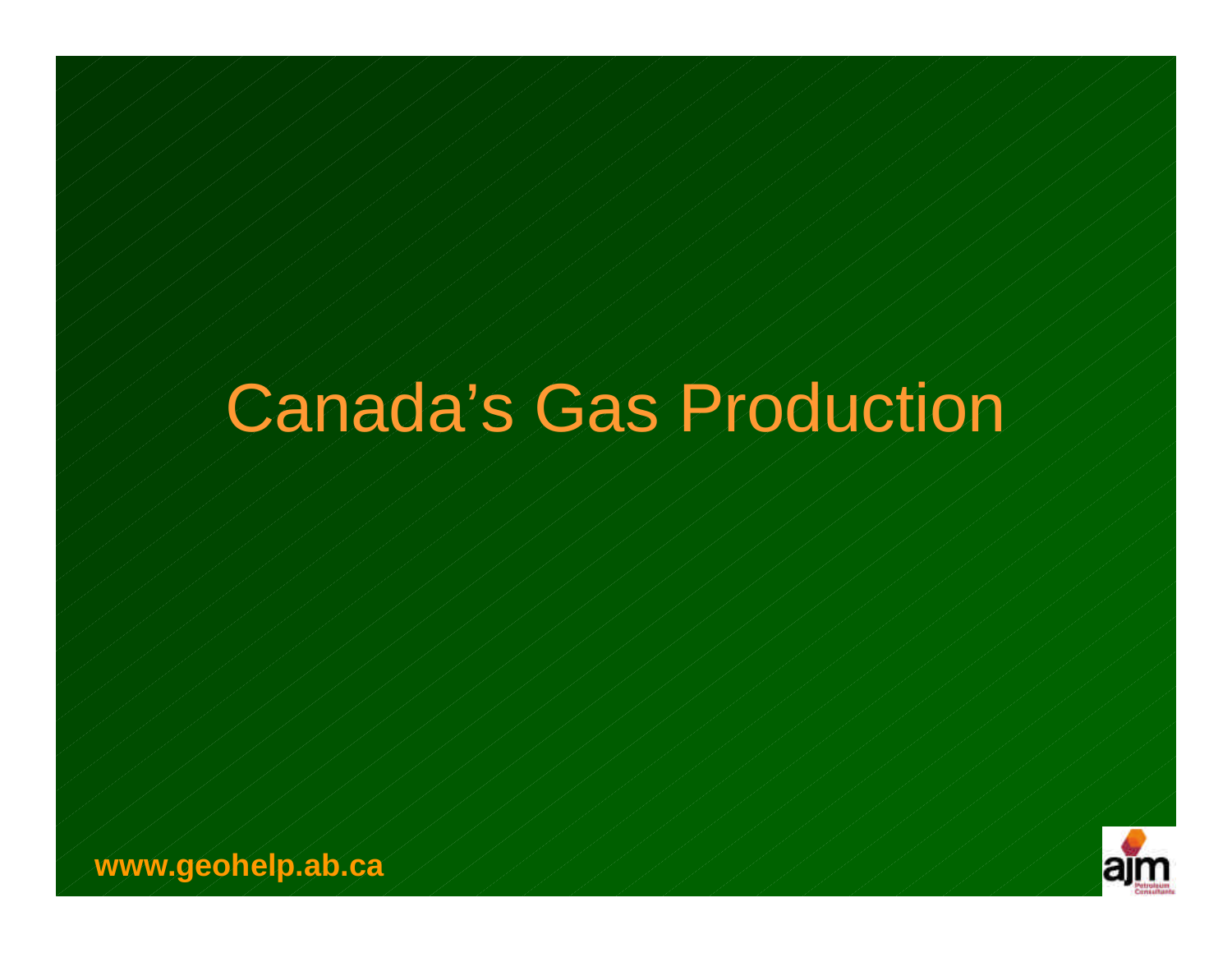### Canada's Natural Gas

#### Production (Bcf/d Adapted from CAPP Data)



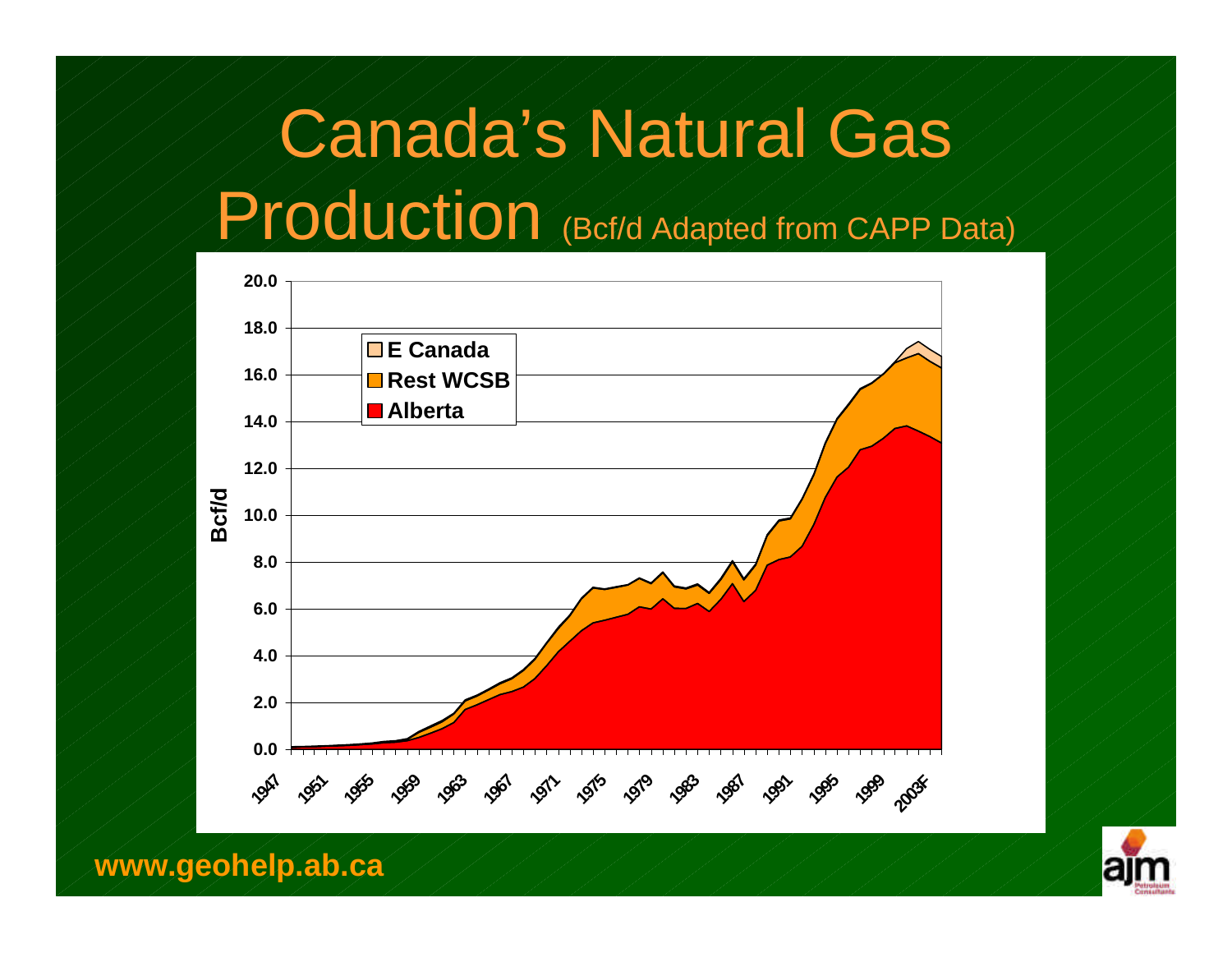

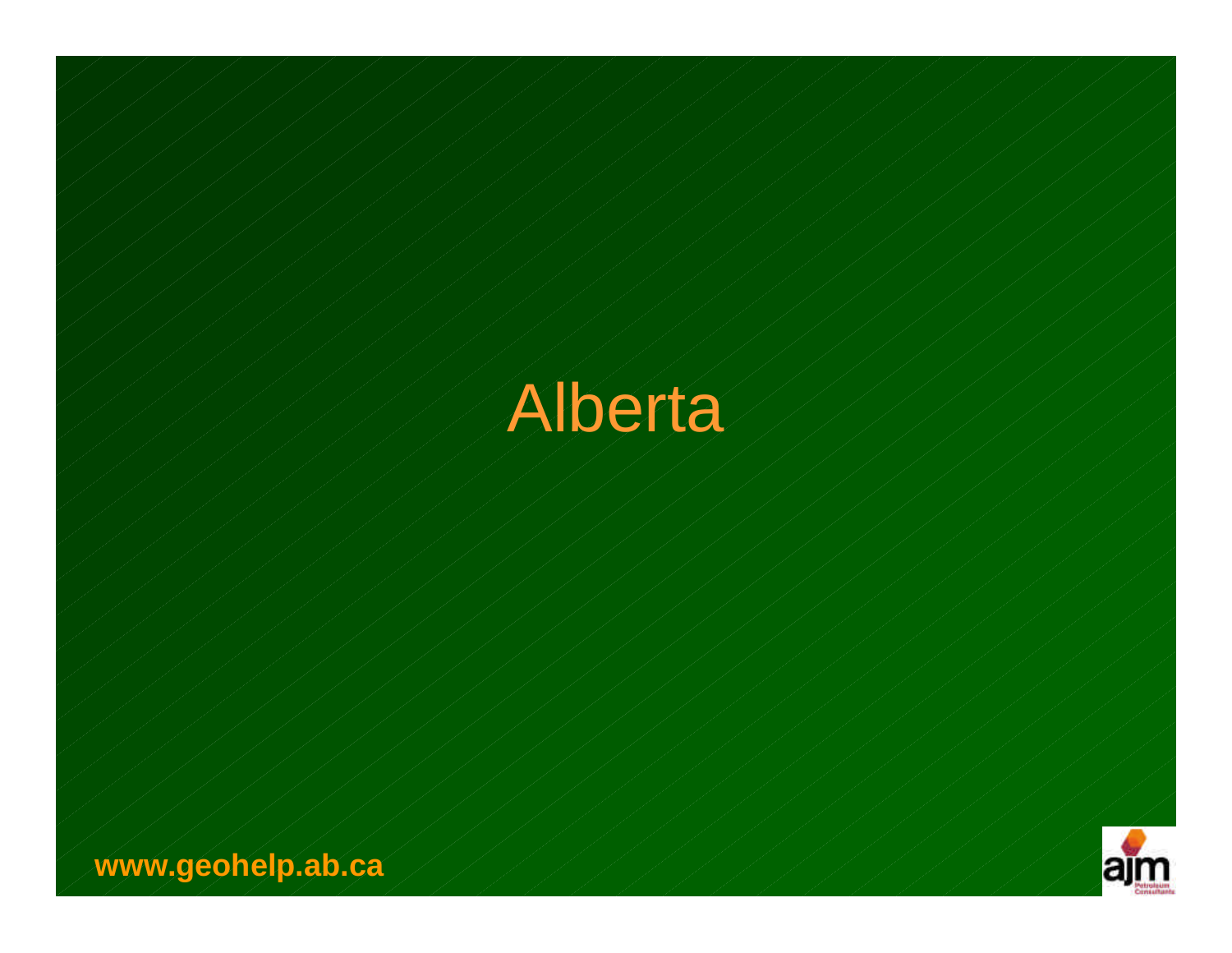### Where did Alberta's Gas Go in 2002? (AEUB ST-3)

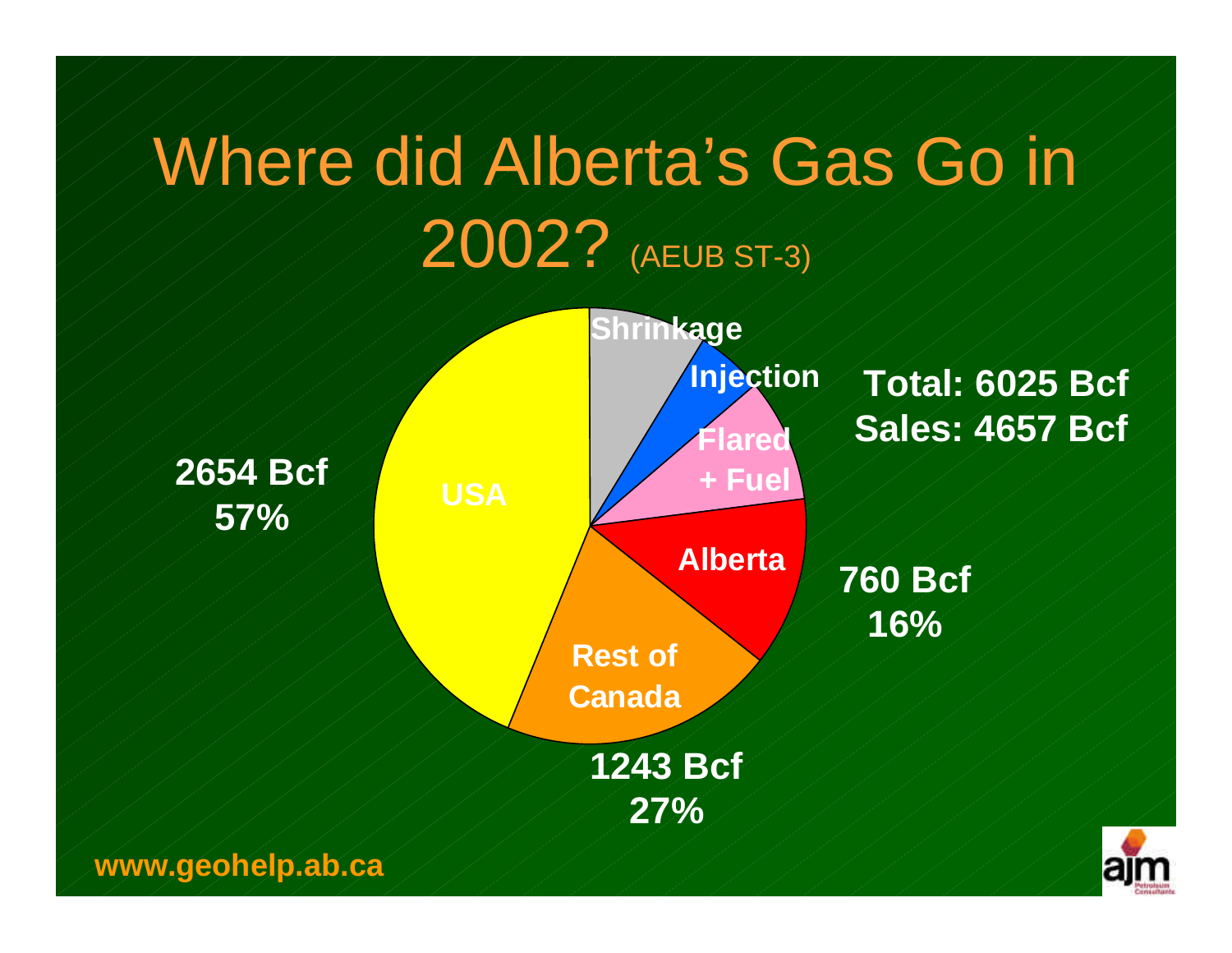### Alberta New Gas Drilling and Annual Gas Production (CAPP Data)



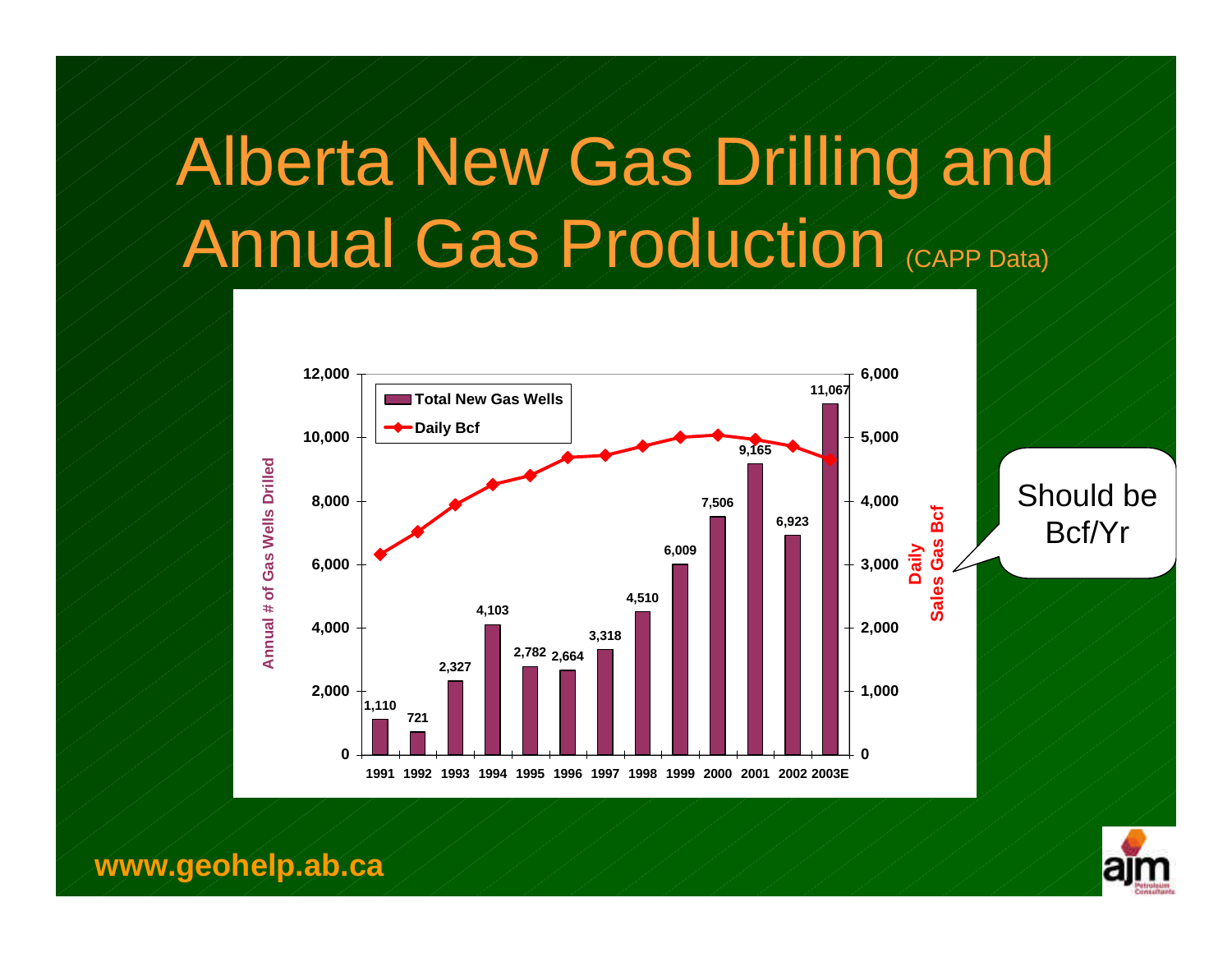#### Alberta Gas 1992-2002 (AEUB Data)

|    |                                        | 1992      | 2002      | % Change |
|----|----------------------------------------|-----------|-----------|----------|
|    | Avg. IP of new<br>wells                | 640mcf/d  | 250mcf/d  | $-61%$   |
|    | First year decline<br>rate             | 29%       | 35%       | $+21%$   |
|    | # of new gas wells                     | 721       | 6923      | +960%    |
|    | Avg. new well<br>depth                 | 1151m     | 1100m     | $-4%$    |
|    | <b>Total Producing</b><br><b>Wells</b> | 29,800    | 70,000    | $+135%$  |
| WW | <b>Total Production</b>                | 3.6Tcf/Yr | 5.0Tcf/Yr | $+39%$   |

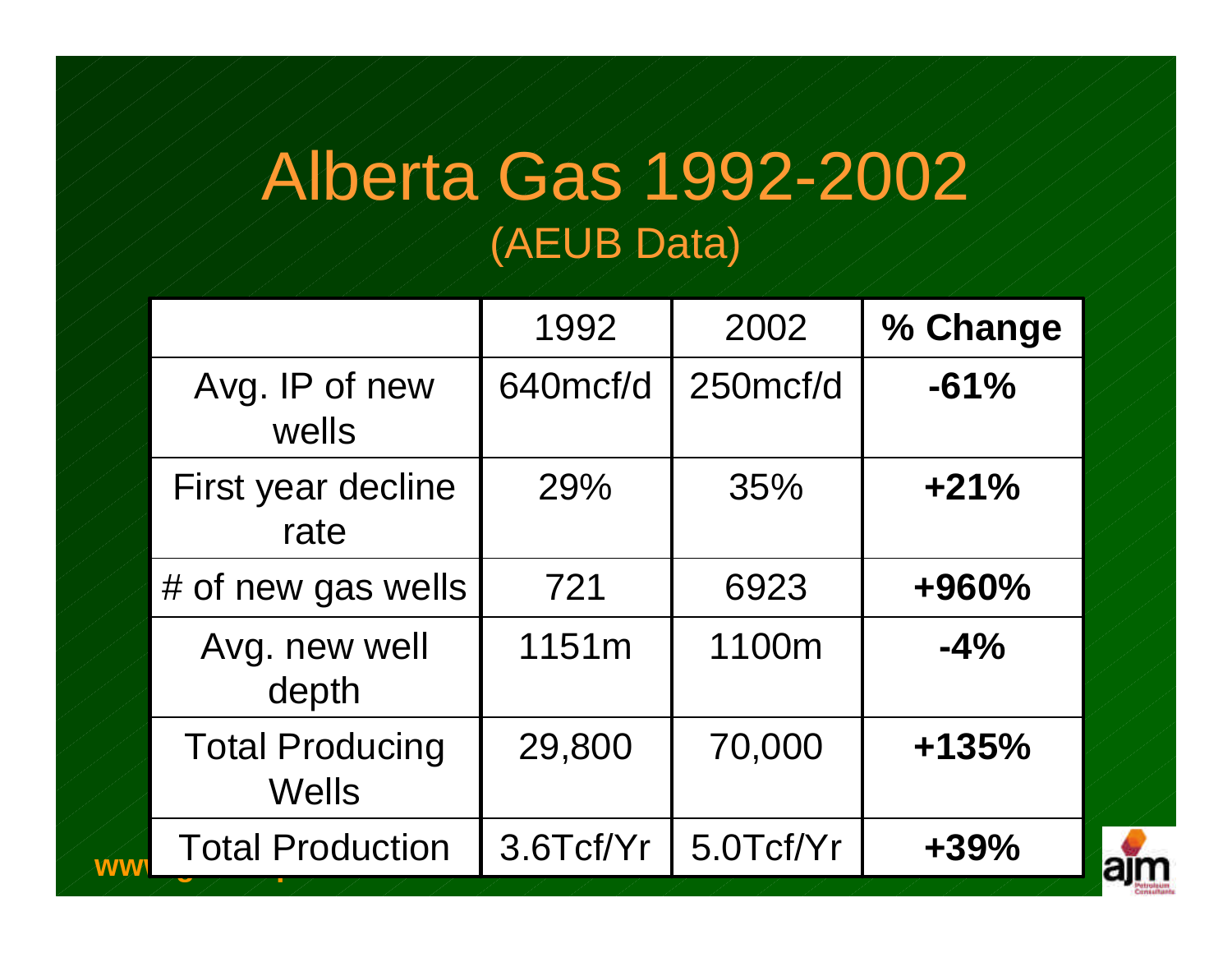# Canada's Position in the world of Natural Gas

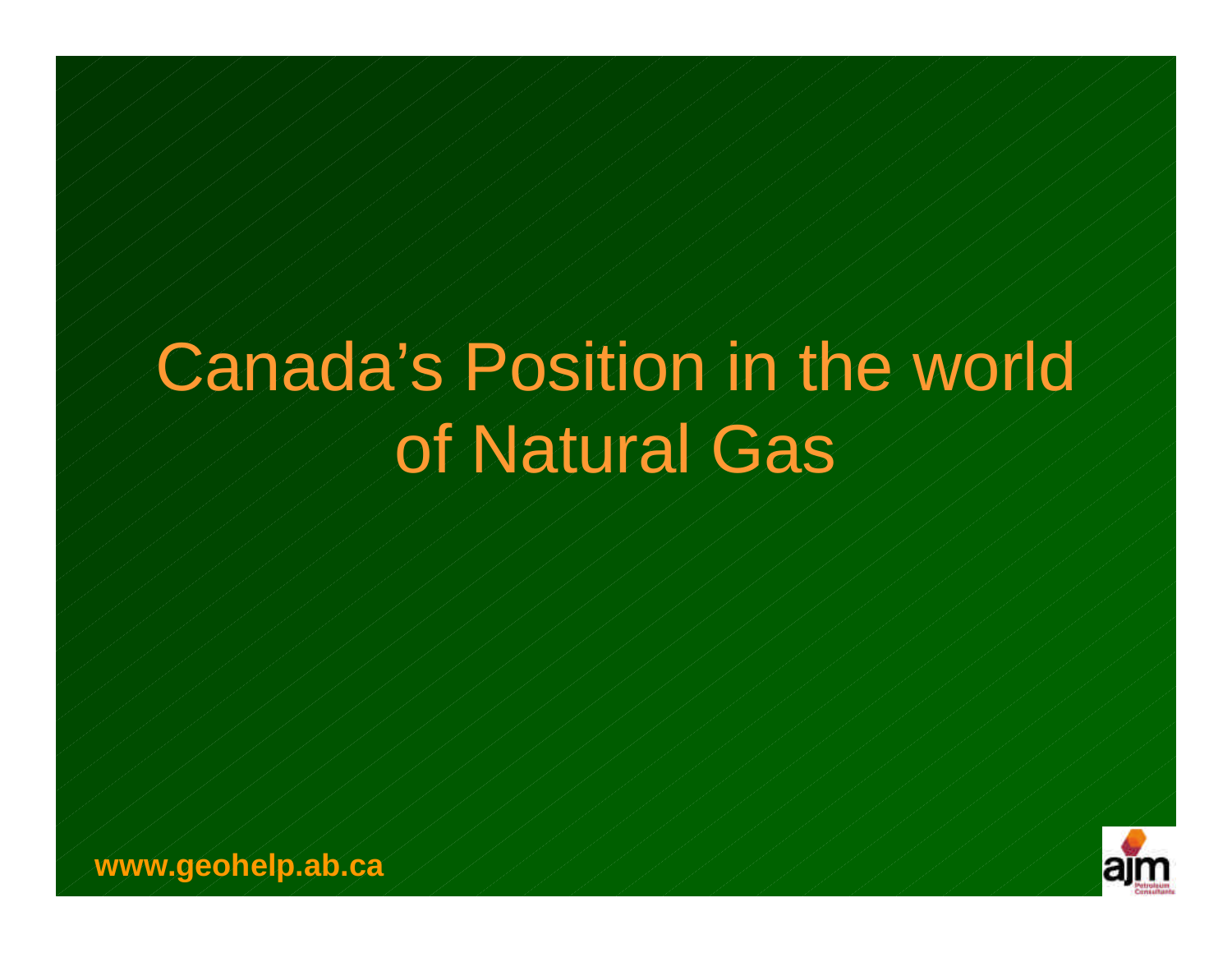#### Canada Facts

- The 3rd largest producer of Natural Gas
- **The 2nd largest exporter of Natural Gas**
- 1% of the proven Natural Gas reserves in the World (18<sup>th</sup> place)
- The 3rd lowest R/P (9.8) after UK (6.2) and US (9.2).
	- Alberta's R/P is 7-8, (25 in 1986)
- Highest COF&D of any Country in the World

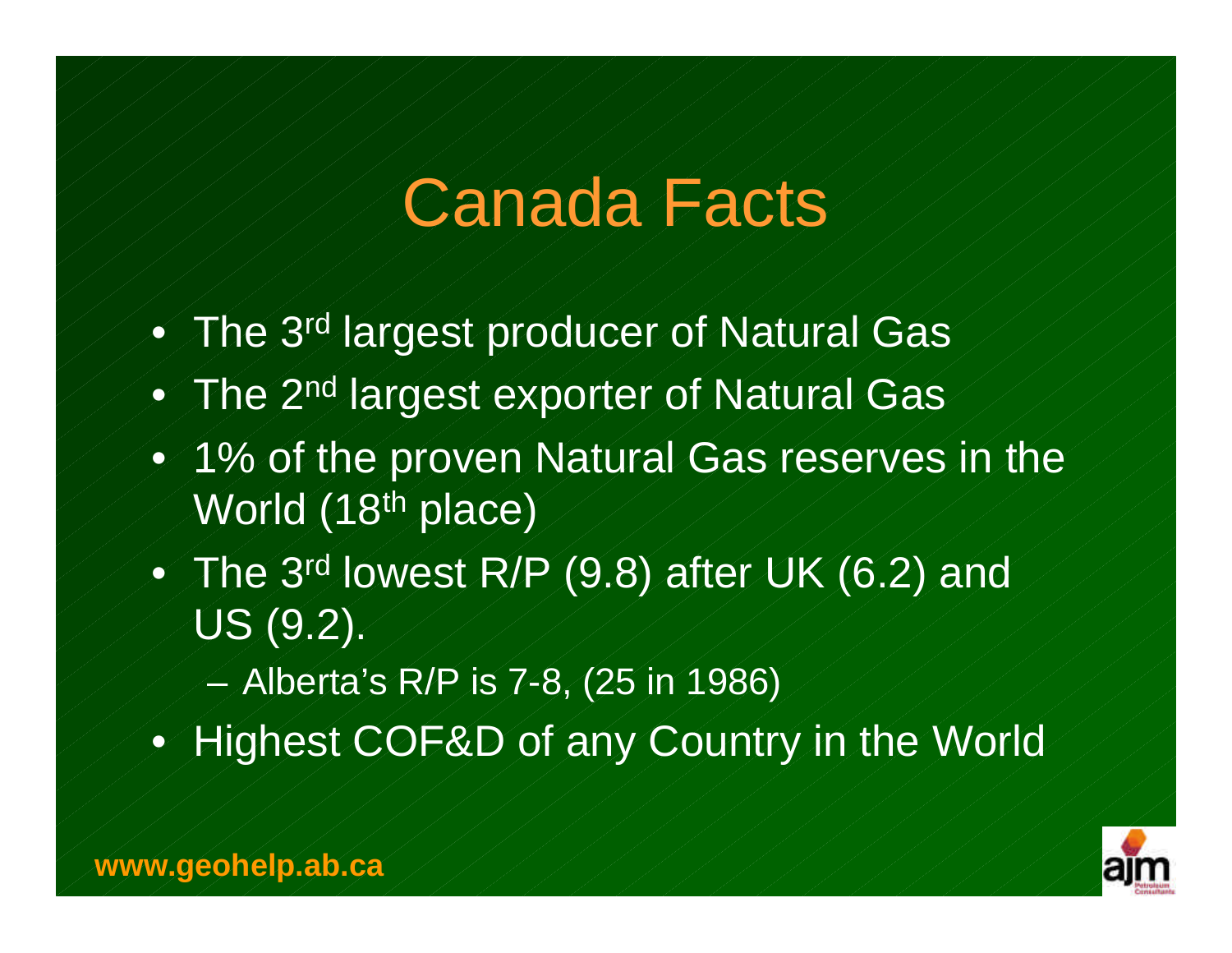### World Gas Reserves (BP, 2001)

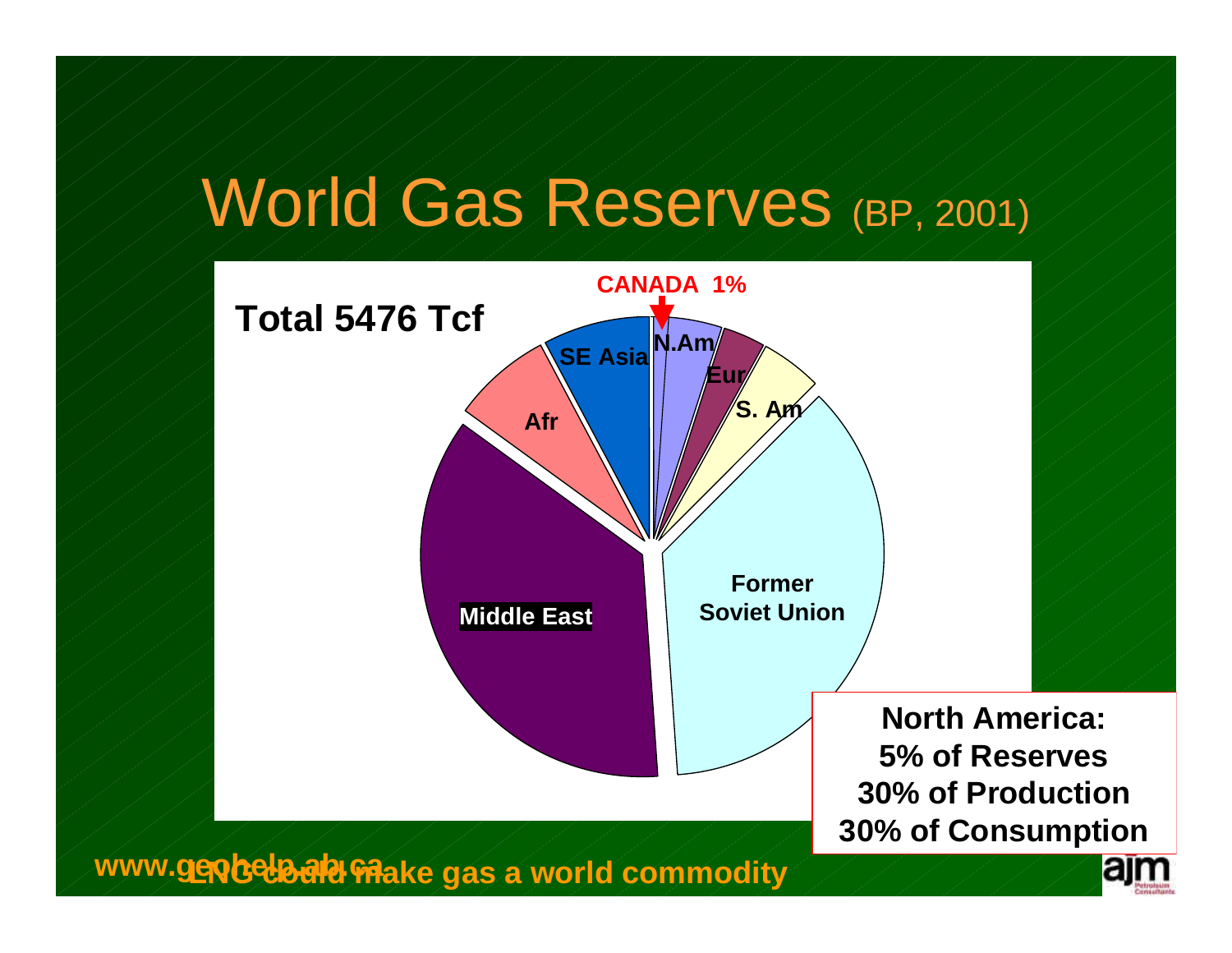### North America



a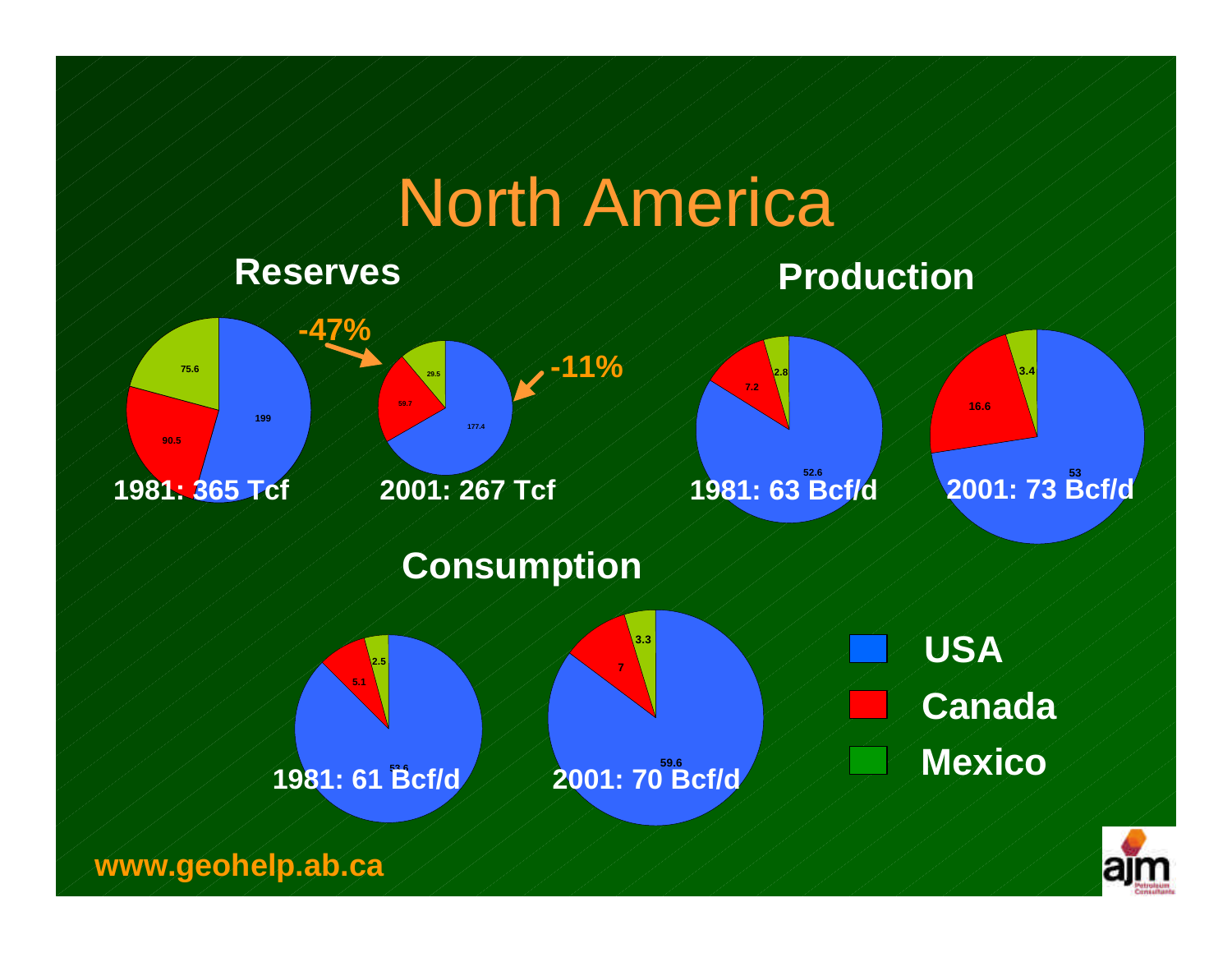#### Comments

- Natural gas industry in North America has become a 'just in time' industry – very vulnerable to fluctuations in supply and demand.
- We need to recognise that we may be a significant producer today but there is no guarantee that this will continue
- All levels of Industry and Government need to formulate a plan to ensure sustainability

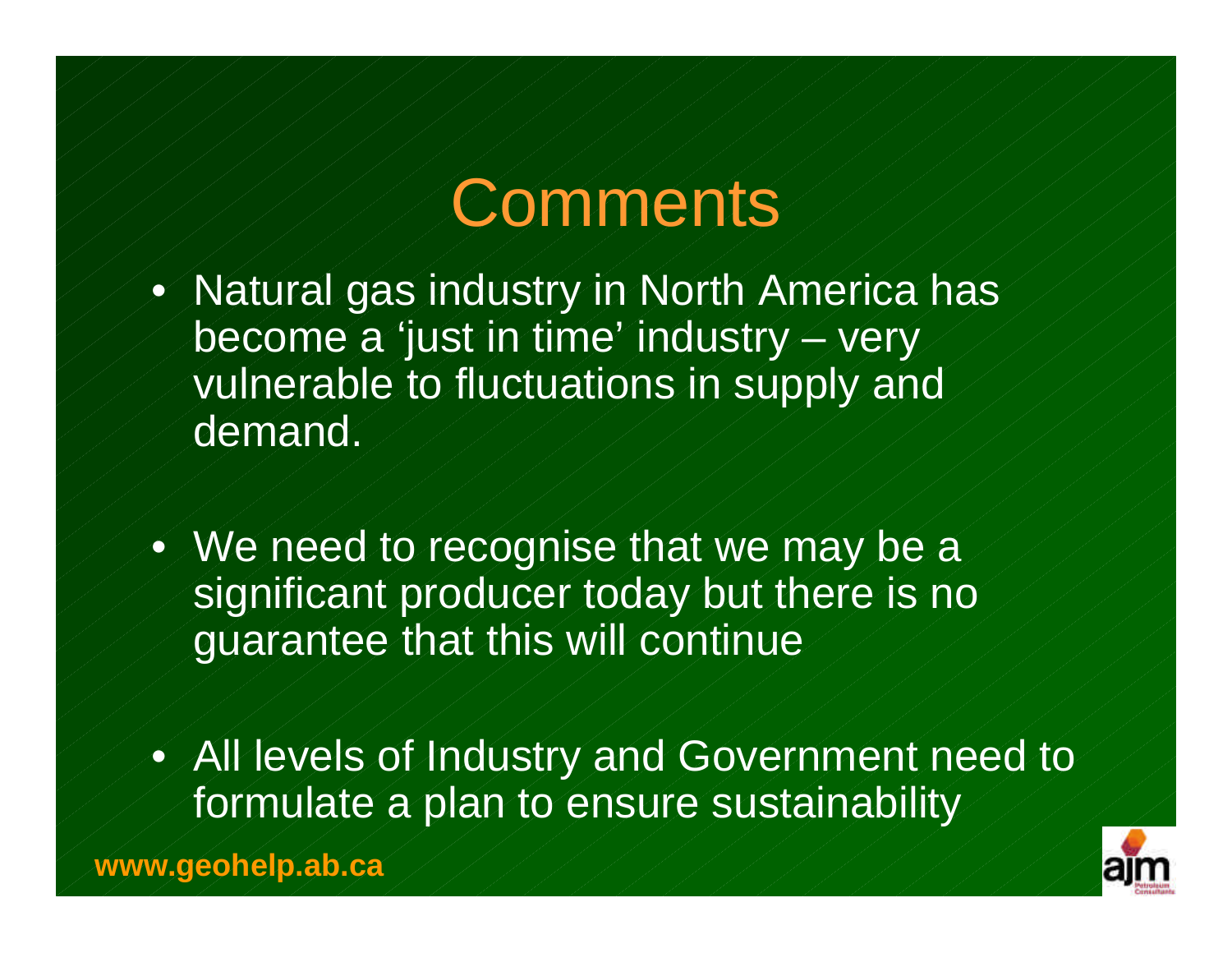# Resource Development Model (RDM)

Dave Russum Geo-Help Inc June 2003

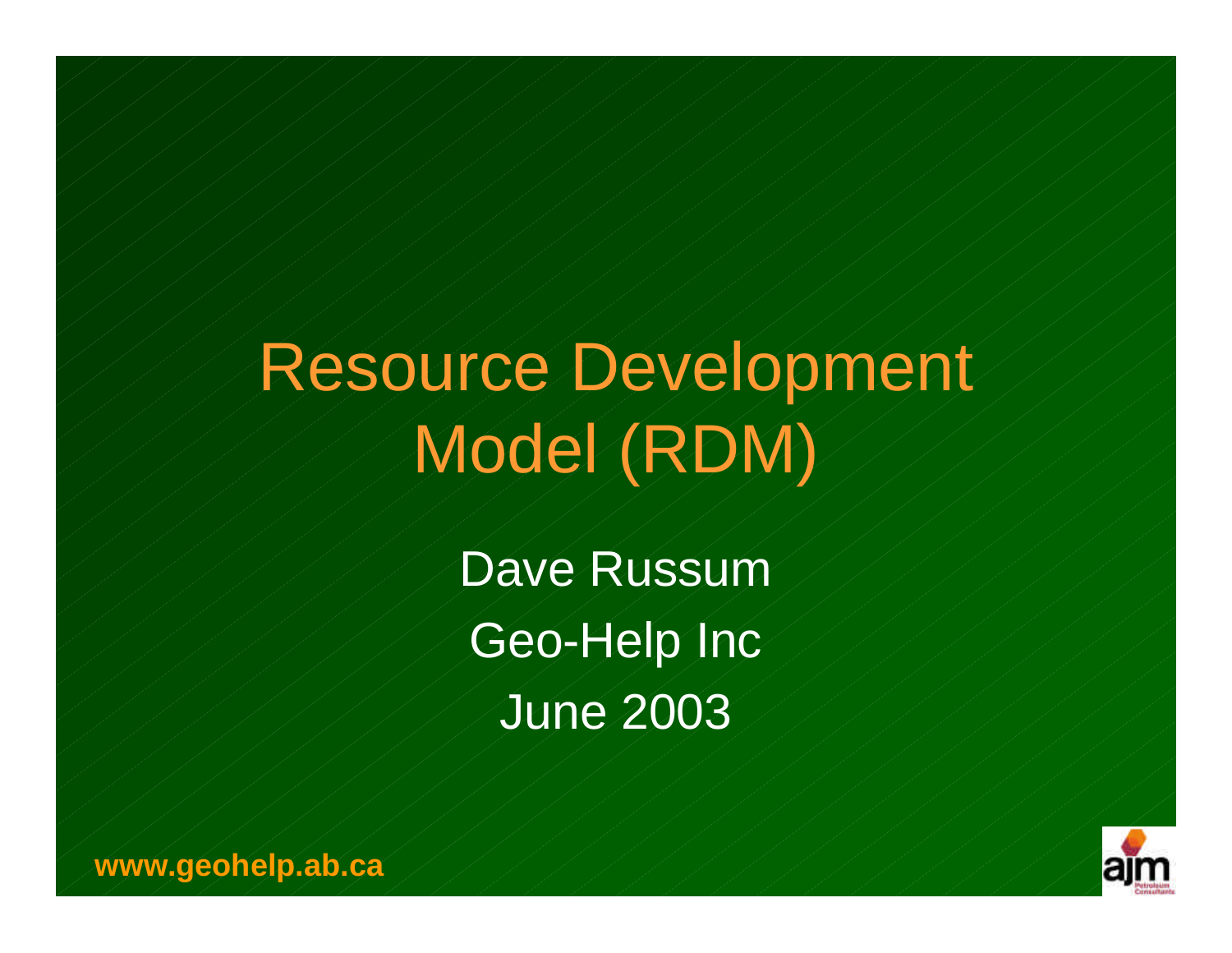### Resource Development Model - Intent

- A simple model to understand resource development
- Applicable to all non-renewable resources
- Applicable to renewable resources where production exceeds sustainable levels
- Relevant to a single project or to a total world assessment of a resource
- Provides some predictability to future trends

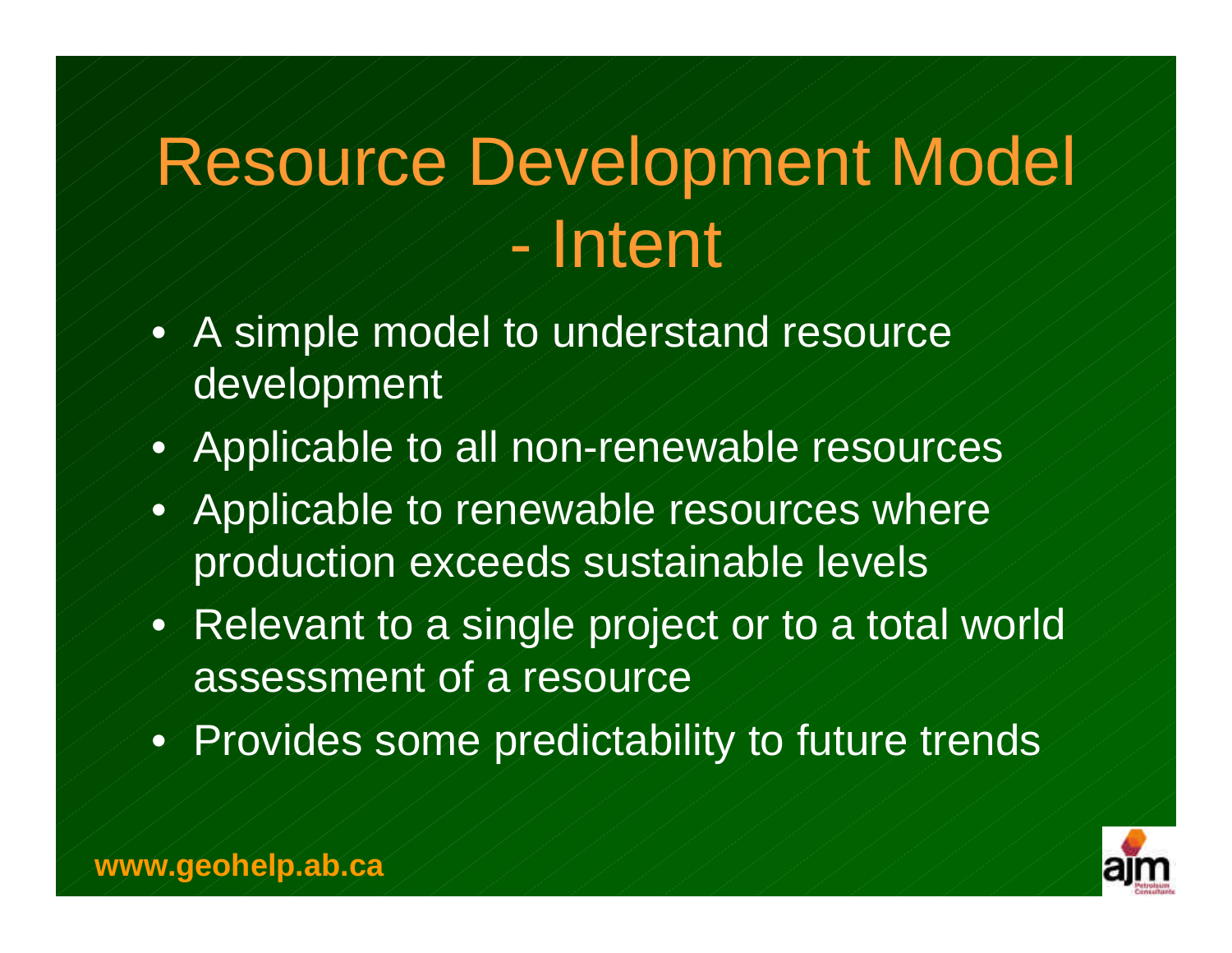### Resource Development Model (RDM) – 8 Stages

**8. Abandonment**

**7. Reality**

**6. Decline**

**5. Peak**

**4. Growth**

**3. Development**

- **2. Evaluation**
- **1. Discovery**

**www.geohelp.ab.ca**

Knowing current stage of project can better predict future

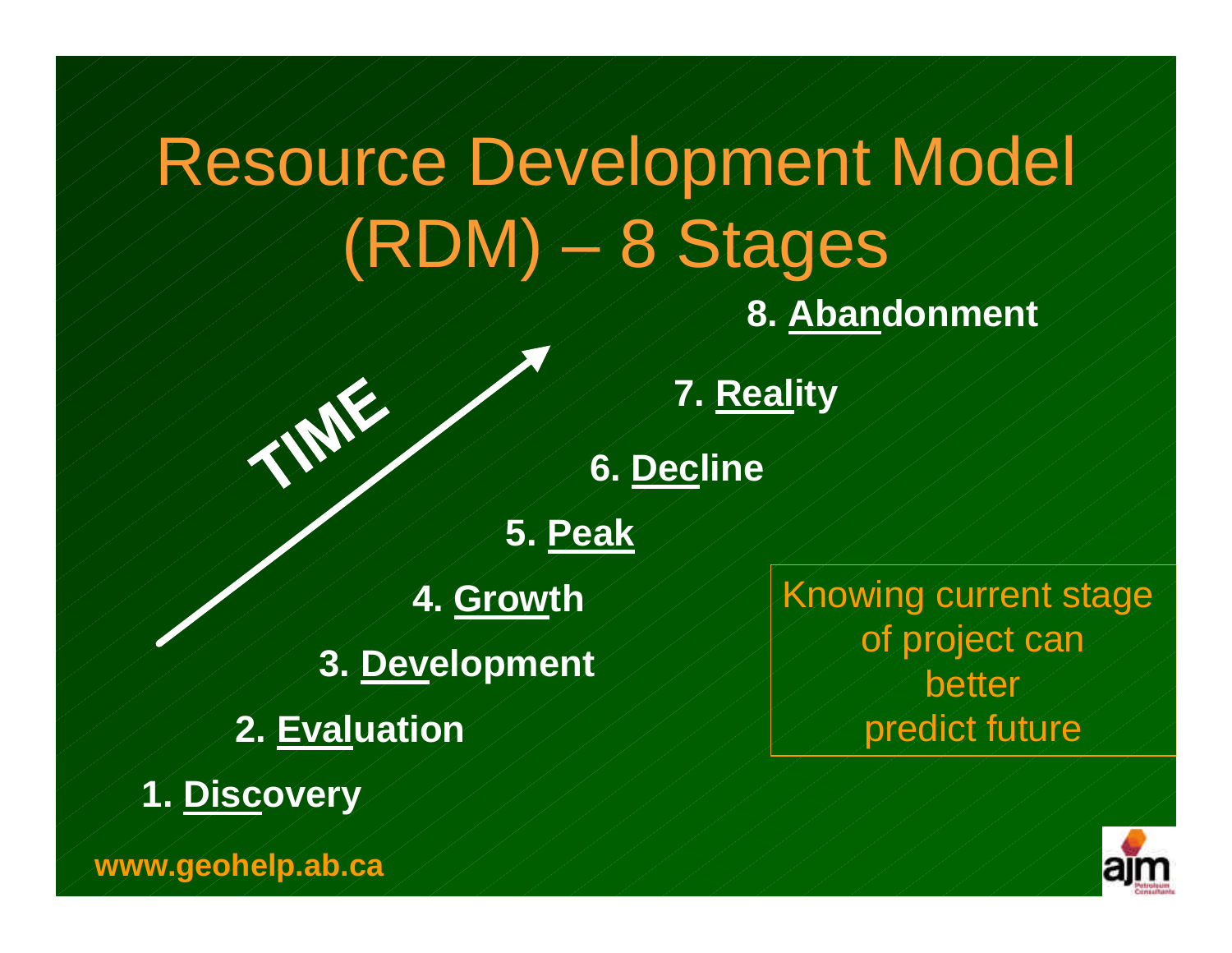### Stage 1: **Discovery**



**Exploration** 

#### • Recognition of the Resource

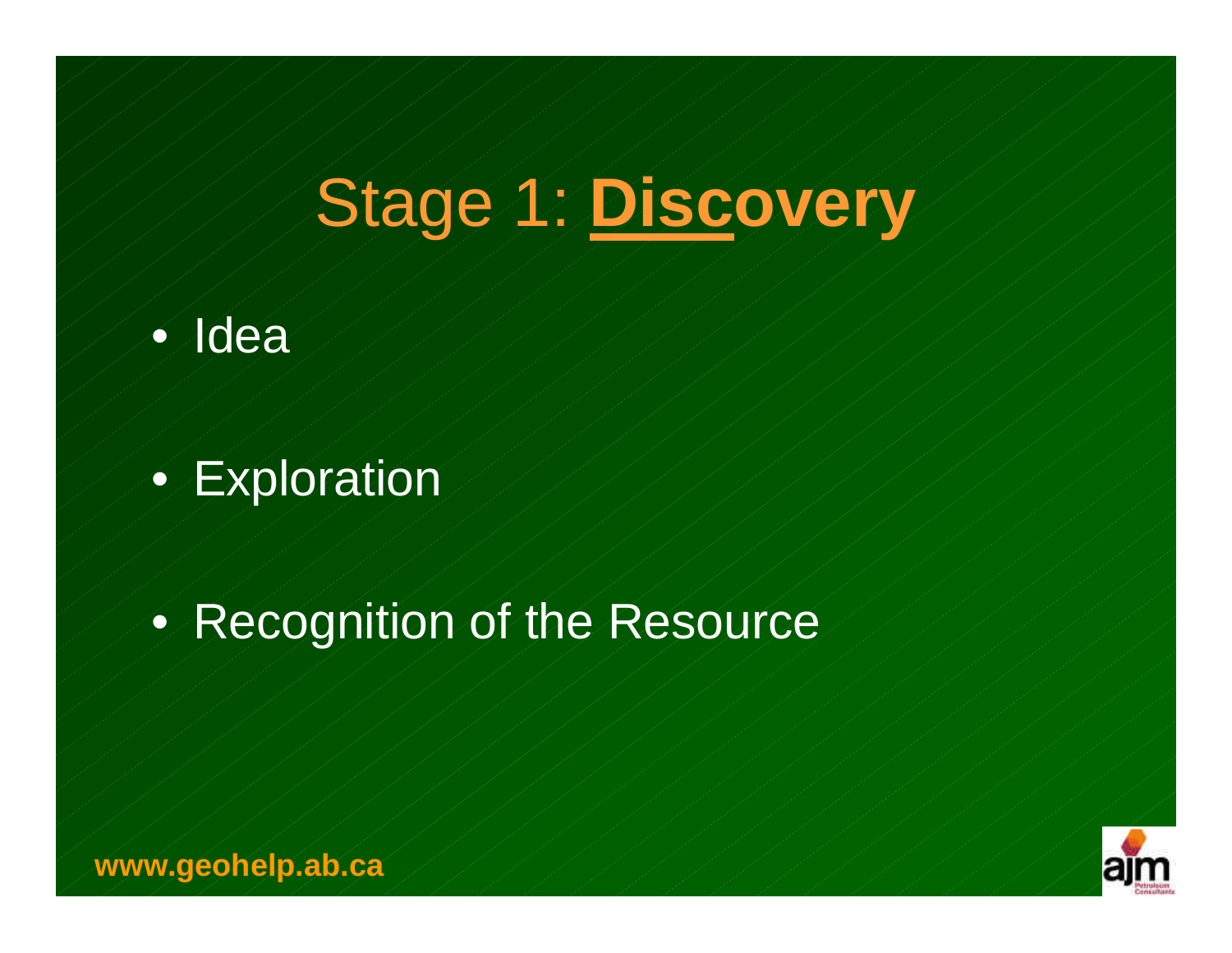### Stage 2: **Evaluation**

• Determination of the economic viability of the resource

#### • Decision to proceed

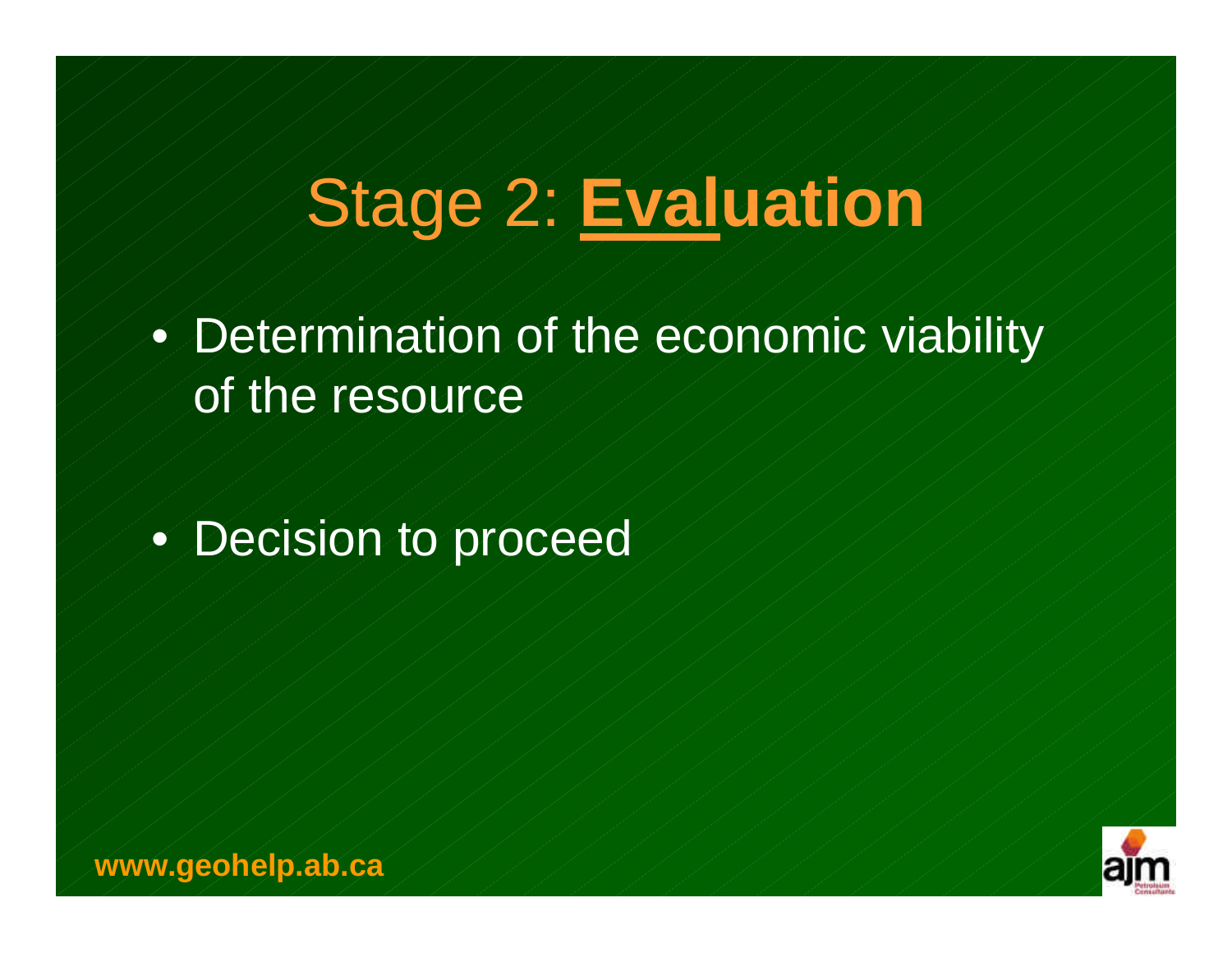### Stage 3: **Development**

- Bringing the resource into production
	- $-$  Finding the market
	- Developing the infrastructure
	- Creating ability to process the resource

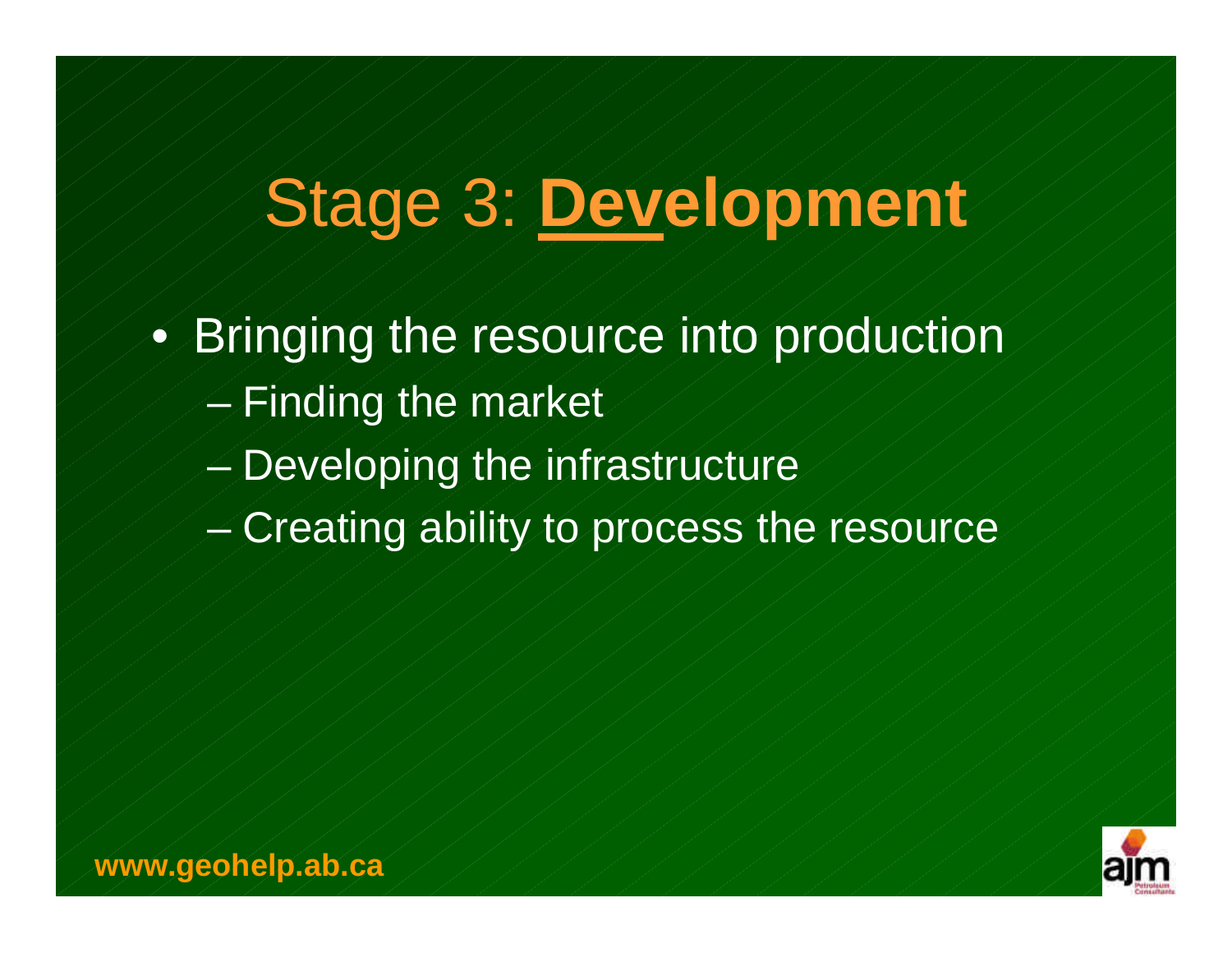#### Stage 4: **Growth**

**In an unregulated environment:** 

- **"Unbridled optimism" - Intense Competition**
- **Assumption of virtually unlimited future production**
- **Costs escalate**
- **Hasty investment decisions (herd mentality)**
- **High production to monetise resource**
- **Production accelerates beyond reasonable levels**

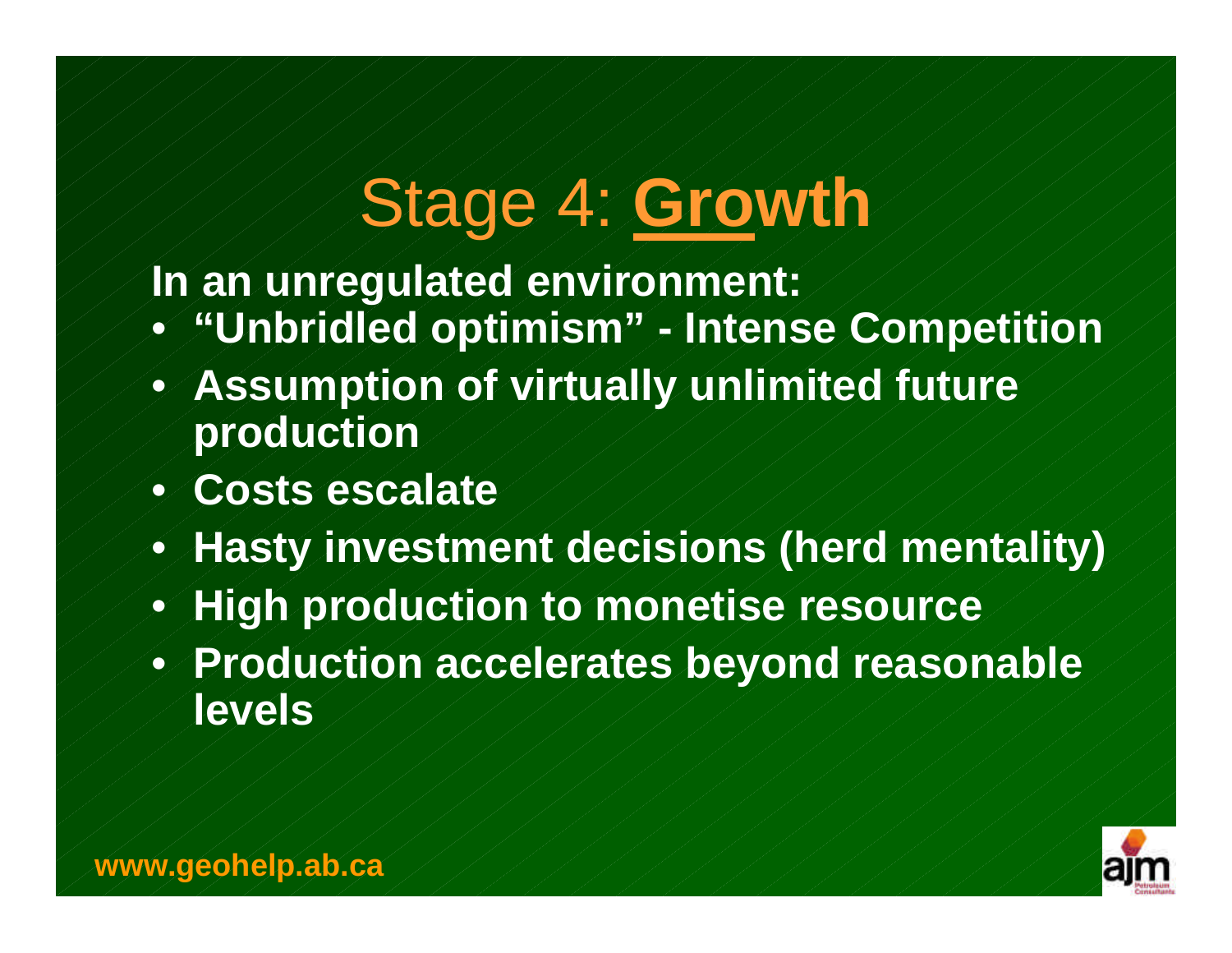# Stage 5: **Peak**

Generally not recognised until afterwards

• Very short lived in a deregulated environment (eg. Ladyfern – <1 month)

• Early (knowledgeable) investors and operators may quietly exit

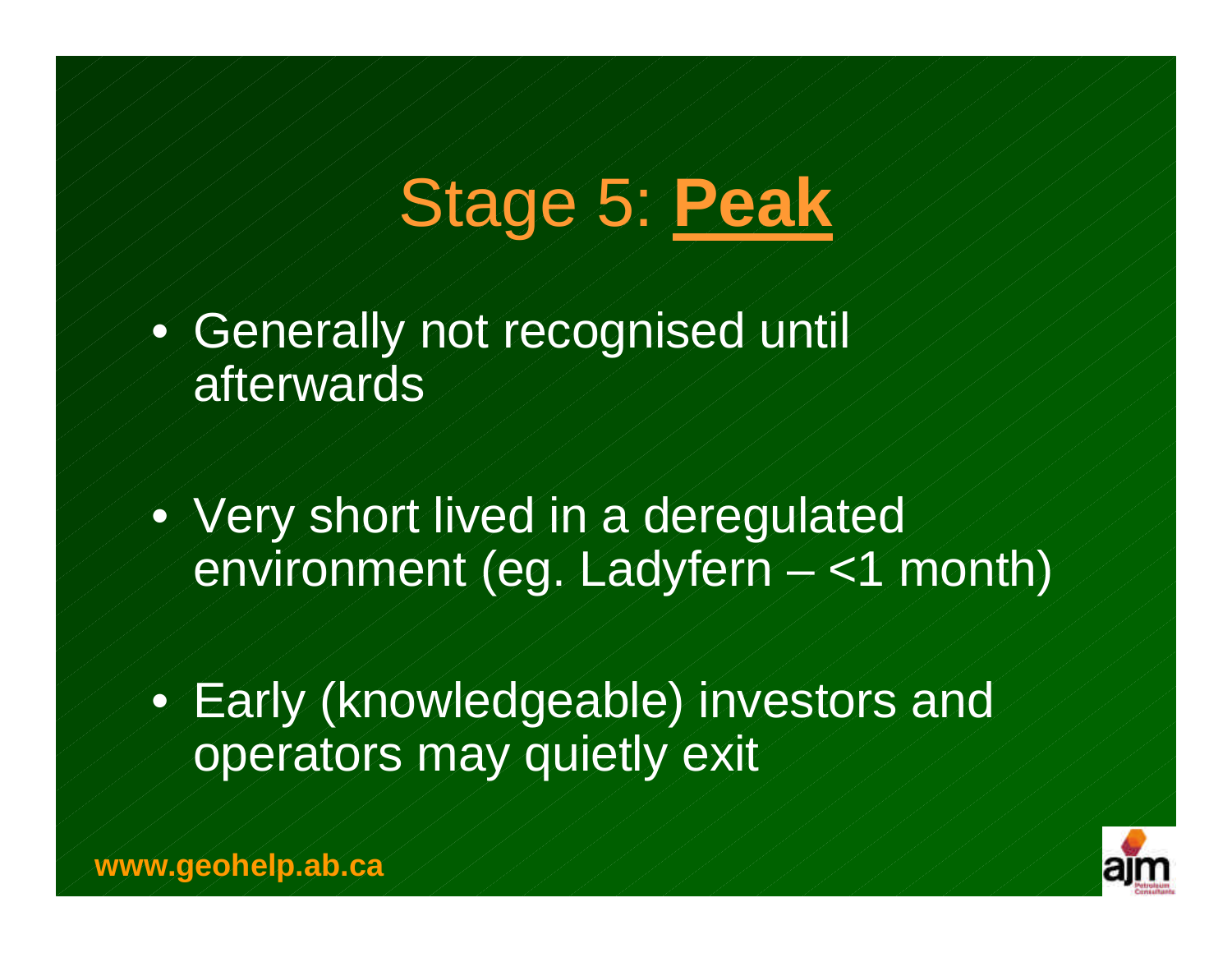## Stage 6: **Decline**

• **"Denial" - Companies, workers, politicians, regulators and consumers predict and expect continued growth in production**

- **"Current decline is temporary"**
- **Future predictions disconnected with current reality (often based on old data)**
- **High Spending based on unrealistic expectations**
- **Costs to maintain production increase**
- **Opinions that all is not rosy are not welcome**

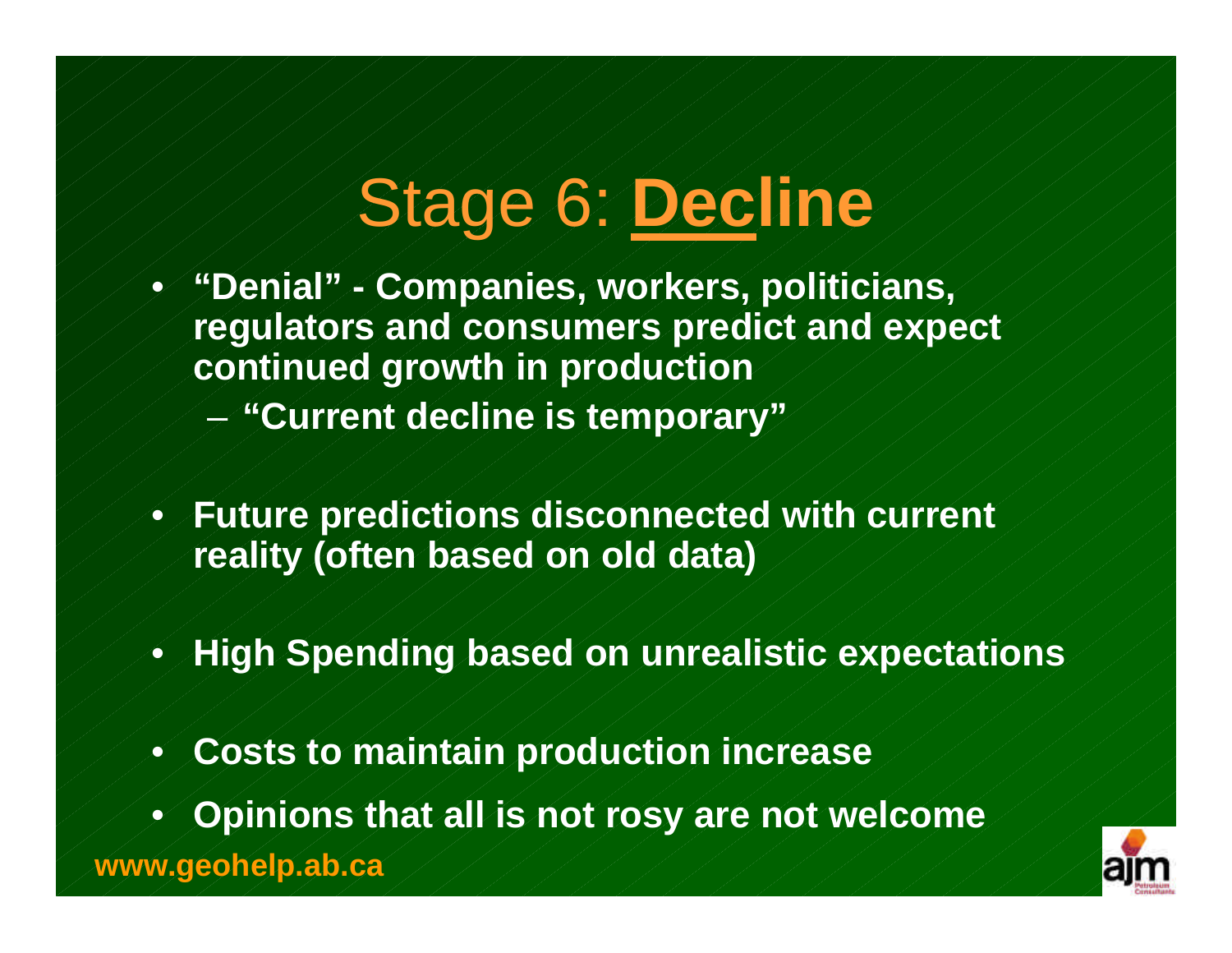# Stage 7: **Reality**

- **Limitations of resource recognized**
- **Opportunities inadequate for large operators**
- **Remaining quality resources become cash cow**
- **Quotas or regulations applied to extend the life of resource** 
	- **Generally too little to late**
	- **Vehemently opposed by impacted Industry**
	- **Government invests in R&D**
- **(Incentives introduced to encourage exploration)**
- **Rate of decline slows**
- **Small, low cost operators pursue remaining resources**

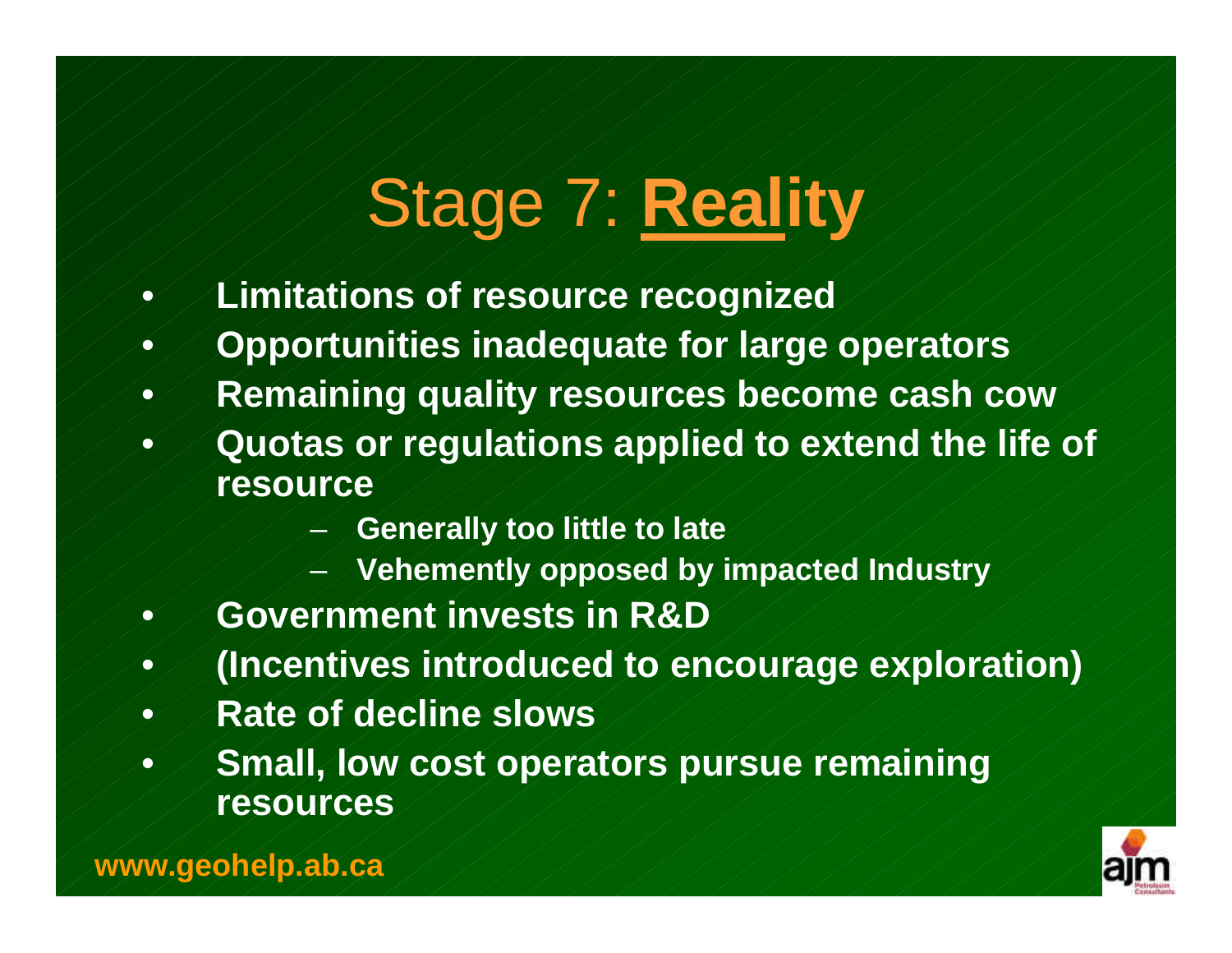#### Stage 8: **Abandonment**

- Remaining resource is dispersed, low quality and expensive to extract.
- Production grinds to a halt
- Restoration often does not occur creating the "ghost towns" that are common in former natural resource area.

Note: Resource not completely produced; not economically viable to extract what remains or a more viable alternative has been discovered.

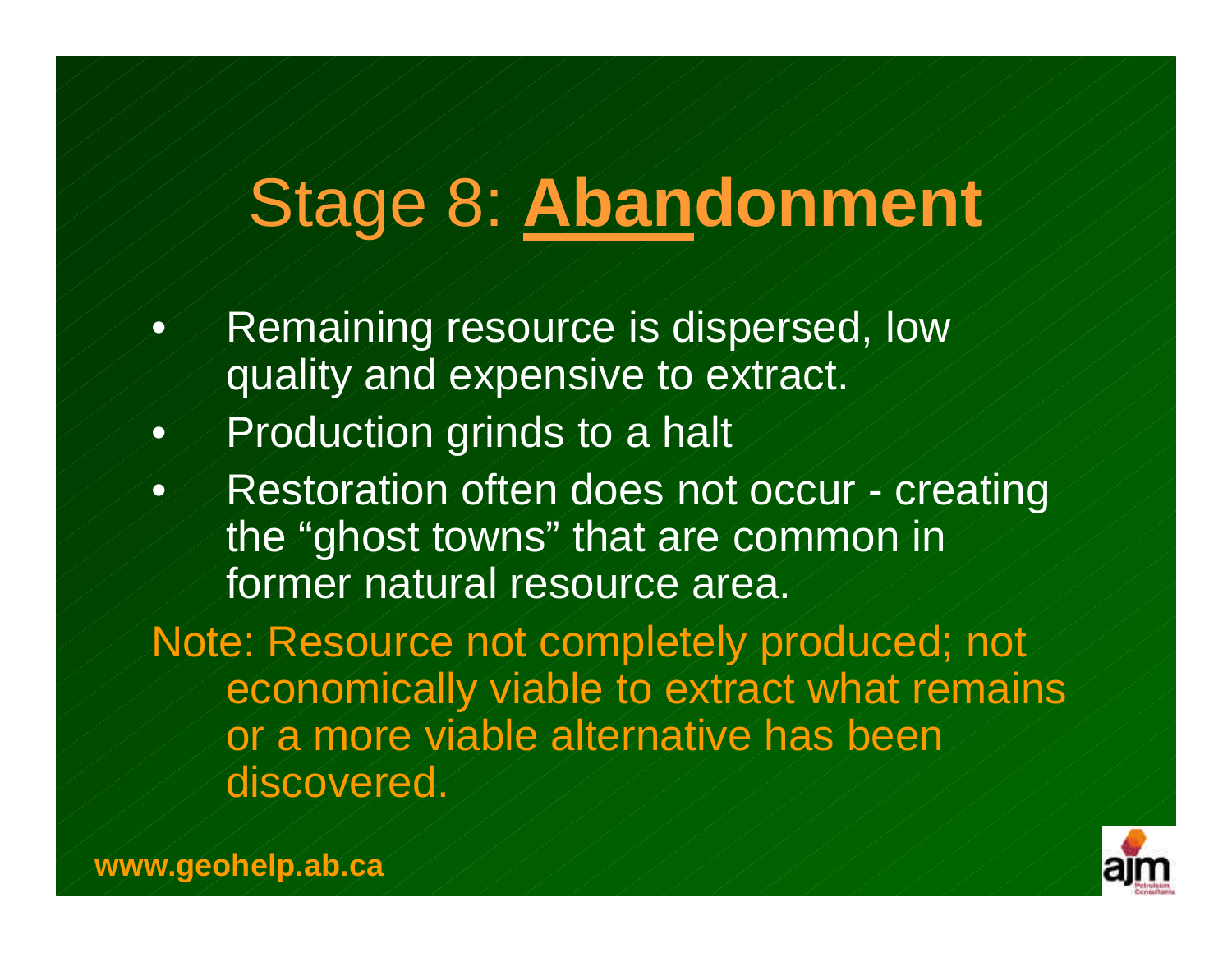# Reserves - Actual and Forecast



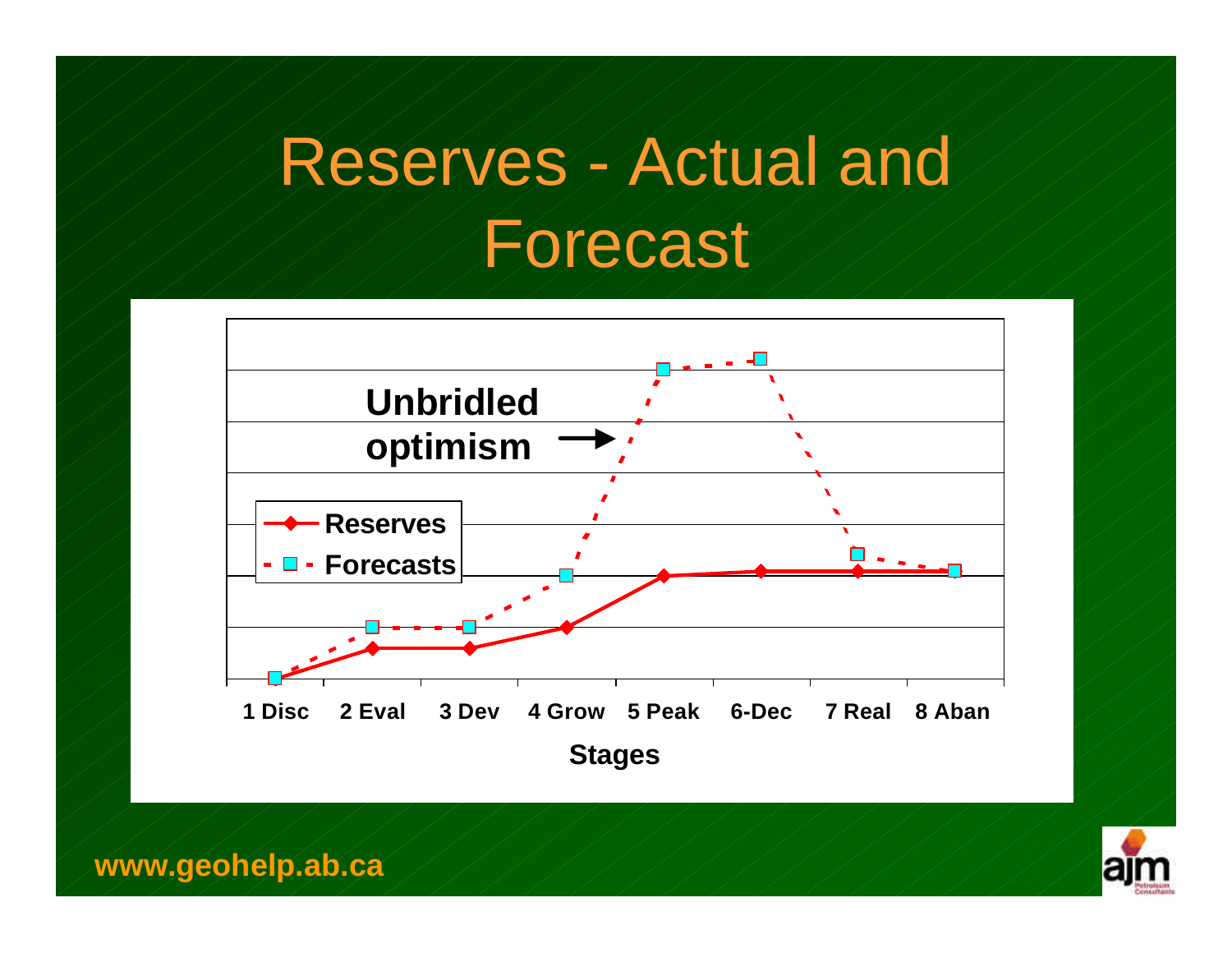# Spending and Production Trends



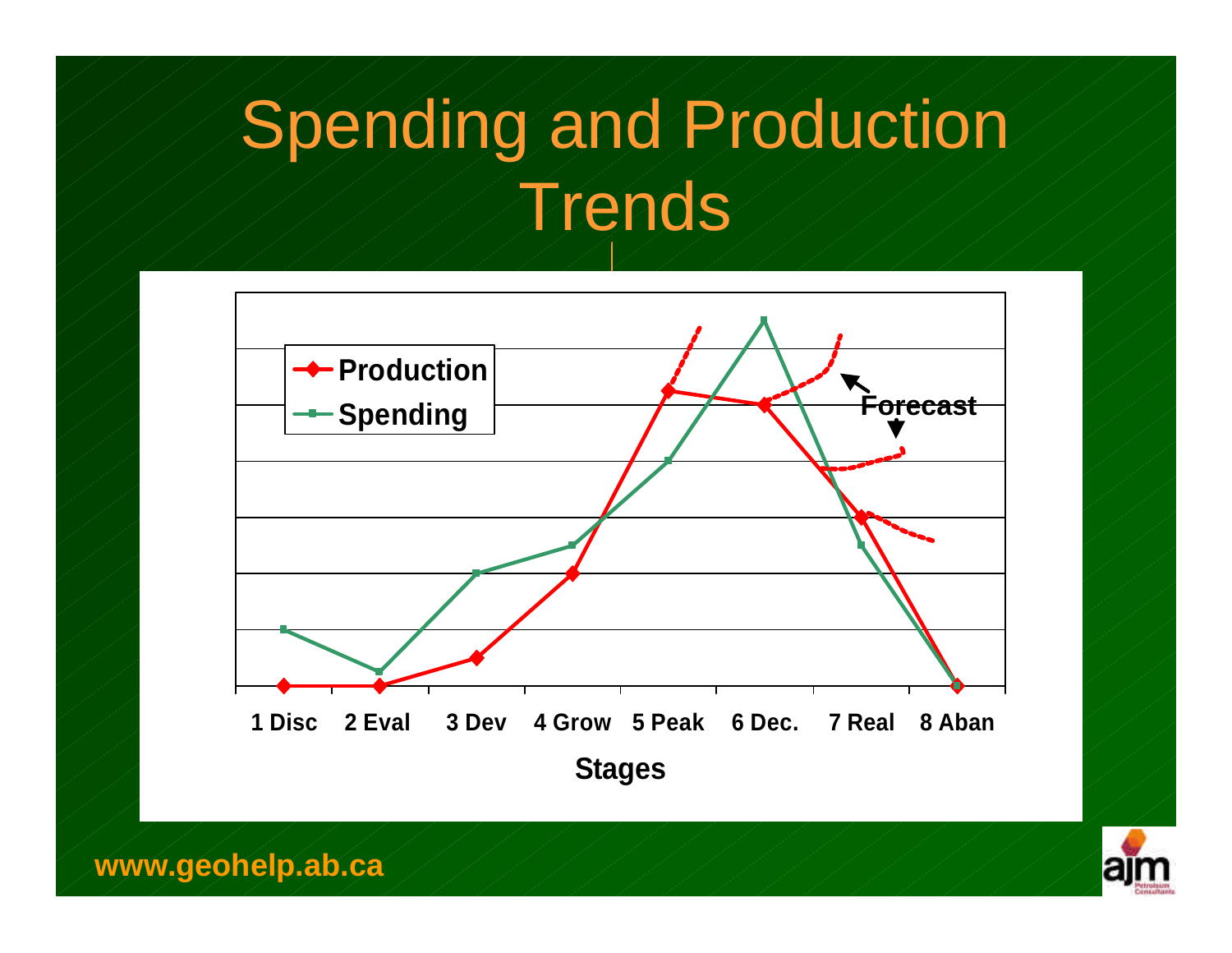#### Resource Development Model – WELSH COALFIELDS

**8. Abandonment (1980s)**

**1. Discovery (Pre 1850) 2. Evaluation (2 years?) 3. Development (1850's) 4. Growth (1850-1880) 5. Peak (1890?) 6. Decline (1900-1970) 7. Reality (1965-1980) Current Stage: 8**

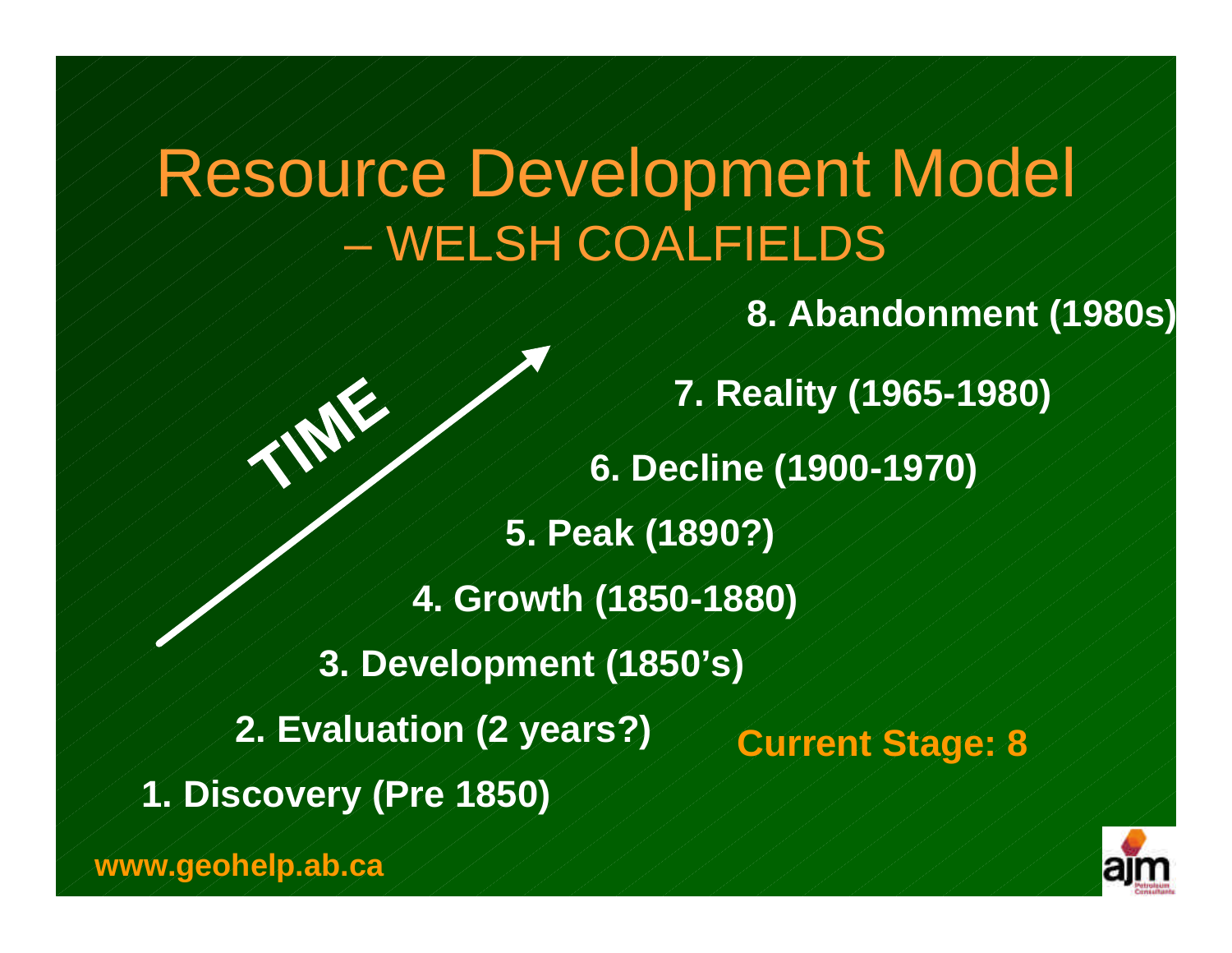## Stages

- Not consistent in length
- Stage may be skipped or take hundreds of years
- Will be some overlap of stages
- New technology or high prices may rejuvenate or extend an existing project/resource

Caution – external influences will mask stages (eg. Deregulation, legislation, access, abnormal prices etc)

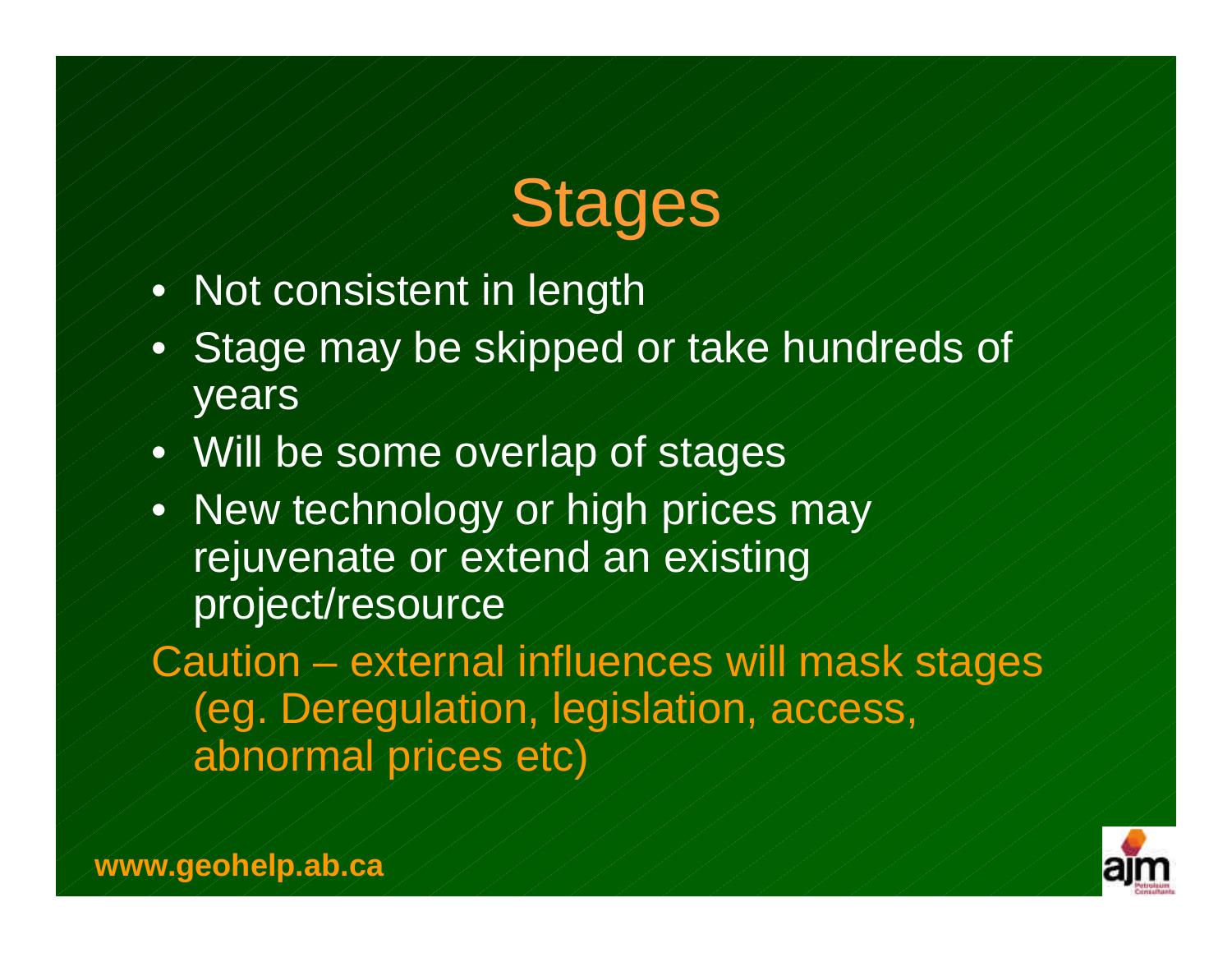# RDM and the Oil and Gas Industry

#### Dave Russum

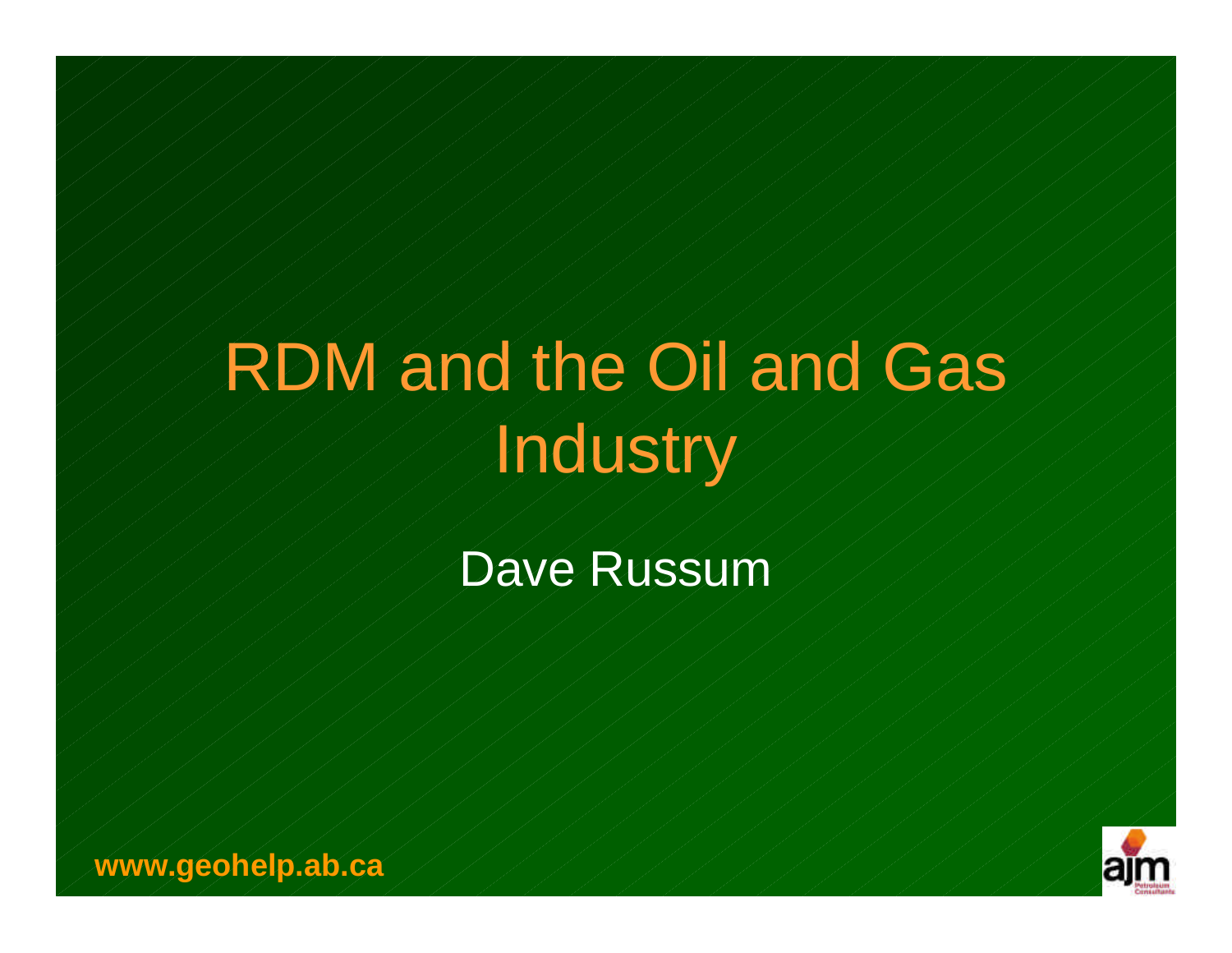### Hubbert's Peak

Hubbert (1949) showed that for a finite resource a plot of production vs. time would have a peak



Volume under curve = producible resource

**Production**

The higher the peak, the sooner and sharper the decline

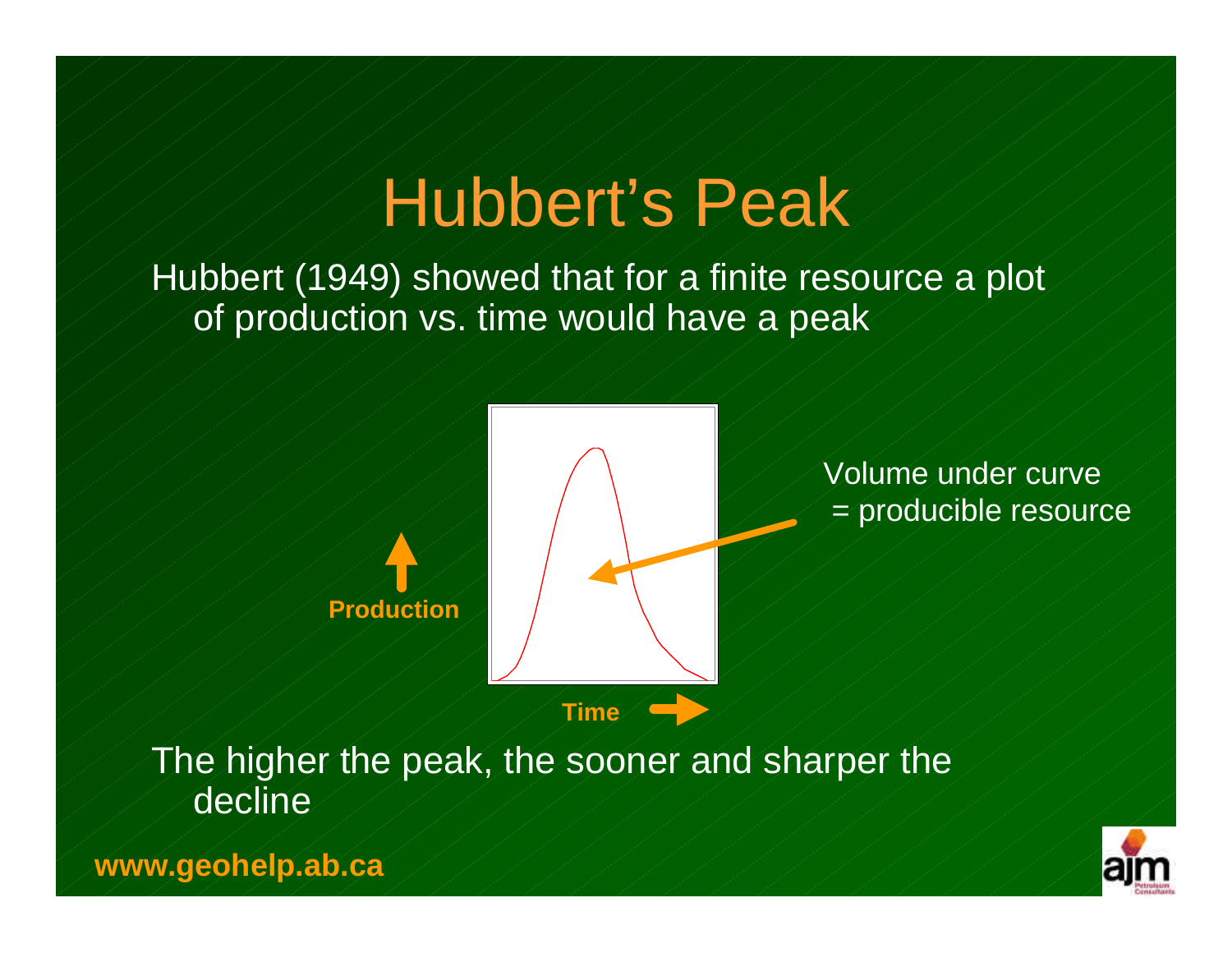# Hubbert's Success and Failure

- In 1956 he correctly predicted the peak for US Oil production in 1970
- In 1974 he incorrectly predicted world oil production to peak in 1995
	- 'Crying wolf'
		- 'Experts' can't predict next month's production

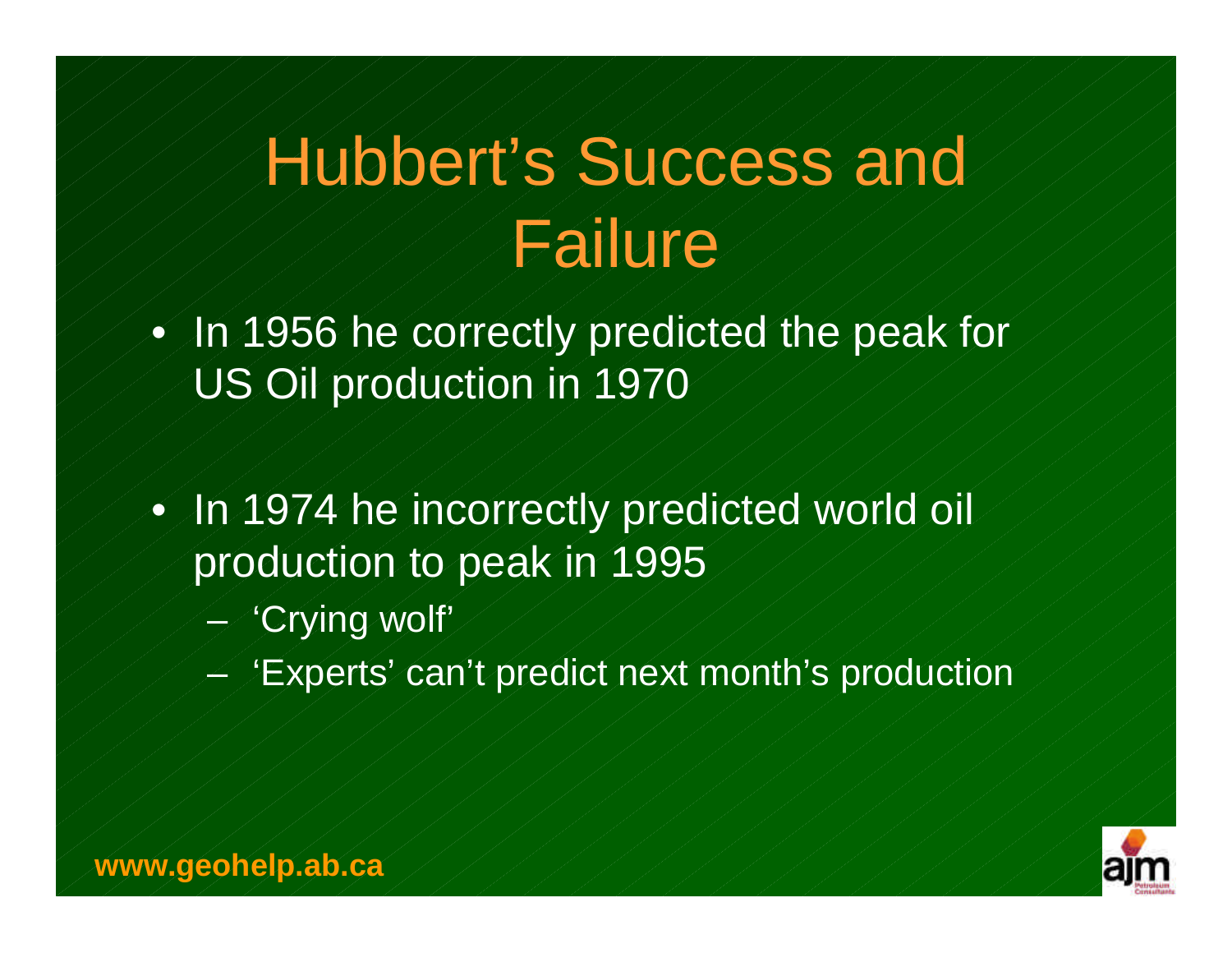# Why was Hubbert wrong?

- Hubbert was not wrong with the concept
- He was wrong with the timing because he miscalculated the potential resource (the volume under the curve)
- He did not take into account how, innovation, technology and higher price plus higher spending could increase the potential resource over time

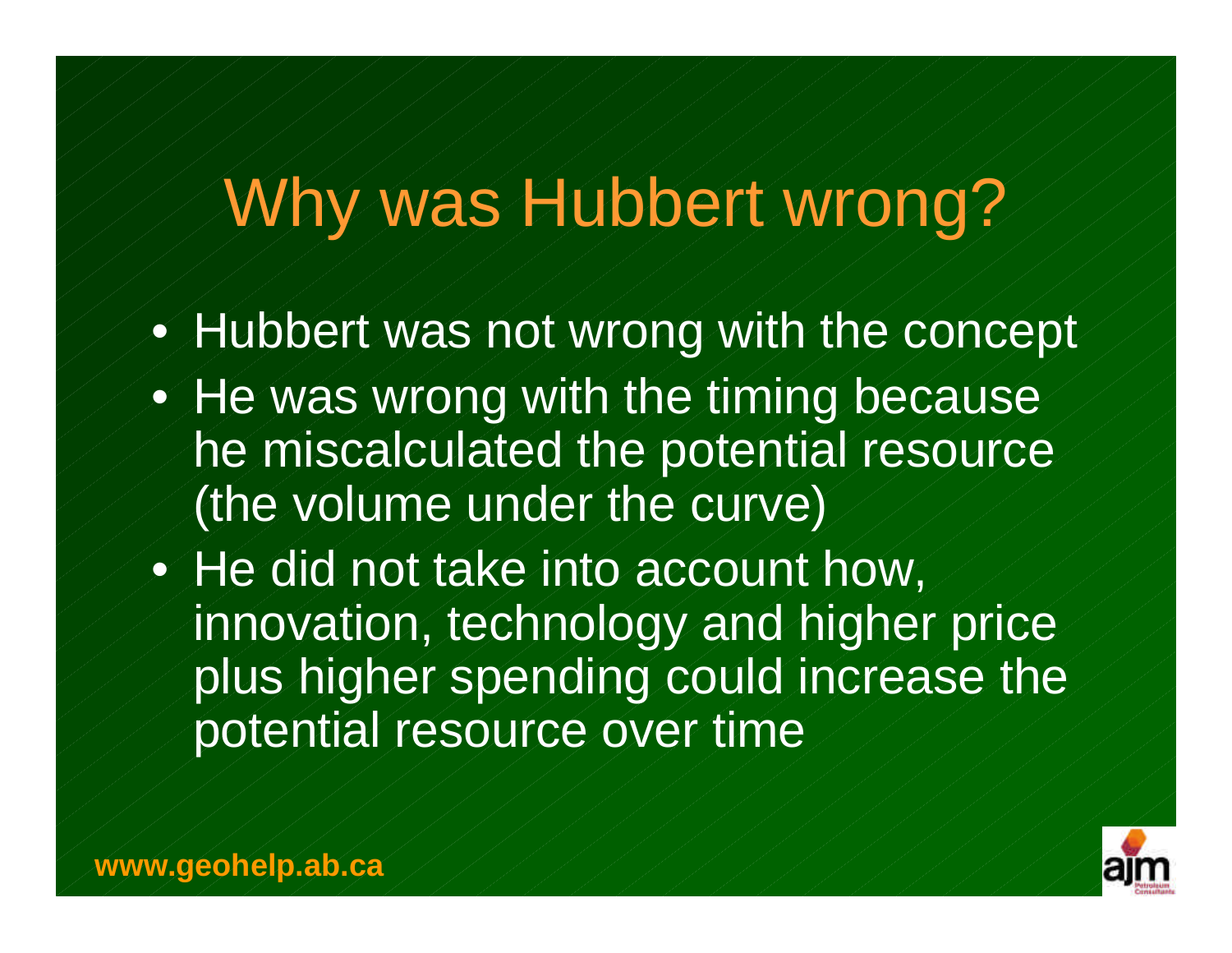# Production Profiles



**Accelerated Case: GPP, technology do not have time to evolve, total production lower. (Future more Predictable)**

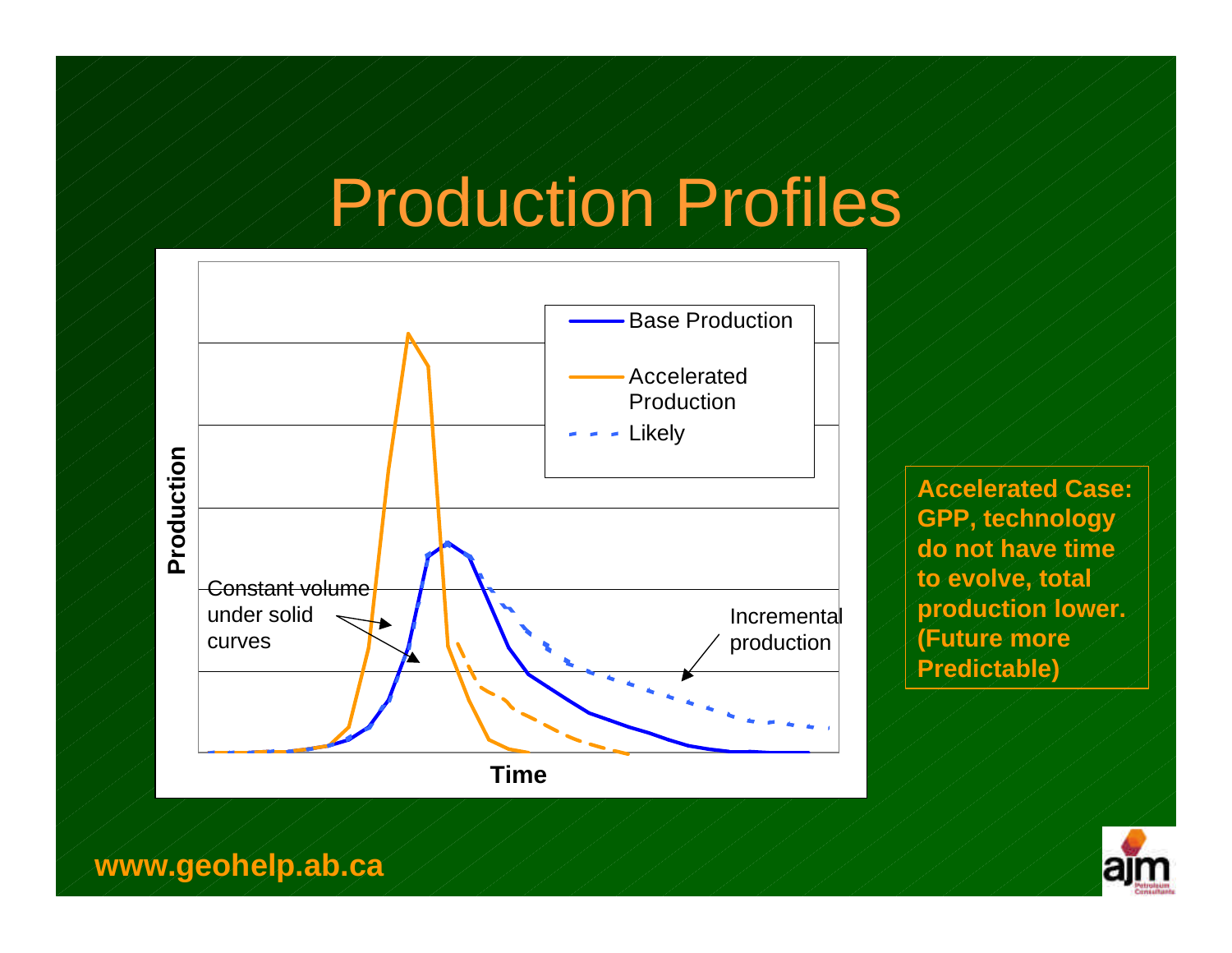#### Ladyfern (Data from AJM 2003 Report)



**Current** Stage 7

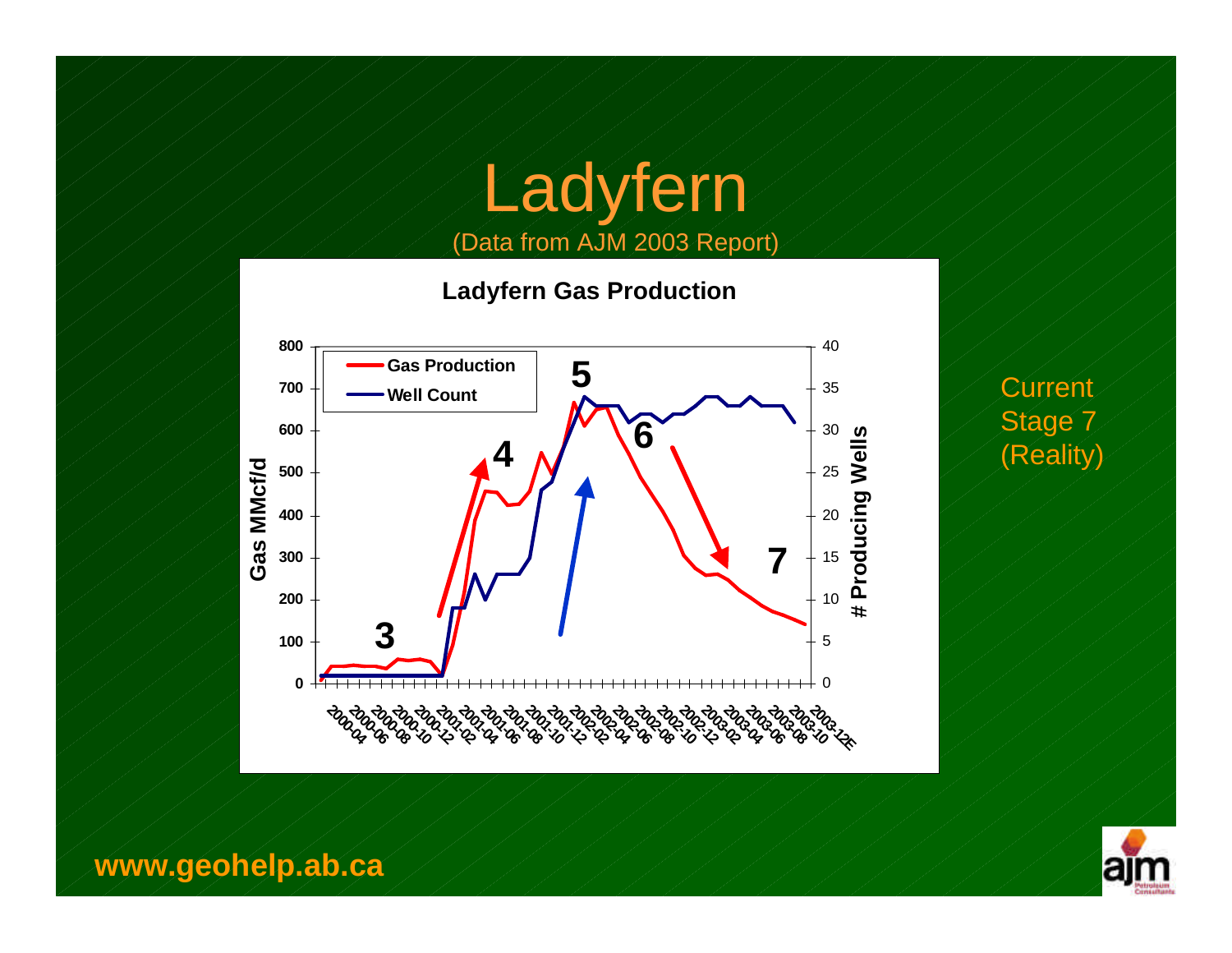# Resource Development Model **Ladyfern**

**8. Abandonment**

**1. Discovery (3 years) 2. Evaluation (1 week?) 3. Development (6 months) 4. Growth (1.5 years) 5. Peak (1 day?) 6. Decline (1 day) 7. Reality (Present) Current Stage: 7**

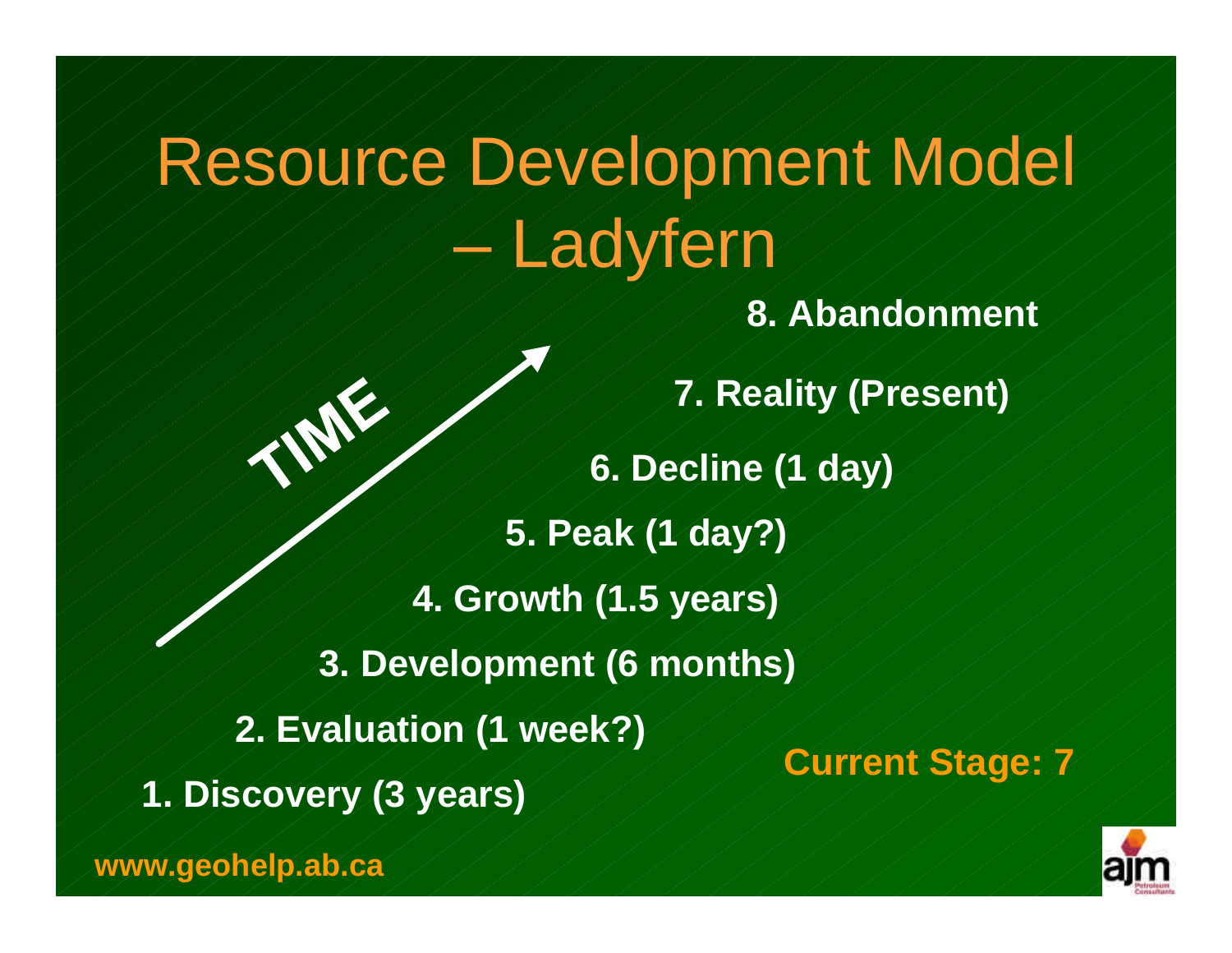# Why we need to do better than Hubbert

- If we could identify the RDM stage of a play, area, basin or the world it would help:
	- $-$  Identify upside or limitations of an area
	- Develop meaningful expectations for future production
	- Proactively identify supply problems
	- Provide more realistic planning for Governments and users of the product
- (Gas should be easier to predict than oil!)

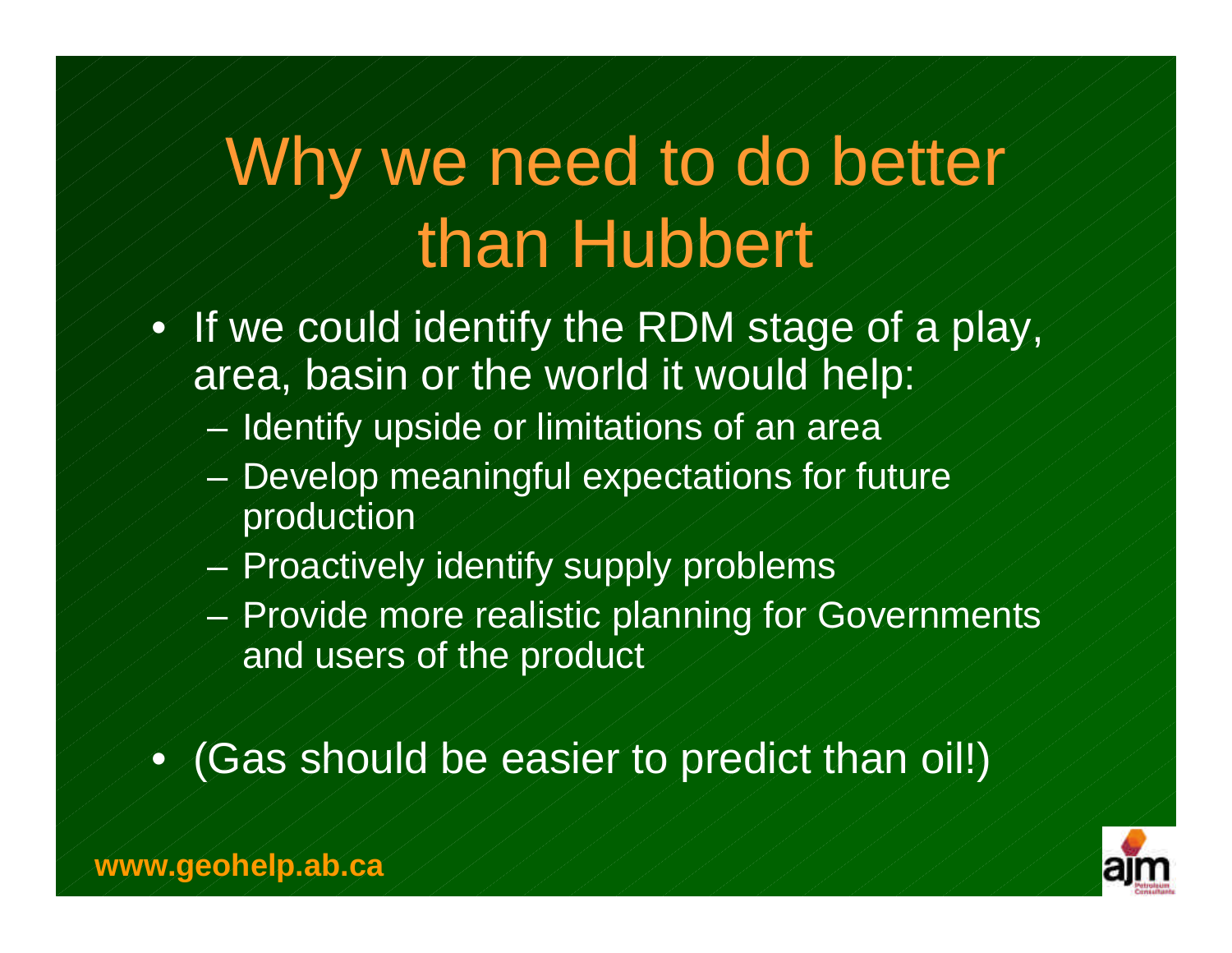# Applying the RDM to Oil and Gas Industry

- Production alone is oversimplification
- Need to understand historical perspective
- Plus:
- Would like to measure spending
- Number of wells acts as a proxy to spending

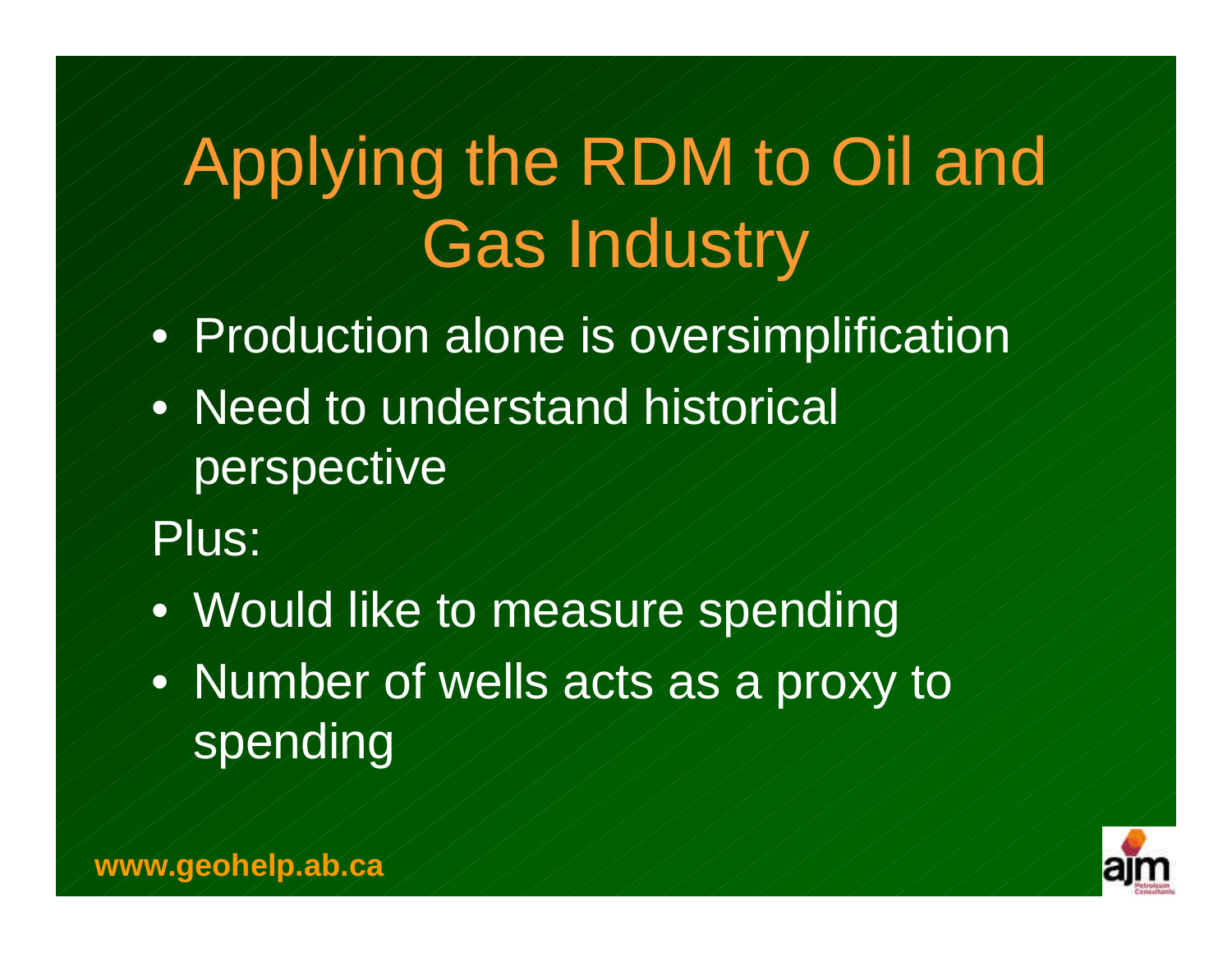# Texas Onshore gas production (1950 to Present)



#### **Current Stage: 7 (Reality) 7**

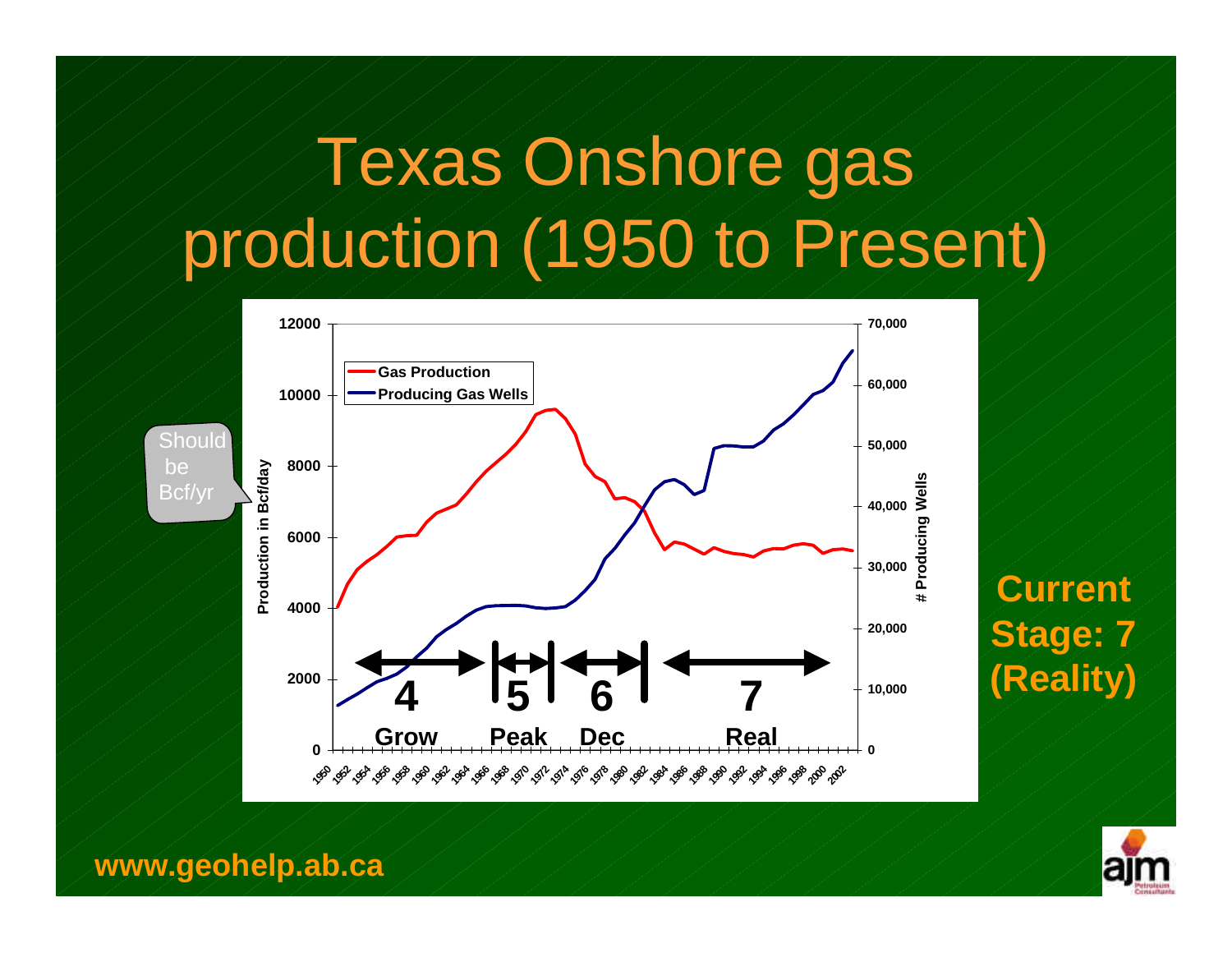# Alberta gas production and gas wells (CAPP Data)



**Current Stage: 6 (Decline) - Rapidly Moving to Reality**

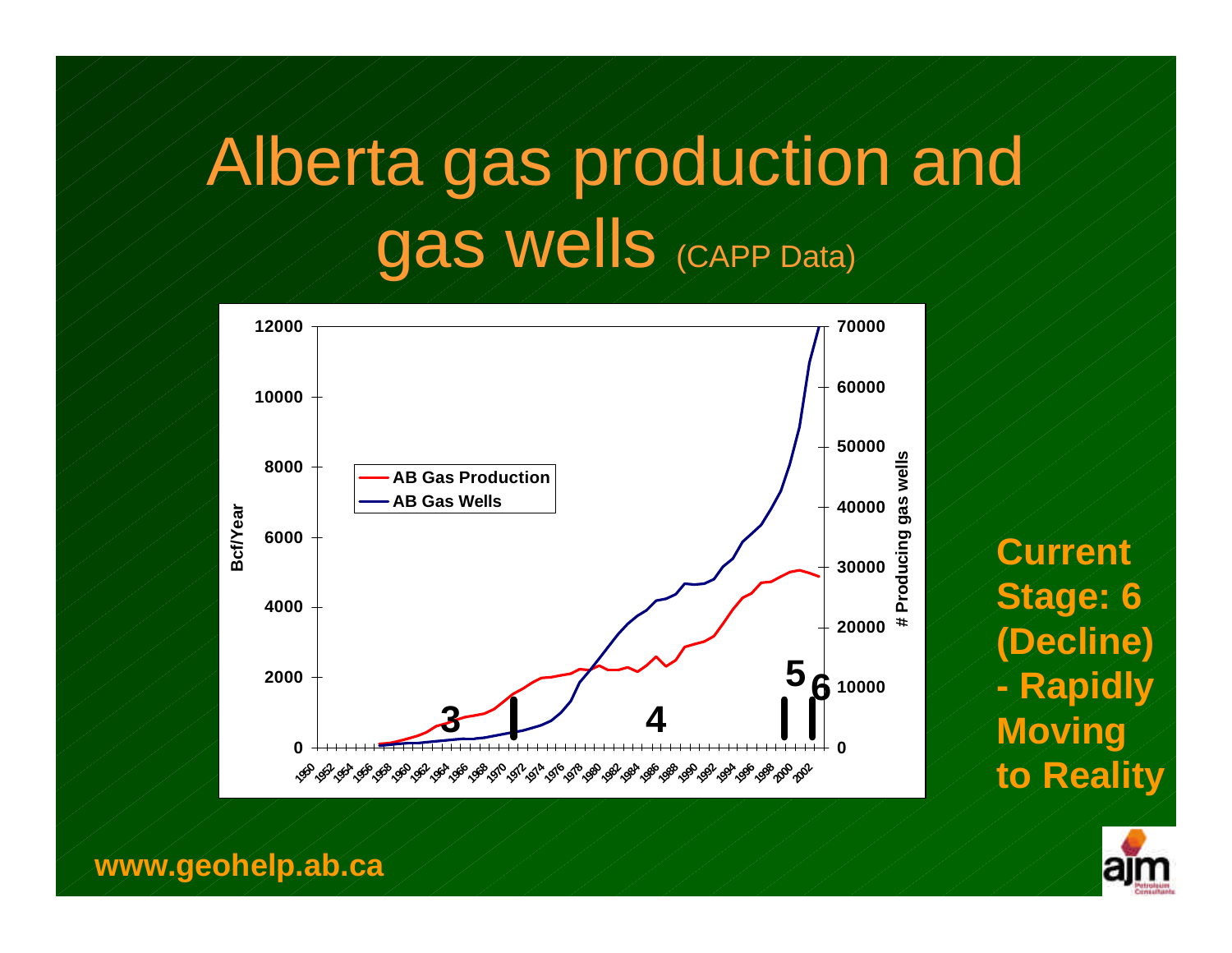### Texas Onshore vs. Alberta

#### **Statistics**

|                                        | Texas                       | Alberta                    |
|----------------------------------------|-----------------------------|----------------------------|
| Area (sq. miles)                       | 269,000                     | 255,000                    |
| <b>Cum Production</b>                  | 319Tcf                      | 109Tcf                     |
| <b>Peak Production Year</b>            | 1971 (9.5Tcf)<br>$R/P = 15$ | 2000 (5.1Tcf)<br>$R/P = 8$ |
| <b>Remaining Reserves</b><br>Peak Year | 1971 (122Tcf)<br>$R/P = 15$ | 1982 (65Tcf)<br>$R/P = 28$ |
| 2002 Remaining<br><b>Reserves</b>      | 43Tcf                       | 40Tcf                      |
| 2002 Production                        | 5.6Tcf<br>$R/P = 7.7$       | 4.8Tcf<br>$R/P = 8.3$      |
| 2002 Gas wells                         | 65,686                      | 70,000                     |

www**/siloenta is not as rich in natural gas as Texas!**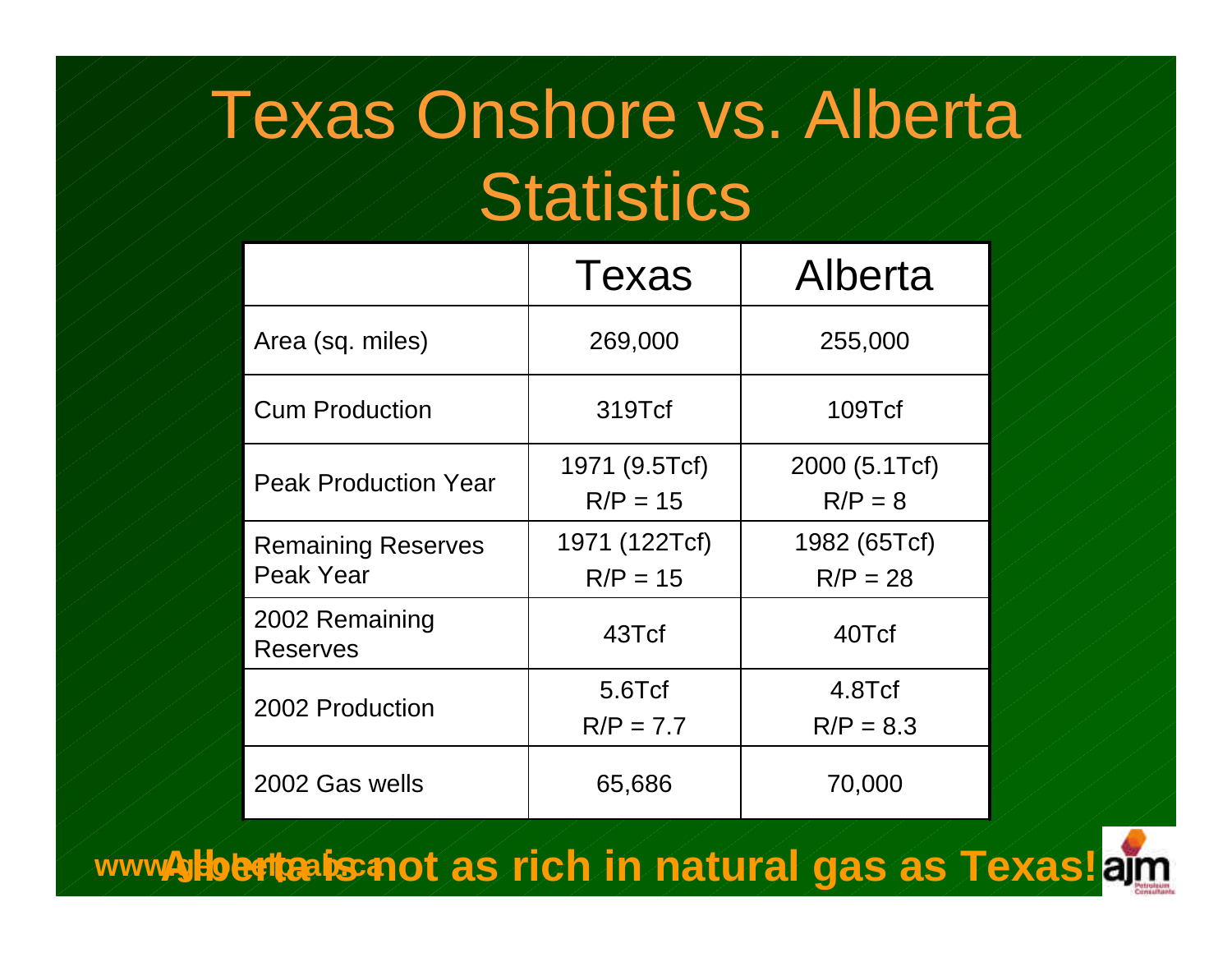#### Resource Development Model – Alberta Gas

**8. Abandonment**

**1. Discovery (1880's) 2. Evaluation (20 years?) 3. Development (1910- 1950) 4. Growth (1950-2000) 5. Peak (2001) 6. Decline (2001- Present) 7. Reality Current Stage: 6**

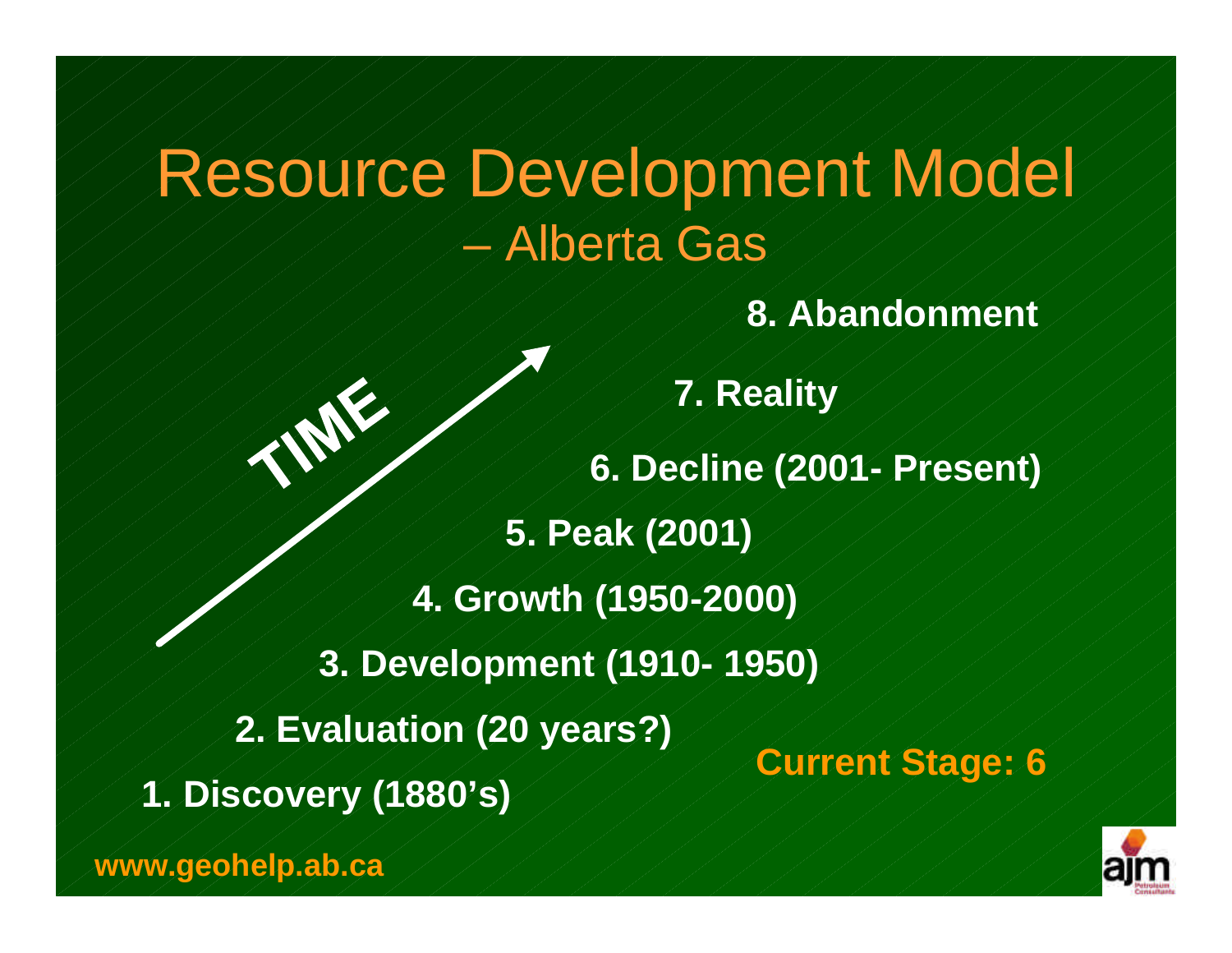#### Improving the Model

- Technology, regulations, new concepts, ease of access, maturity of area all impact
- Lumping/splitting of data will tend to mask results
- Need to place activity in historic context

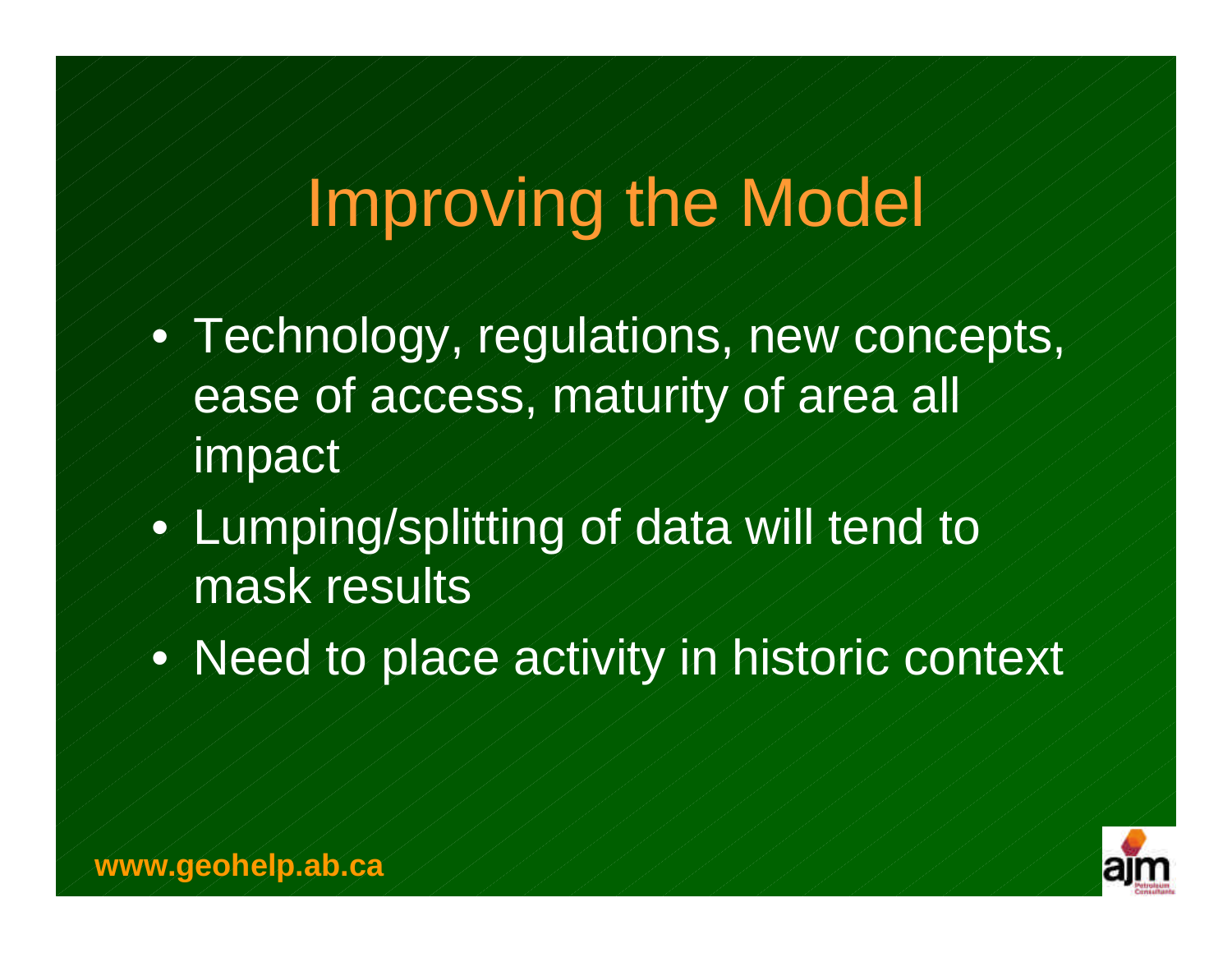# Example of a formation/area in decline (Data from AJM 2003 Study)



**Current** Stage 6 (Decline)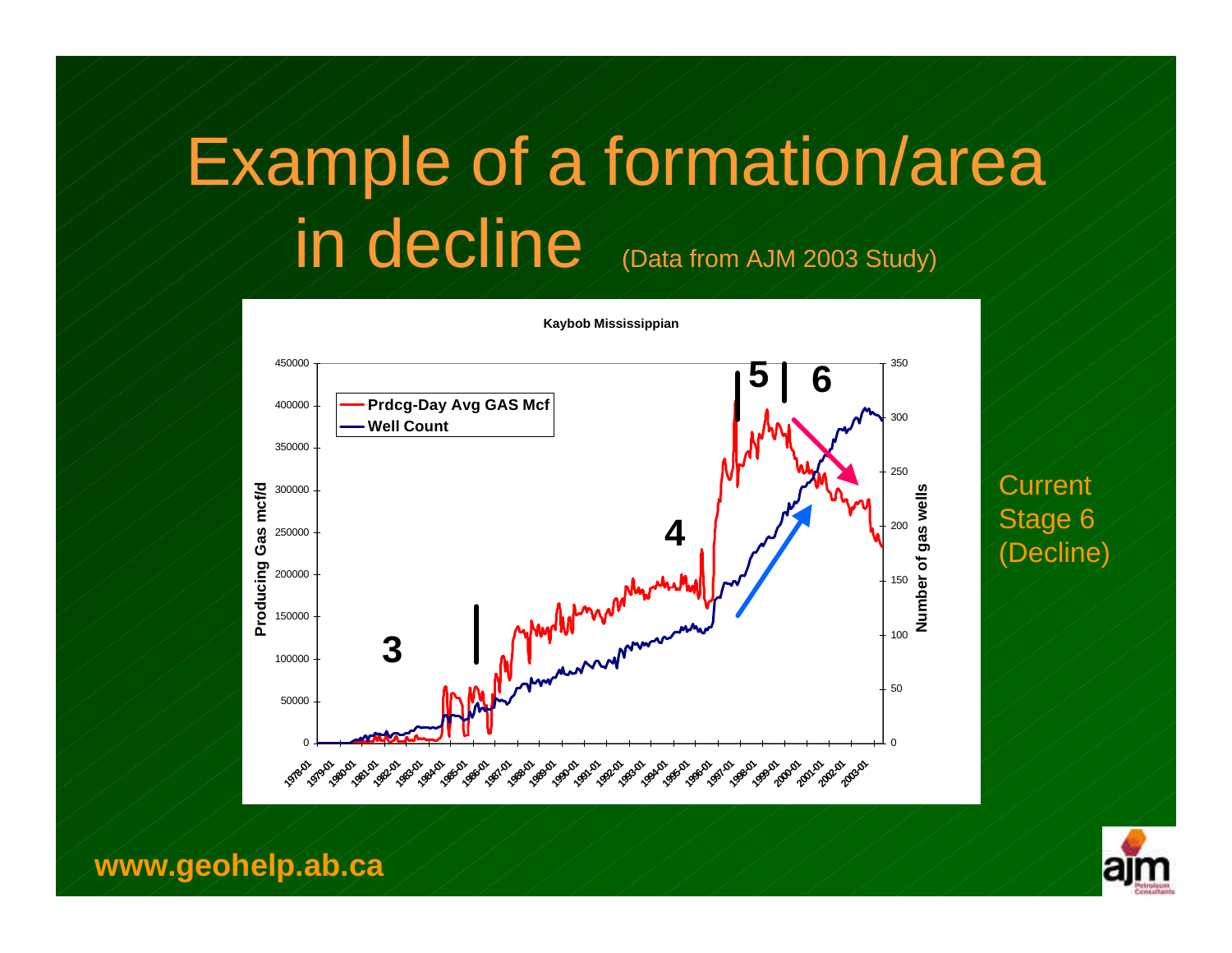# Example of a formation/area Still growing (Data from AJM 2003 Study)



**Current** Stage 4 (Growth)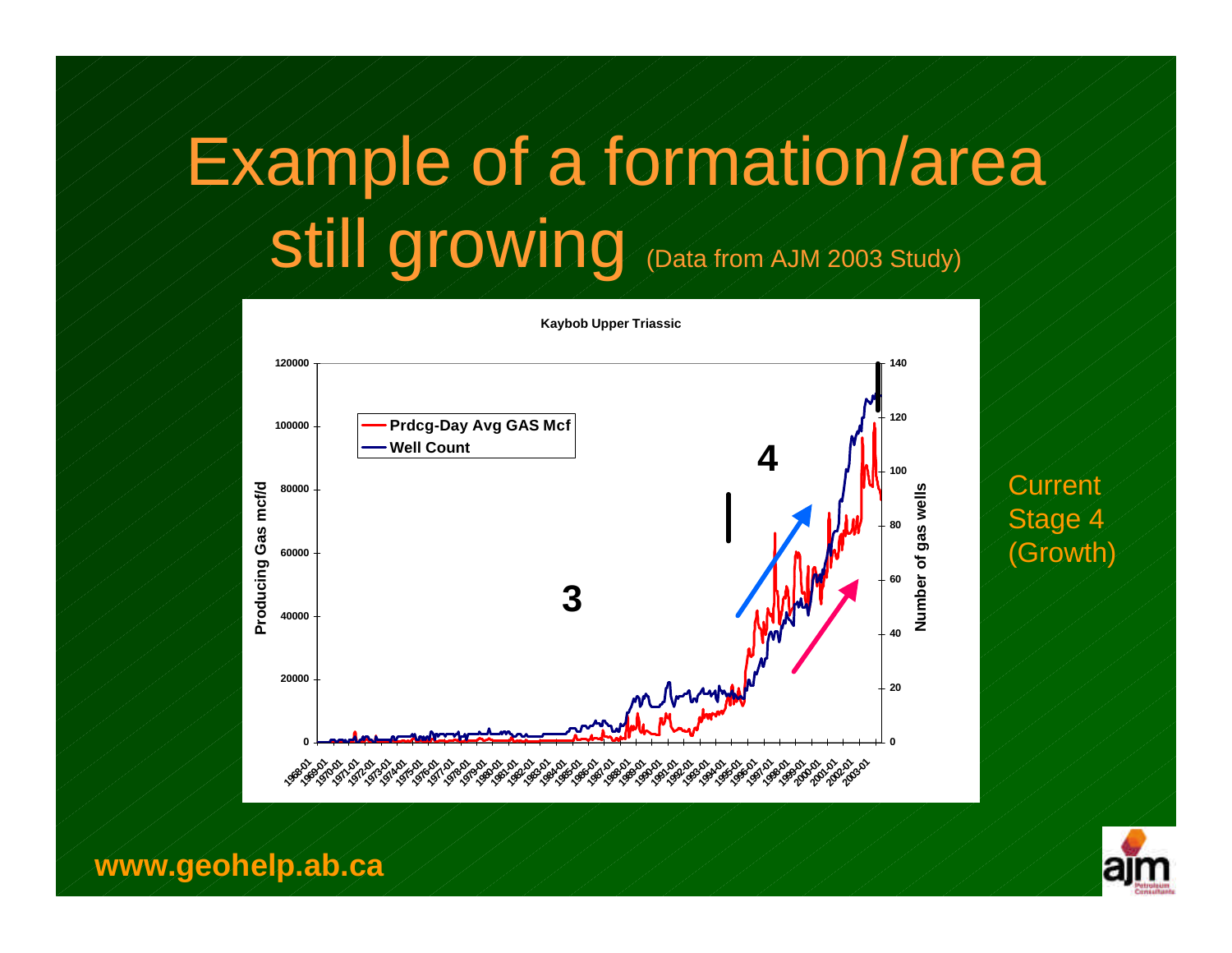#### Implications of trends

- Can plot trends on a pool, play, area, basin or worldwide basis
- Immature trends (low well counts and low productivity) still difficult to predict future (Look at well density?)
- Mature trends the decline in existing productivity is likely to be greater than any new additions

**Note: Does not mean there are no opportunities left to be found but investment must be made with caution**

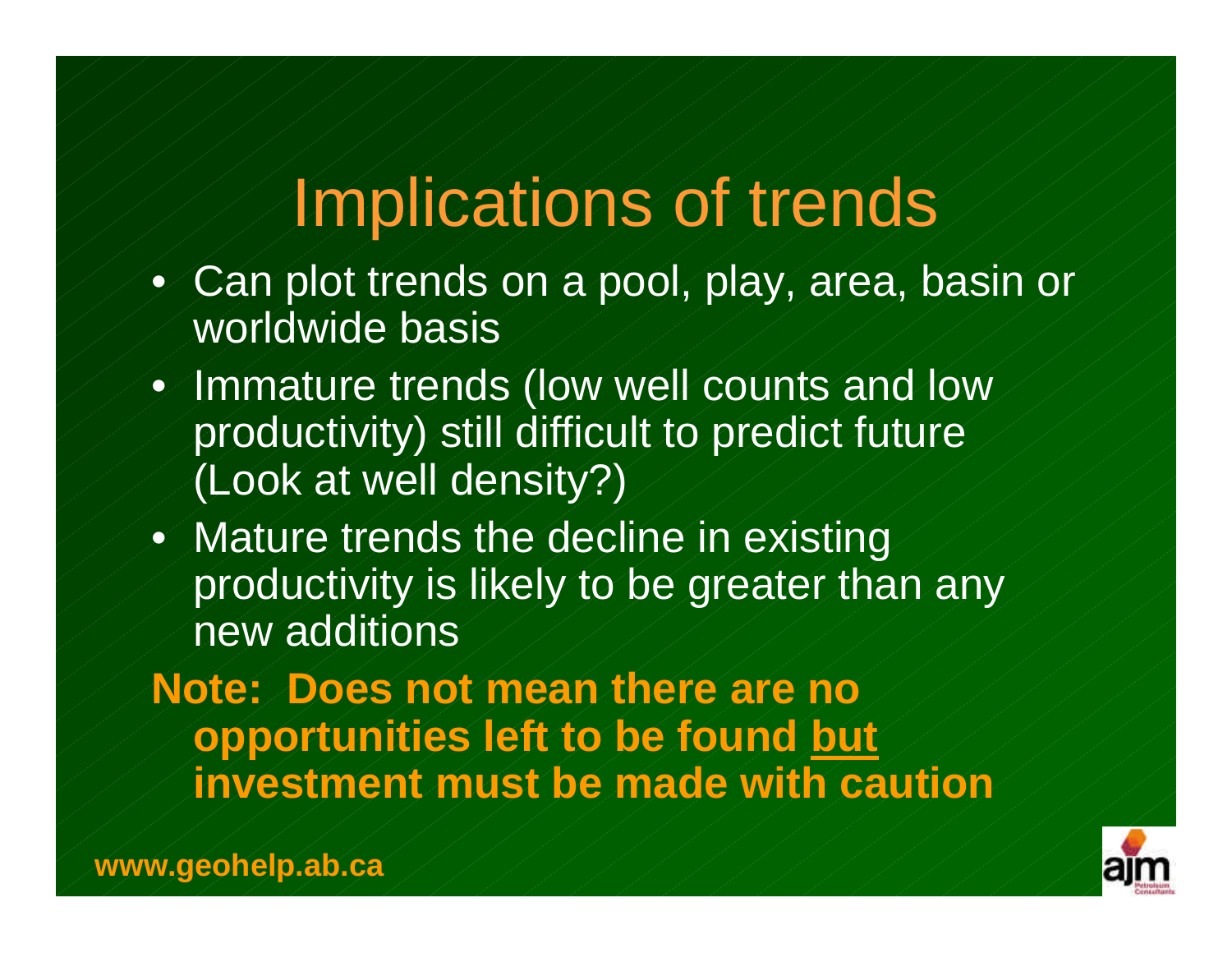#### Resource Development Model – Mackenzie Delta Gas

**8. Abandonment**

**Current Stage: 2/3**



**7. Reality**

**6. Declinel**

**5. Peak**

**4. Growth**

**3. Development**

**2. Evaluation (1970-Present)**

**1. Discovery (1970's)**

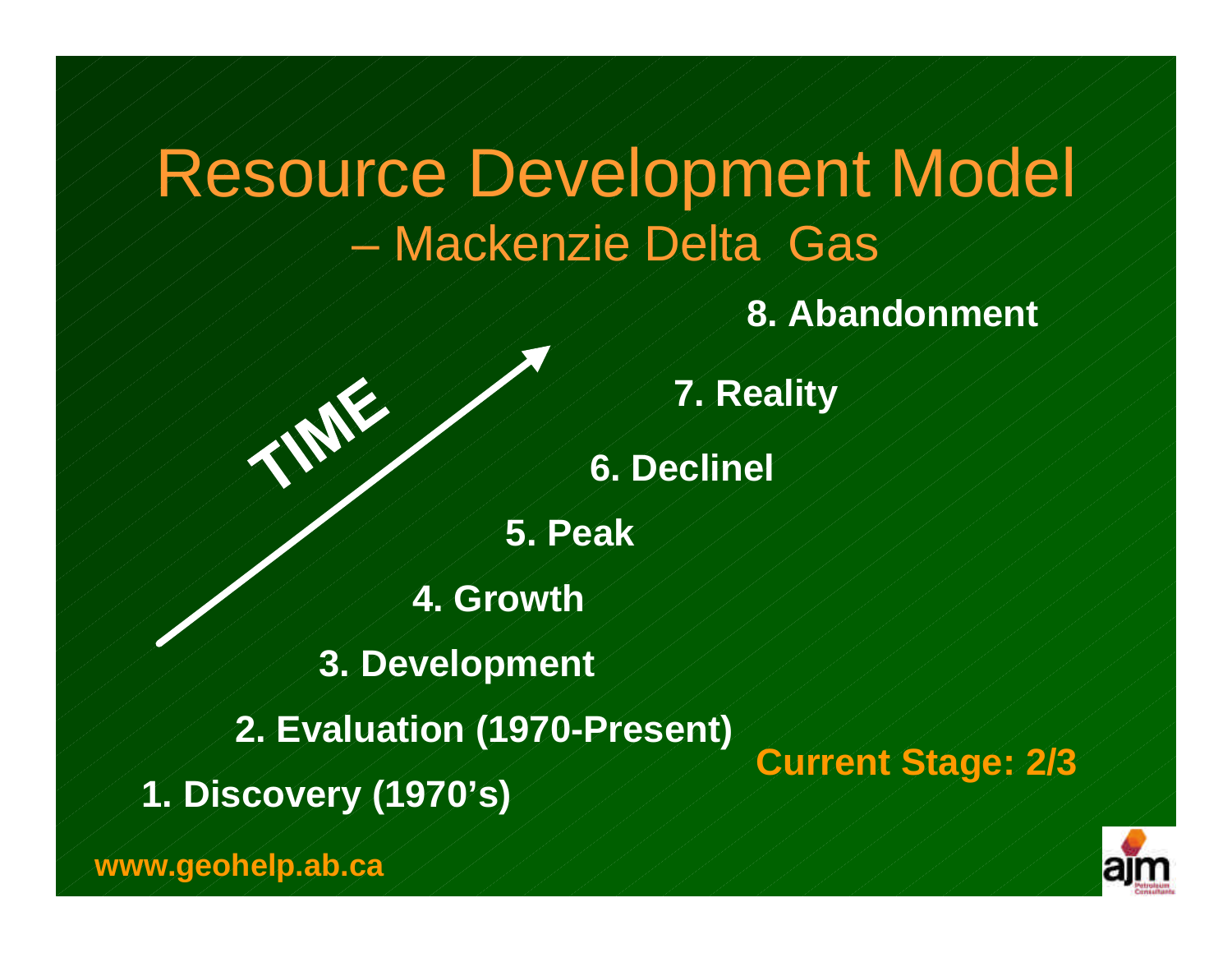## Canada's Hydrocarbon Stages

| <b>Stage</b>          | 1           | $\overline{2}$ | $\overline{3}$ | $\overline{\mathbf{4}}$ | 5           | 6          | $\overline{7}$ | 8   |  |
|-----------------------|-------------|----------------|----------------|-------------------------|-------------|------------|----------------|-----|--|
|                       | <b>Disc</b> | <b>Eval</b>    | <b>Dev</b>     | <b>Grow</b>             | <b>Peak</b> | <b>Dec</b> | <b>Real</b>    | Abn |  |
| <b>AB Gas</b>         |             |                |                |                         |             |            |                |     |  |
| <b>BC Gas</b>         |             |                |                |                         |             |            |                |     |  |
| <b>Sask. Gas</b>      |             |                |                |                         |             |            |                |     |  |
| <b>E. Coast Gas</b>   |             |                |                | ?                       |             |            |                |     |  |
| <b>Mackenzie Gas</b>  |             |                |                |                         |             |            |                |     |  |
| <b>CBM</b>            |             |                |                |                         |             |            |                |     |  |
| <b>Gas Hydrates</b>   |             |                |                |                         |             |            |                |     |  |
| <b>AB Oil - Light</b> |             |                |                |                         |             |            |                |     |  |
| <b>AB Oil - Heavy</b> |             |                |                |                         |             |            |                |     |  |
| <b>Tar sands</b>      |             |                |                |                         |             |            |                |     |  |

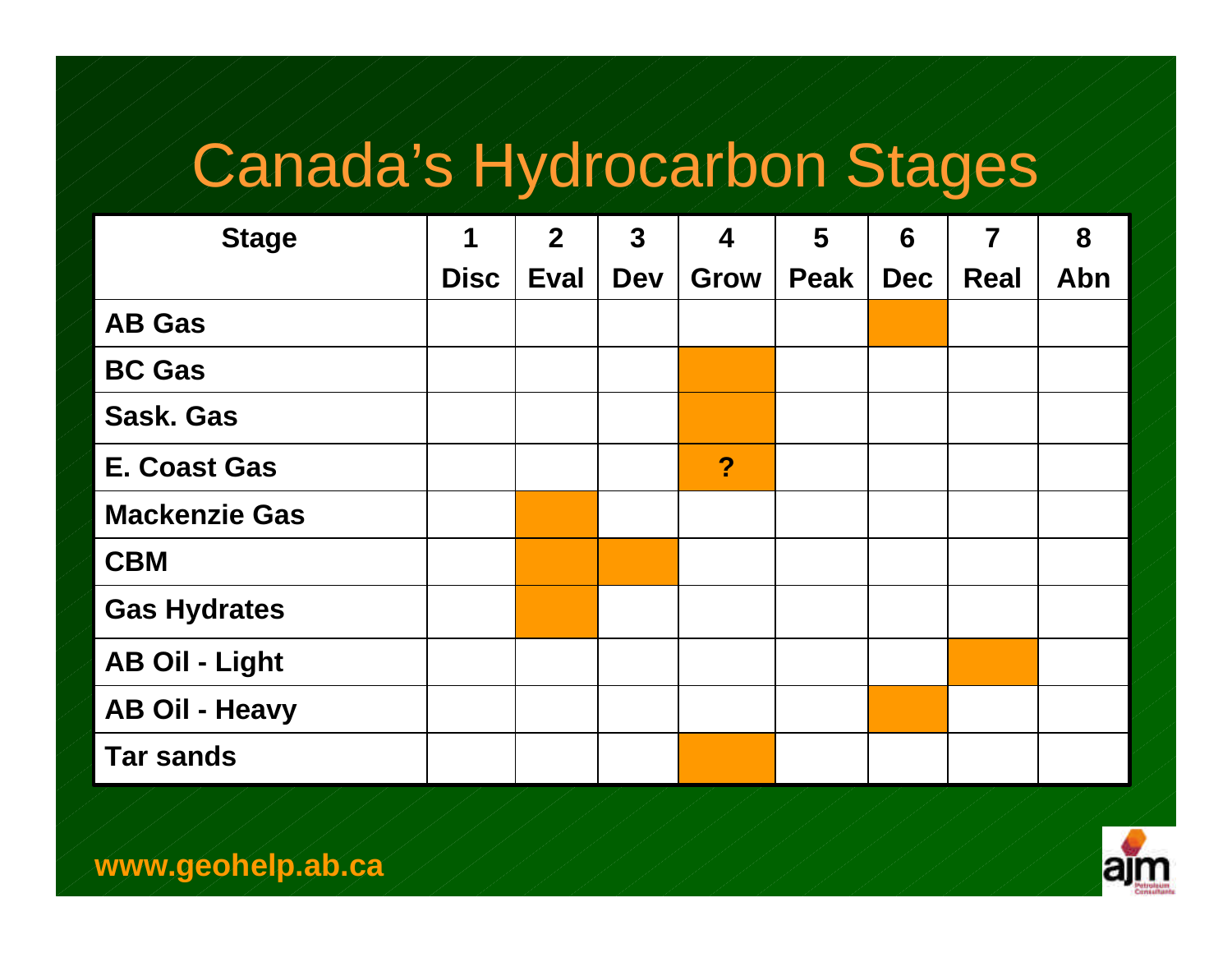### Problem

• General trends can be identified from regional data but may be masking some very important underlying trends and opportunities

• How do we efficiently dig down through the data in real time?

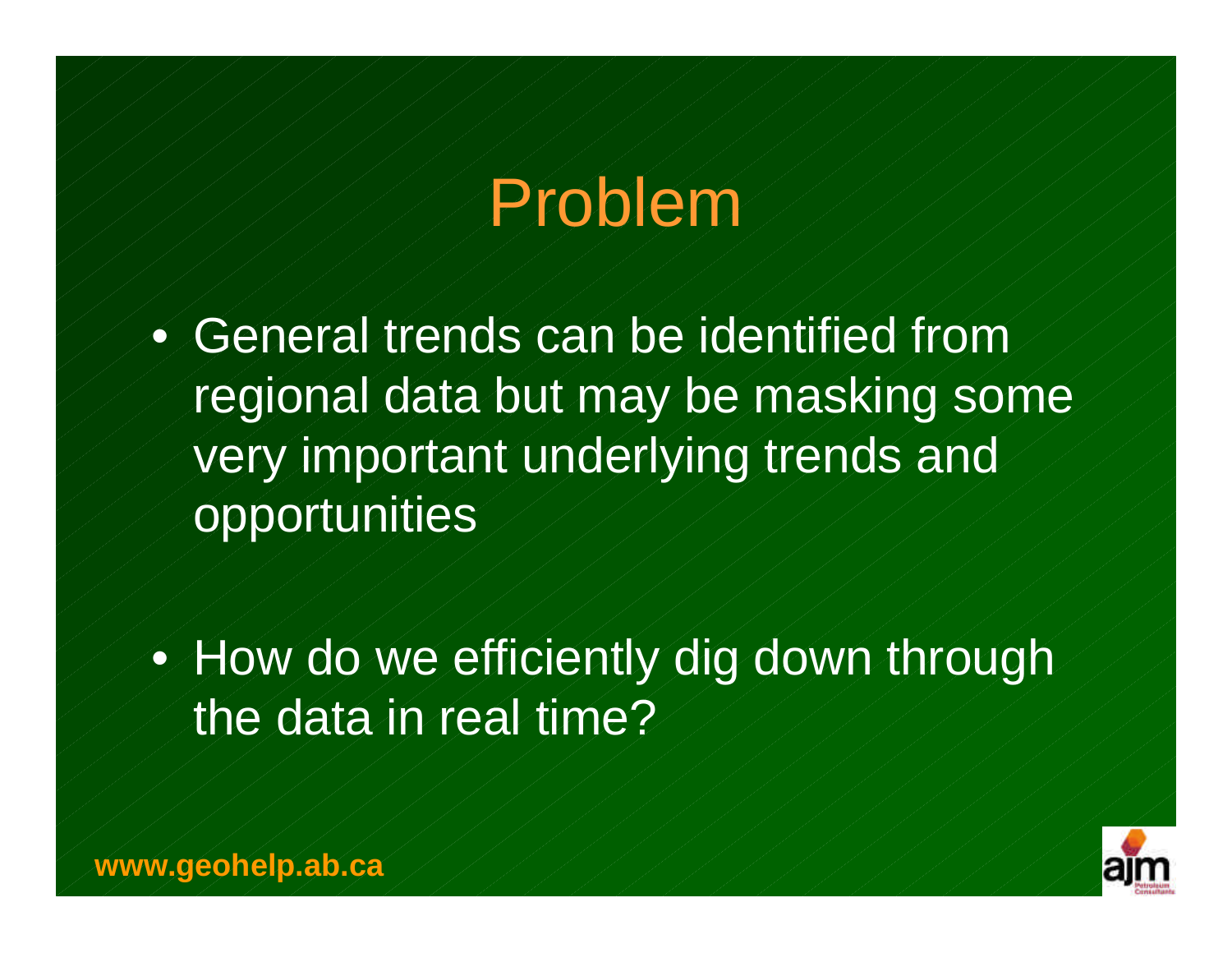#### Solution

- AJM Petroleum Consultants have developed a web based Resource Potential Model enables a Basin to be analysed in much greater detail
- Model incorporates:
	- Decline analysis at the well level
	- Geo-statistical analysis of production
	- Full-cycle economic analysis
	- Geological and engineering expertise
	- Up-to-date data

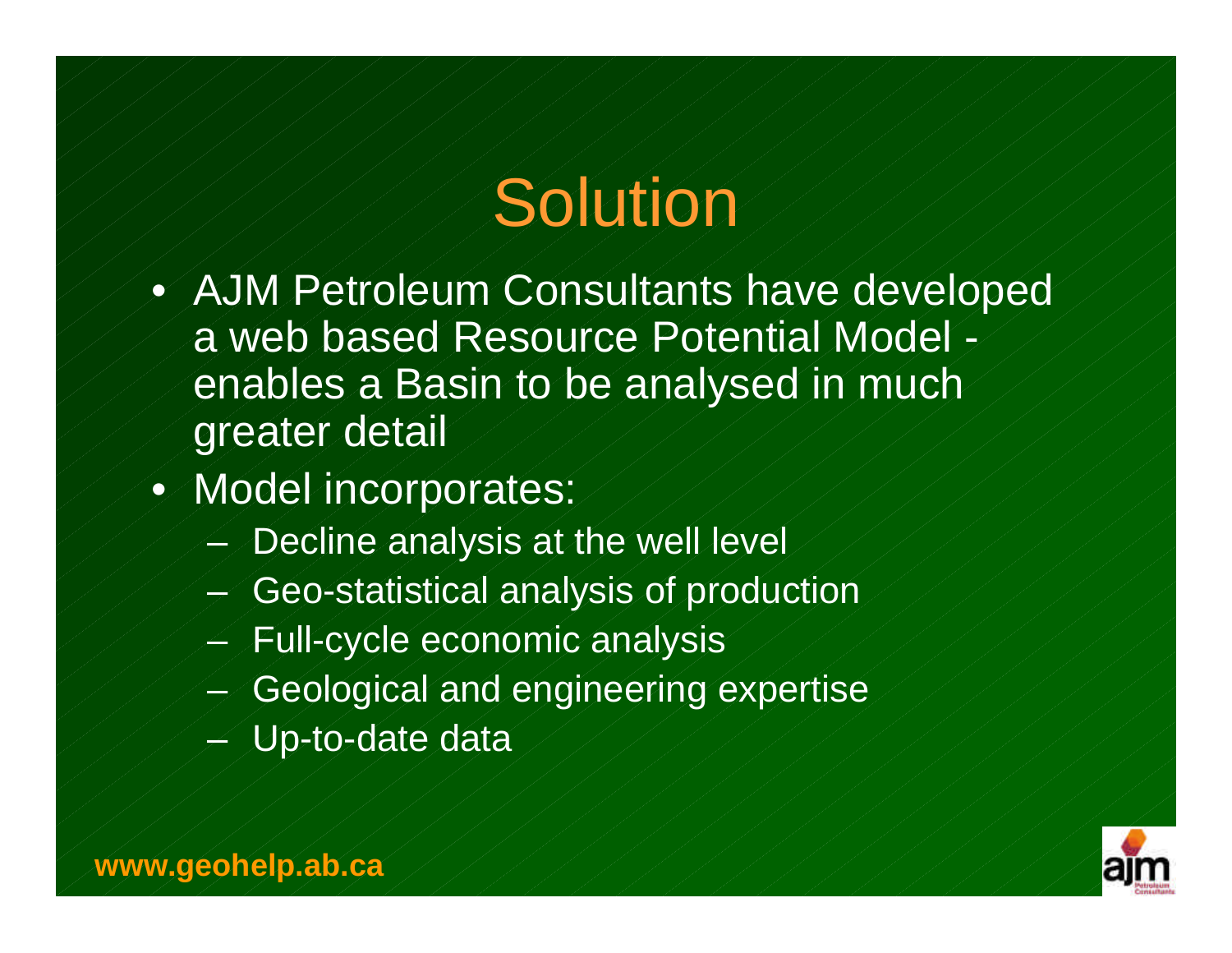# AJM Petroleum Consultants RPM Analysis

- WCSB divided into 16 geographic areas for gas (13 for oil) based on regional geological parameters.
- Each area is divided into 14 stratigraphic groups based on similar producing formations
- Provides 224 discrete sets of data that can be individually assessed or grouped

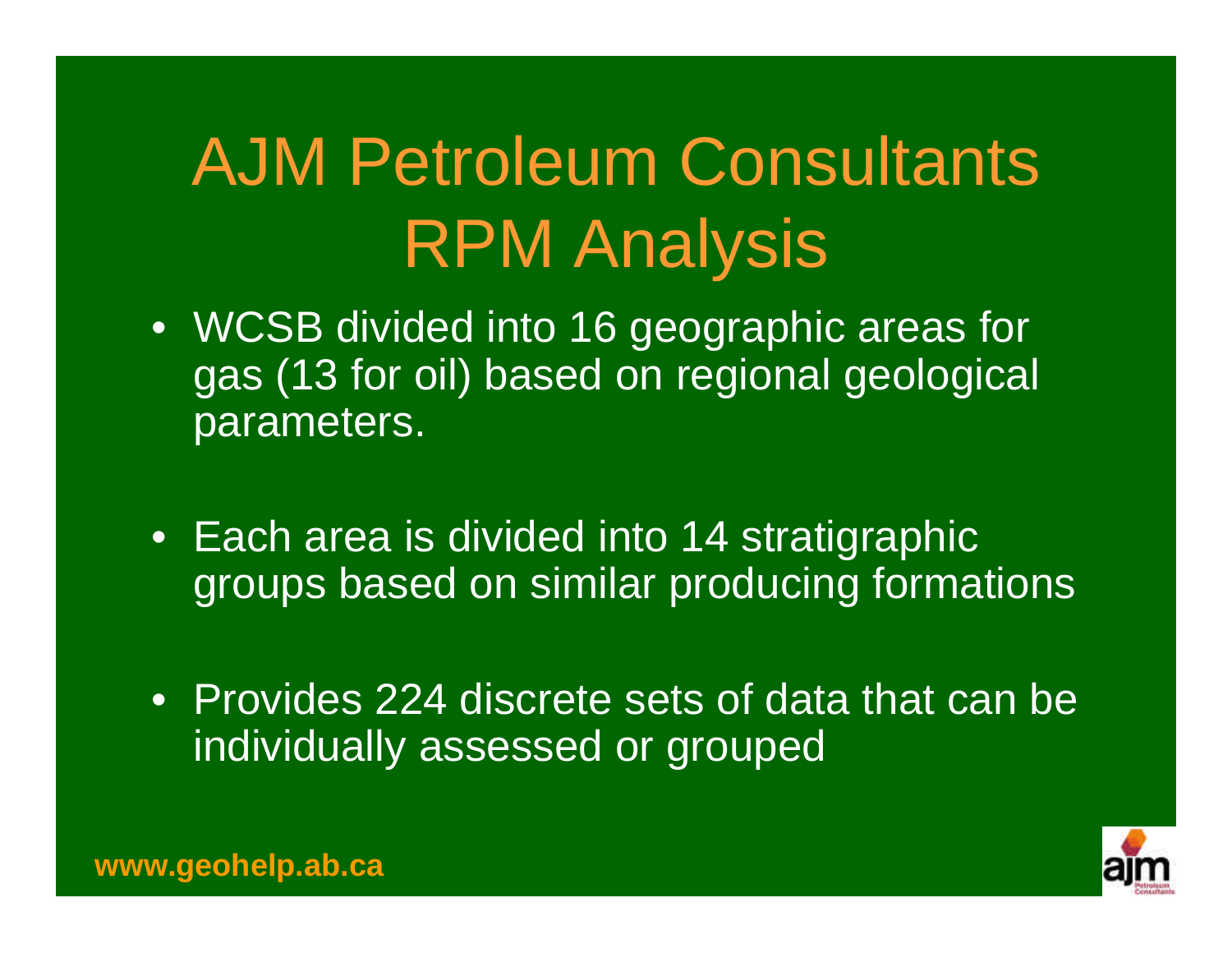# RPM: 16 Geographic Gas Areas



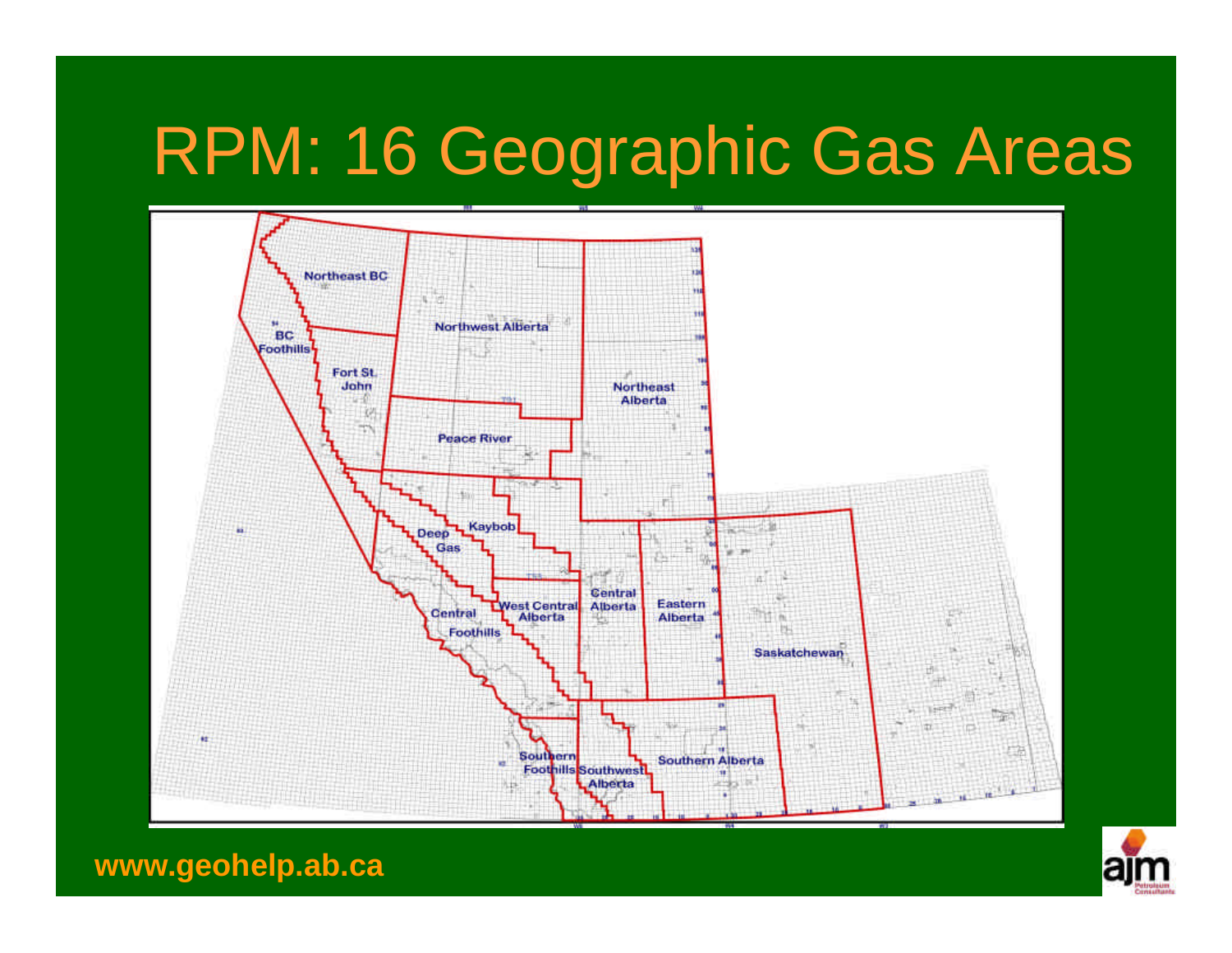# Results – Central Foothills



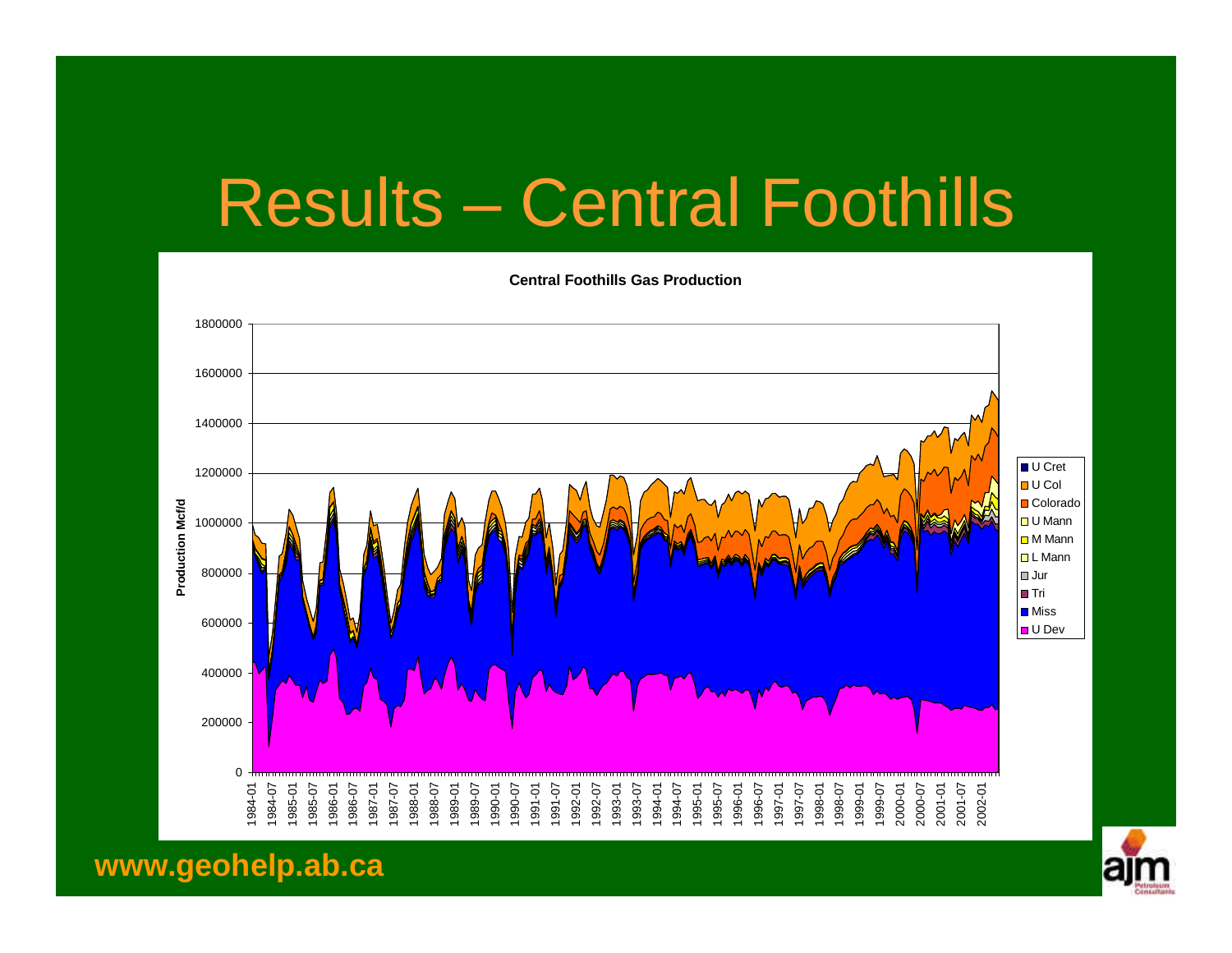# RPM Results – Central Foothills **(AJM 2003 Study)**

**Area Summary**

| <b>Stratigraphic</b>   | <b>Number of</b><br><b>Evaluated</b> | <b>Chance of</b> |                                                                 | <b>Resources</b> | <b>Finding &amp; Development</b><br>Costs (\$/Mcfe) |               |  |  |
|------------------------|--------------------------------------|------------------|-----------------------------------------------------------------|------------------|-----------------------------------------------------|---------------|--|--|
| <b>Group</b>           | <b>Wells</b>                         | <b>Success</b>   | <b>Sales Volume (MMcfe)</b><br><b>Unrisked</b><br><b>Risked</b> |                  | <b>Unrisked</b>                                     | <b>Risked</b> |  |  |
| <b>Upper Colorado</b>  | 50                                   | 47%              | 2,270                                                           | 1,067            | 0.98                                                | 2.15          |  |  |
| Colorado               | 69                                   | 68%              | 3,678                                                           | 2,501            | 0.81                                                | 1.26          |  |  |
| <b>Upper Mannville</b> | 13                                   | 39%              | 936                                                             | 365              | 3.41                                                | 8.37          |  |  |
| Middle Mannville       | 8                                    | 59%              | 3,649                                                           | 2,153            | 0.92                                                | 1.60          |  |  |
| <b>Lower Mannville</b> | 8                                    | 48%              | 3,938                                                           | 1,890            | 0.91                                                | 1.87          |  |  |
| <b>Upper Triassic</b>  | 6                                    | 50%              | 6,678                                                           | 3,339            | 0.75                                                | 1.48          |  |  |
| Mississippian          | 96                                   | 61%              | 7,381                                                           | 4,502            | 0.89                                                | 1.46          |  |  |
| <b>Upper Devonian</b>  | 28                                   | 59%              | 13,626                                                          | 8,040            | 0.54                                                | 0.91          |  |  |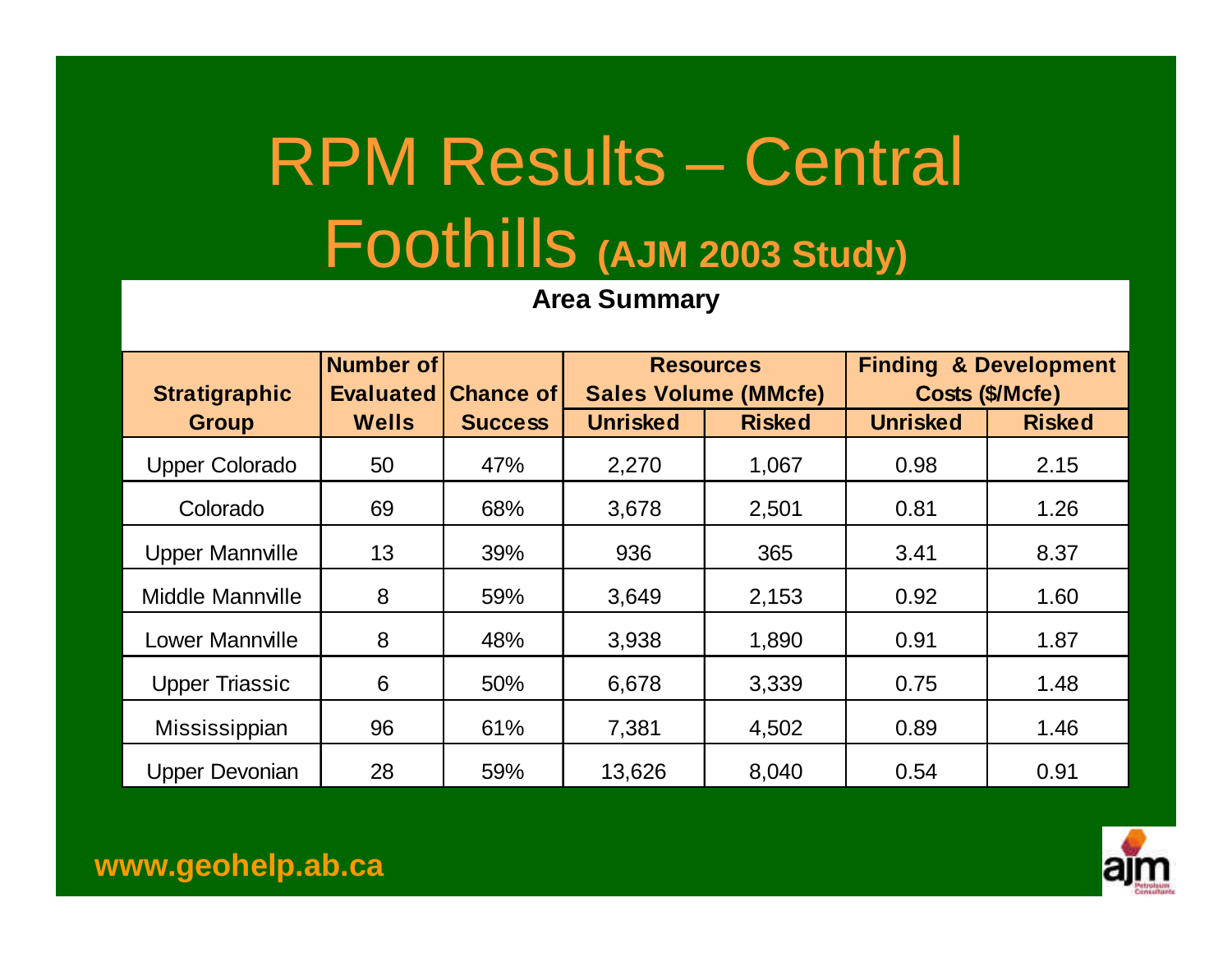# Results Continued – Central Foothills **(AJM 2003 Study)**

**Financial Indicators (Before Tax)**

| <b>Stratigraphic</b>   | <b>Number of</b><br><b>Evaluated</b> | <b>Chance of</b> | <b>Average</b><br>Netback (\$/Mcf) | <b>Break-Even</b><br><b>Gas Price, \$/Mcf</b> |               |  |  |
|------------------------|--------------------------------------|------------------|------------------------------------|-----------------------------------------------|---------------|--|--|
| <b>Group</b>           | <b>Wells</b>                         | <b>Success</b>   | @ \$4.00/Mcf                       | <b>Unrisked</b>                               | <b>Risked</b> |  |  |
| <b>Upper Colorado</b>  | 50                                   | 47%              | 2.50                               | 2.00                                          | 4.62          |  |  |
| Colorado               | 69                                   | 68%              | 2.51                               | 1.78                                          | 2.77          |  |  |
| <b>Upper Mannville</b> | 13                                   | 39%              | 2.44                               | 7.10                                          | 14.58         |  |  |
| Middle Mannville       | 8                                    | 59%              | 2.46                               | 2.46                                          | 3.67          |  |  |
| <b>Lower Mannville</b> | 8                                    | 48%              | 2.46                               | 2.26                                          | 3.76          |  |  |
| <b>Upper Triassic</b>  | 6                                    | 50%              | 2.10                               | 2.32                                          | 3.52          |  |  |
| Mississippian          | 96                                   | 61%              | 2.20                               | 2.56                                          | 3.26          |  |  |
| Upper Devonian         | 28                                   | 59%              | 2.02                               | 2.12                                          | 2.77          |  |  |

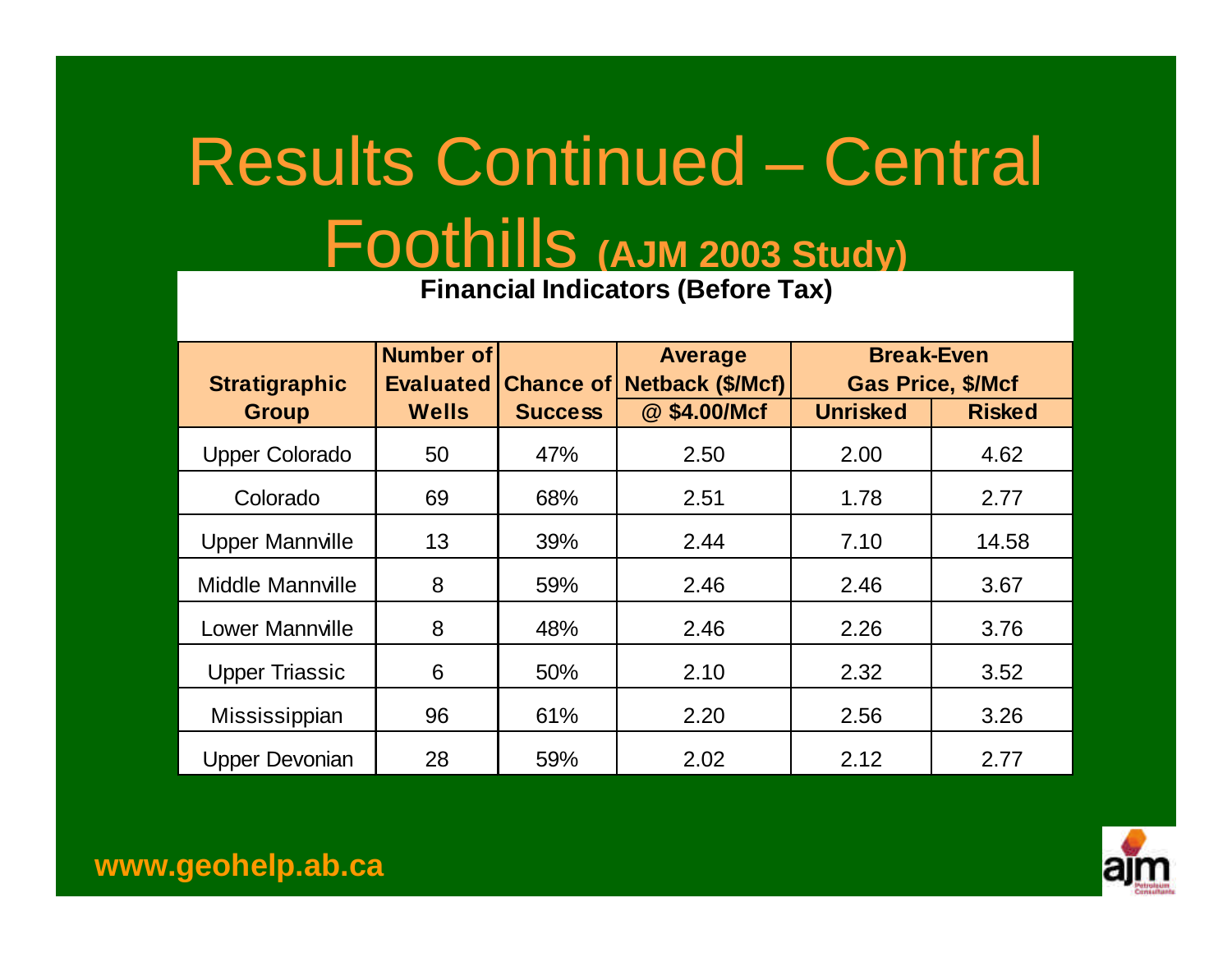#### Example of Play Area Stages **WCSB**

|                    | 1           | $\mathbf{2}$ | $\boldsymbol{3}$ | 4           | 5    | 6          |             | 8   |
|--------------------|-------------|--------------|------------------|-------------|------|------------|-------------|-----|
|                    | <b>Disc</b> | <b>Eval</b>  | <b>Dev</b>       | <b>Grow</b> | Peak | <b>Dec</b> | <b>Real</b> | Abn |
| <b>Play Area 1</b> |             |              |                  |             |      |            |             |     |
| <b>Play Area 2</b> |             |              |                  |             |      |            |             |     |
| <b>Play Area 3</b> |             |              |                  |             |      |            |             |     |
|                    |             |              |                  |             |      |            |             |     |
|                    |             |              |                  |             |      |            |             |     |
| Play Area 224      |             |              |                  |             |      |            |             |     |

**Relate play stages to recent activity, production and economics to gain more accurate understanding of future potential**

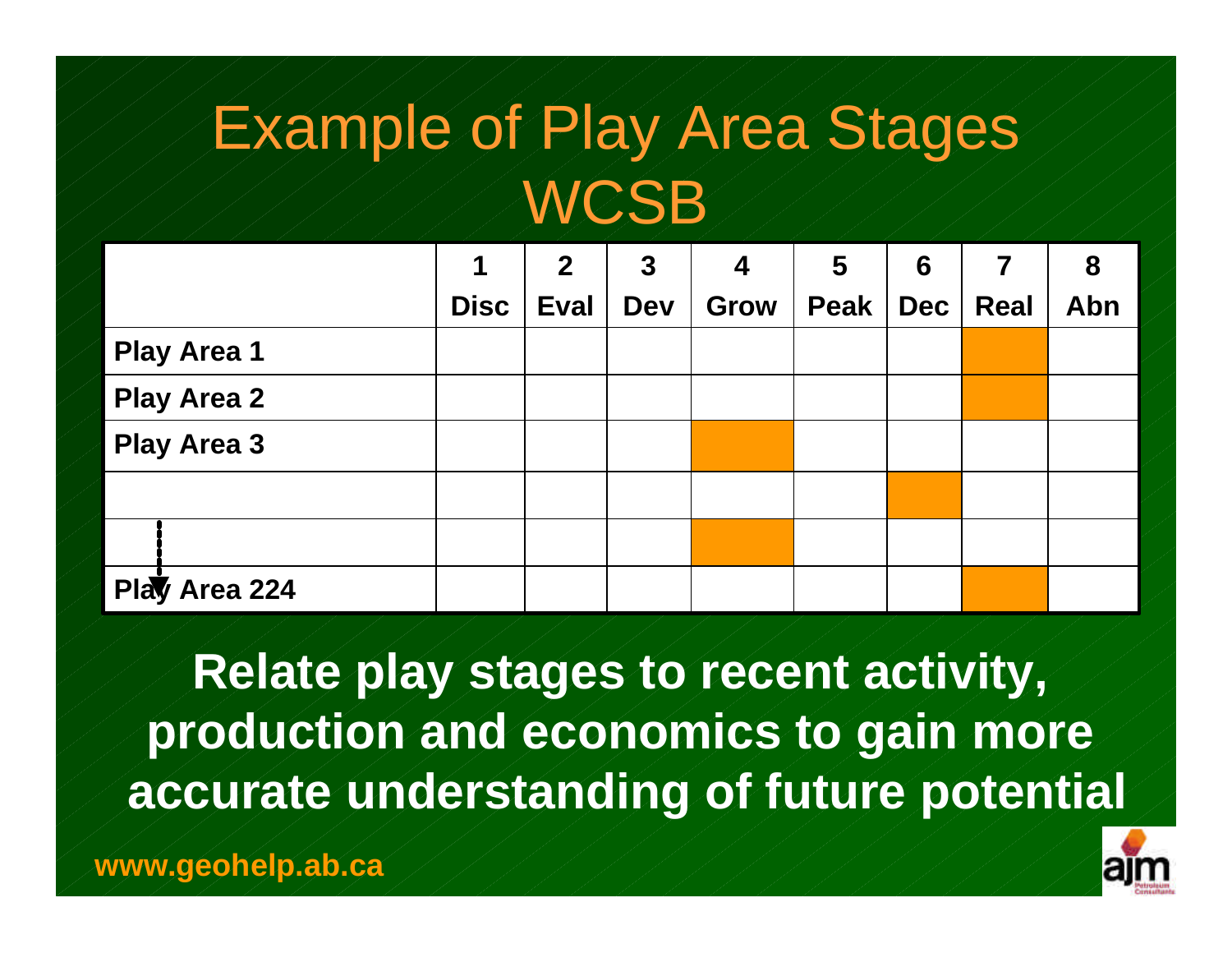#### RDM (Resource Development Model) and RPM (Resource Potential Model) • RDM is not a panacea but provides some useful information at all scale

• Incorporating a well count acts as a proxy for spending (activity level) – provides insights into trends particularly as approach peak production

• Combining with a product like AJM's RPM creates an exceptionally powerful tool

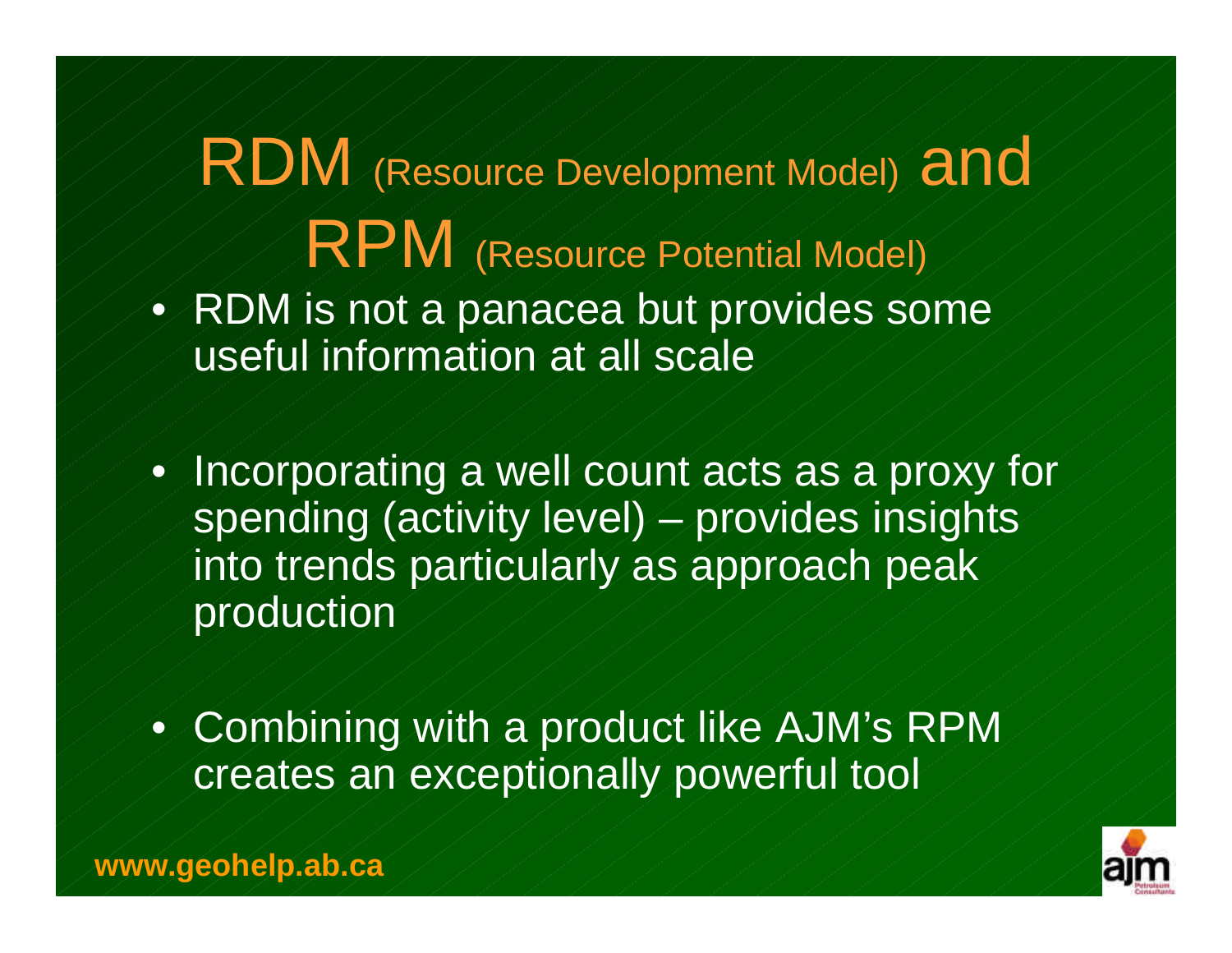#### Future Direction

• Merge the RDM and RPM data to confirm the peak BUT also the timing and extent of the decline and whether we will eventually reach a plateau of sustainable production.

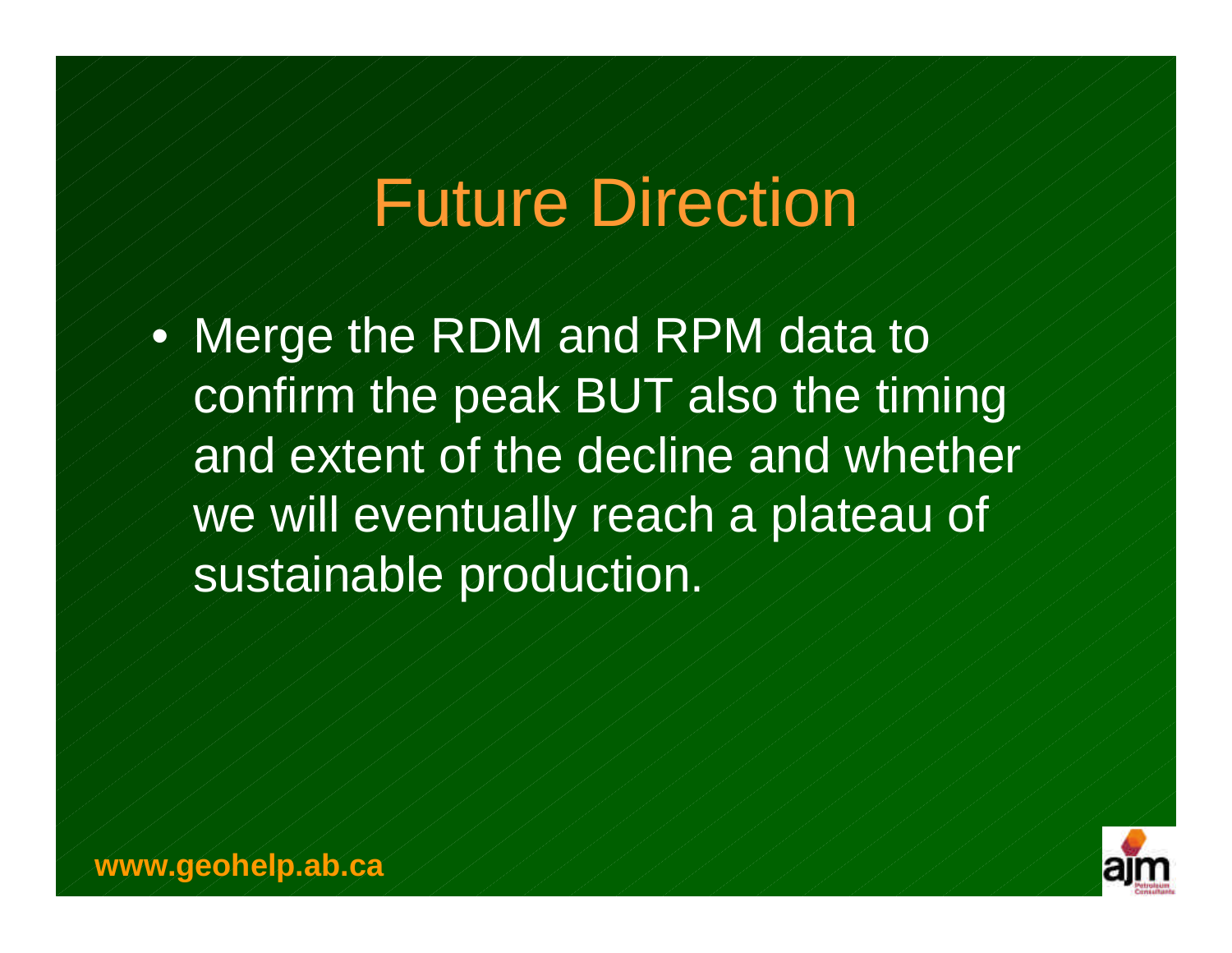# Predicting future trends

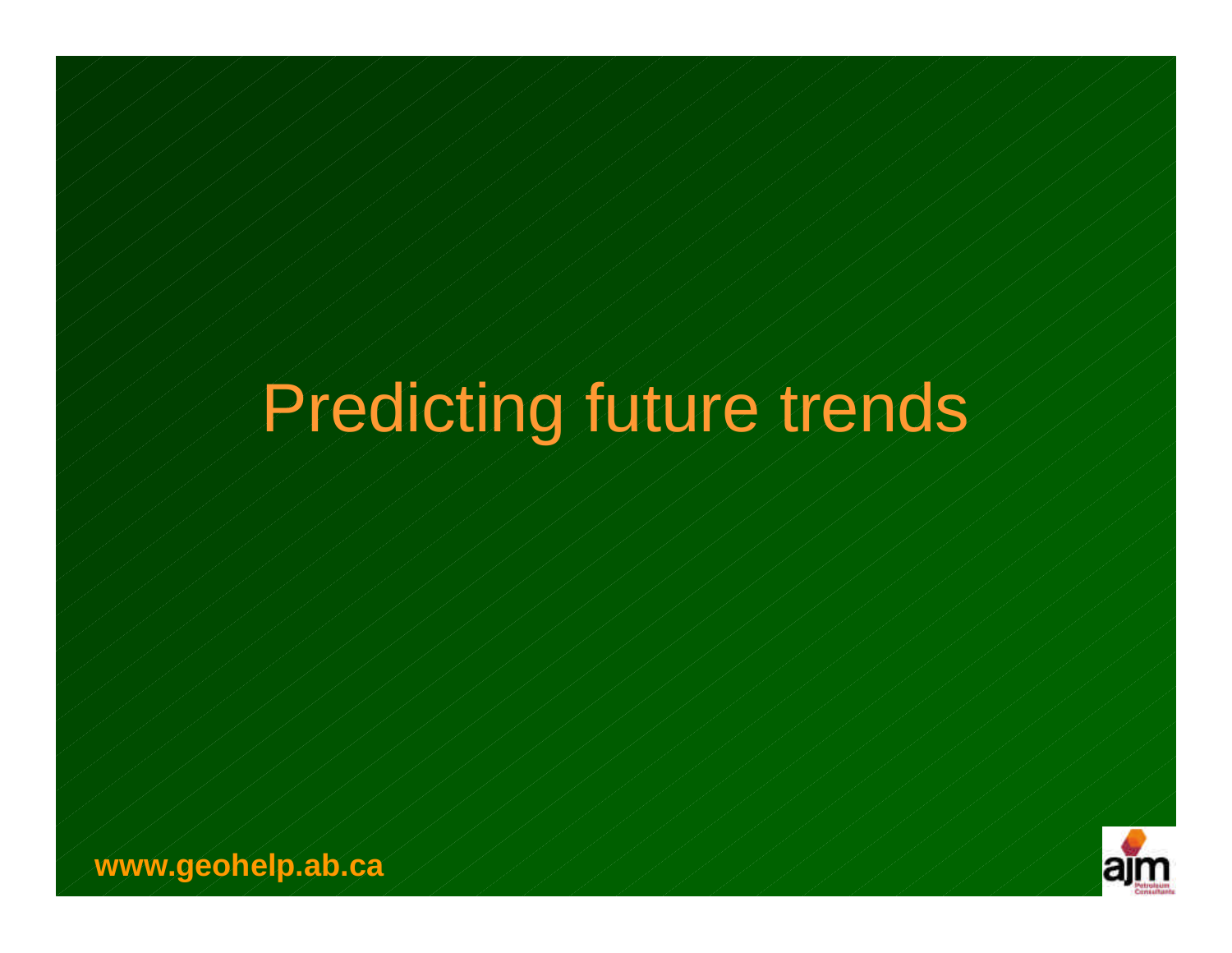### Natural Gas In Canada – Where are we going?

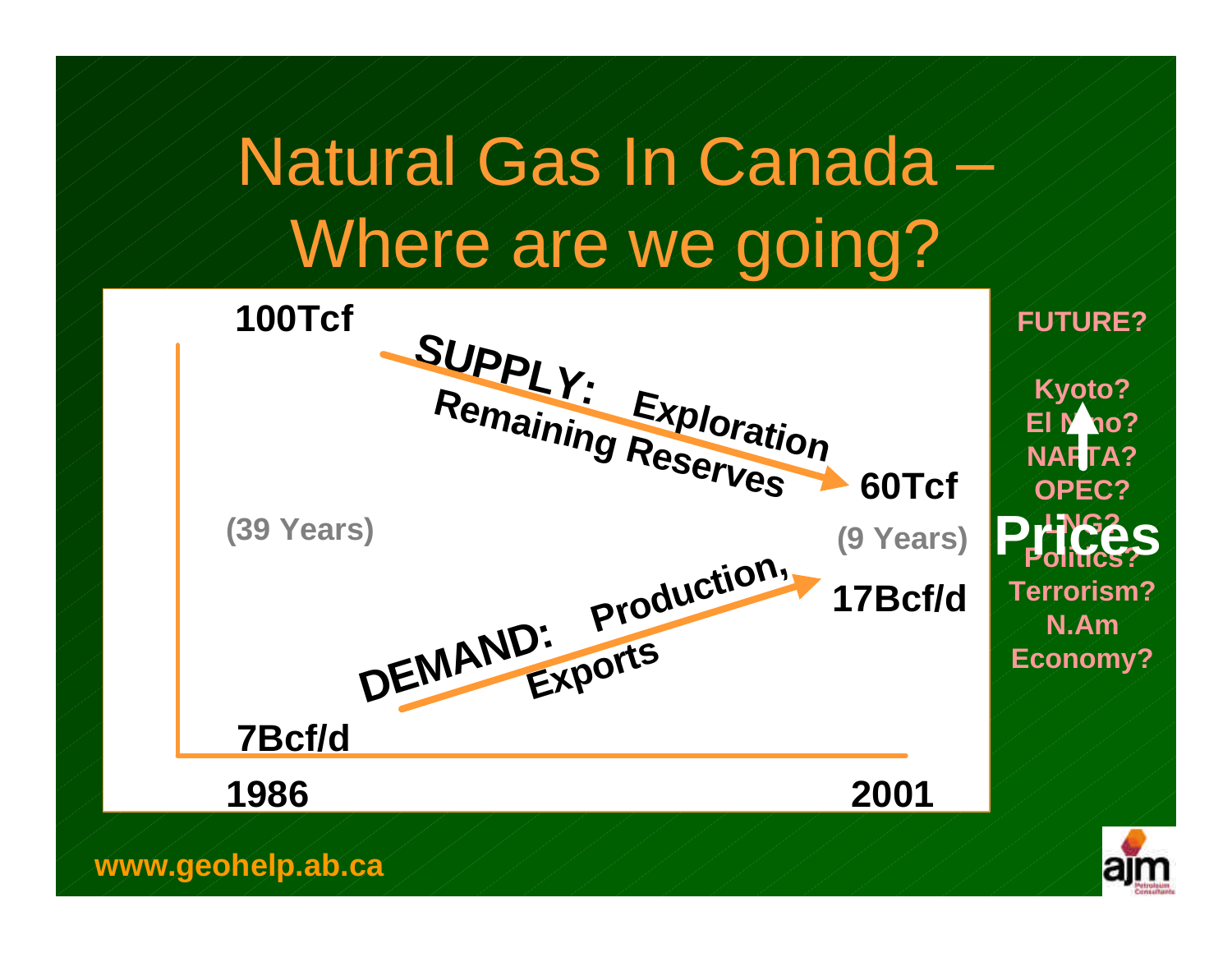## Canadian Gas Supply NEB Forecast 1999 (Bcf/Yr)



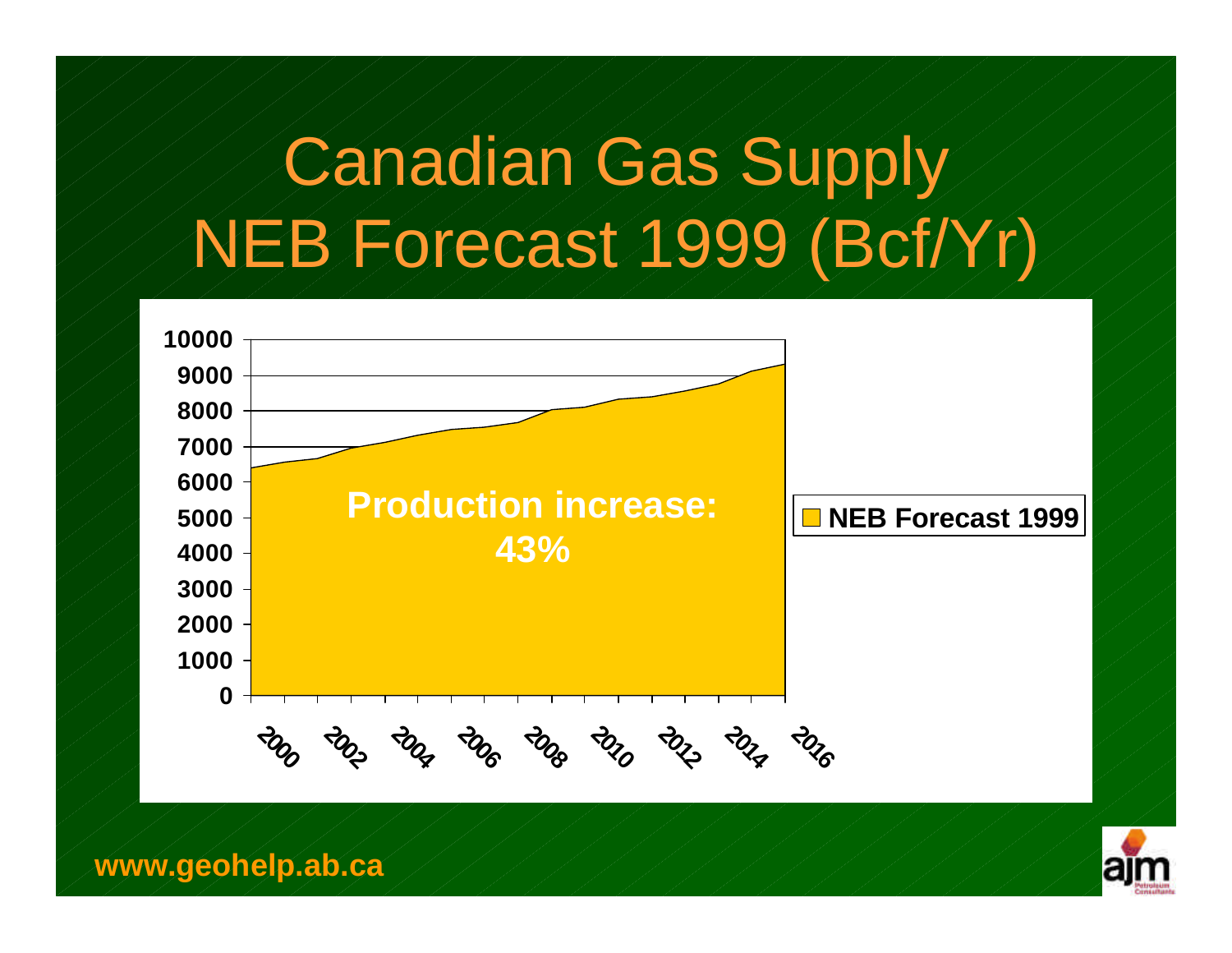### Canadian Gas Supply NEB Forecast 2003 (Bcf/Yr)



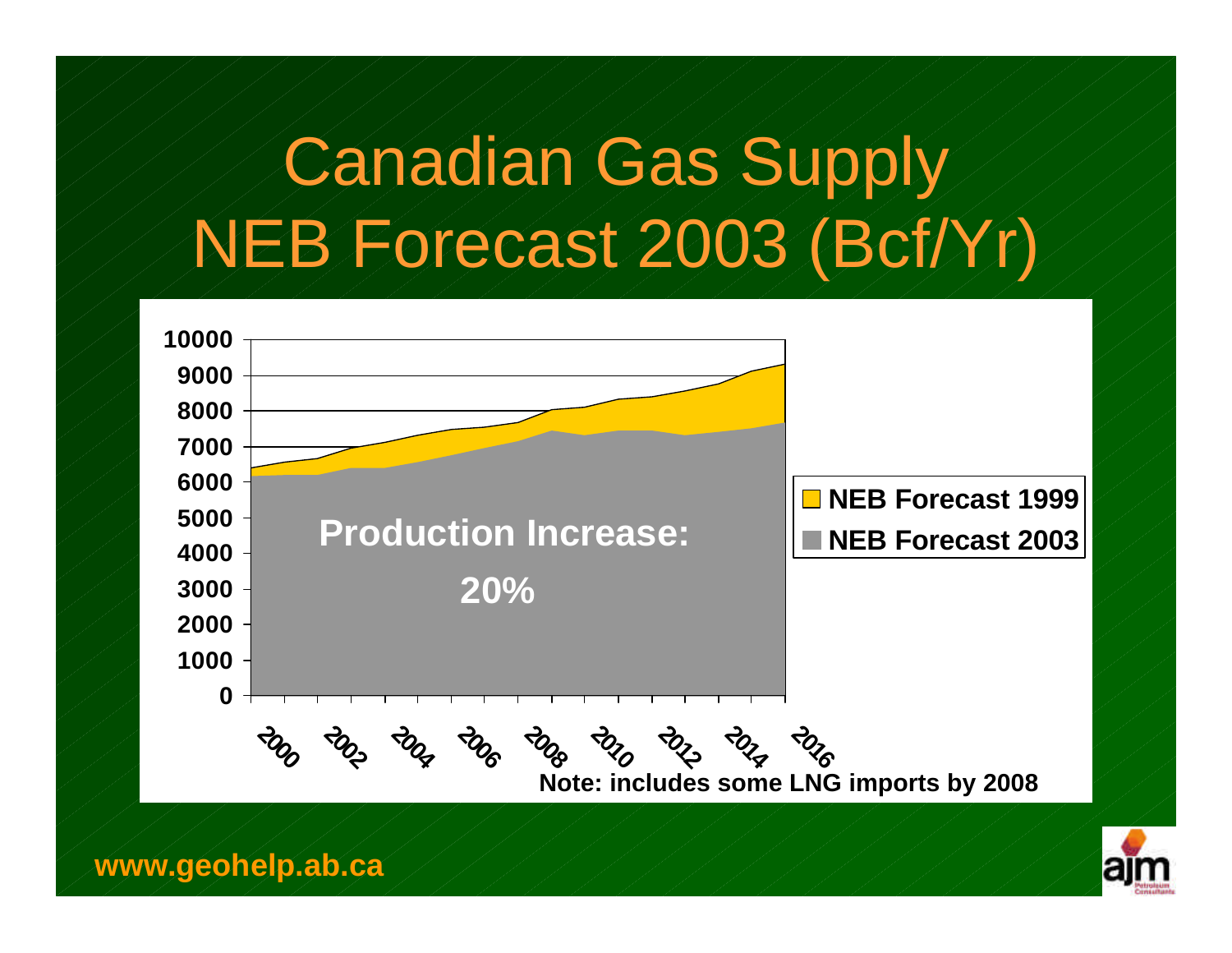### Canadian Gas Supply NEB Forecast 2003 (Bcf/Yr)



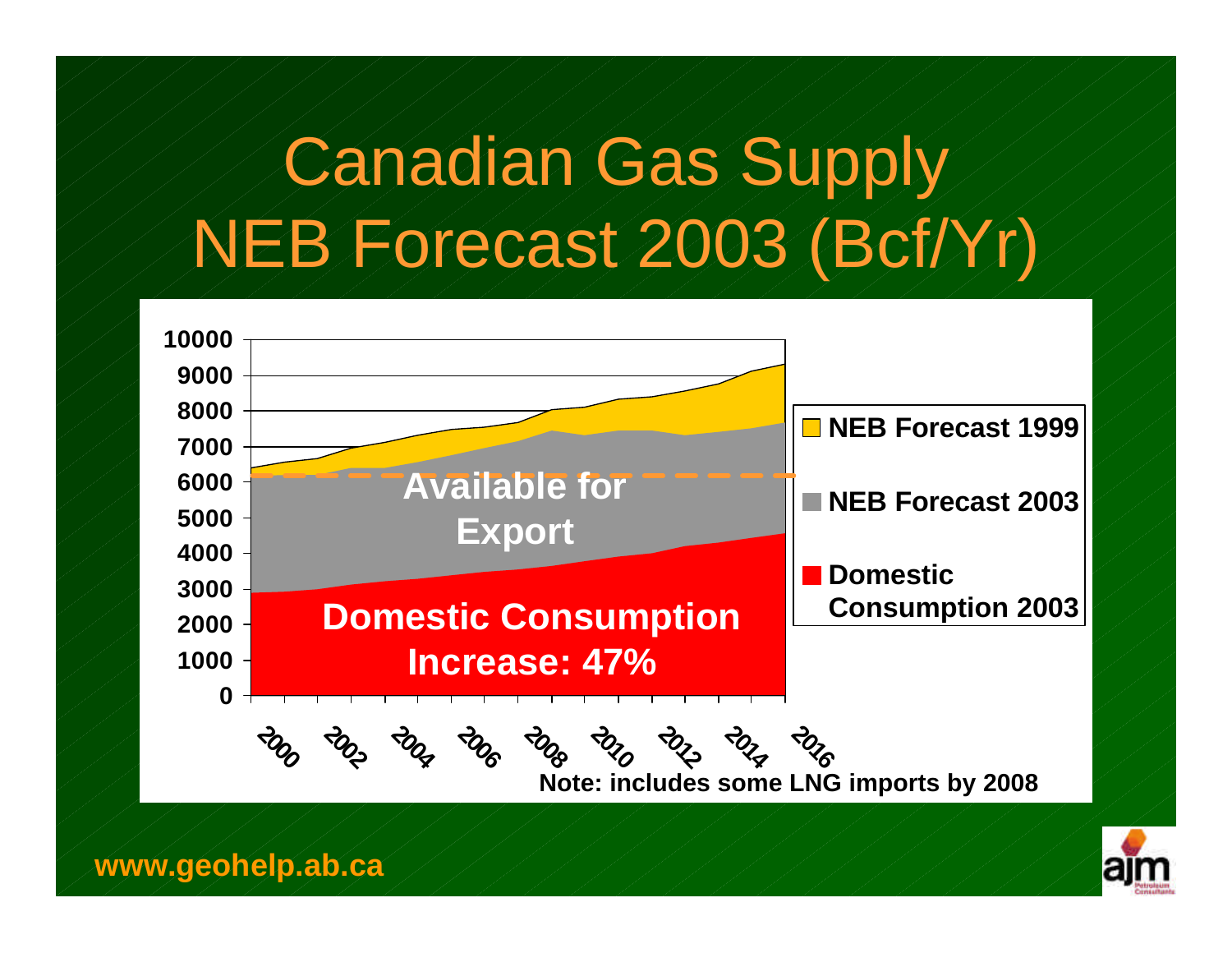### Future Marketable Gas Unconventional (Bcf/Yr)



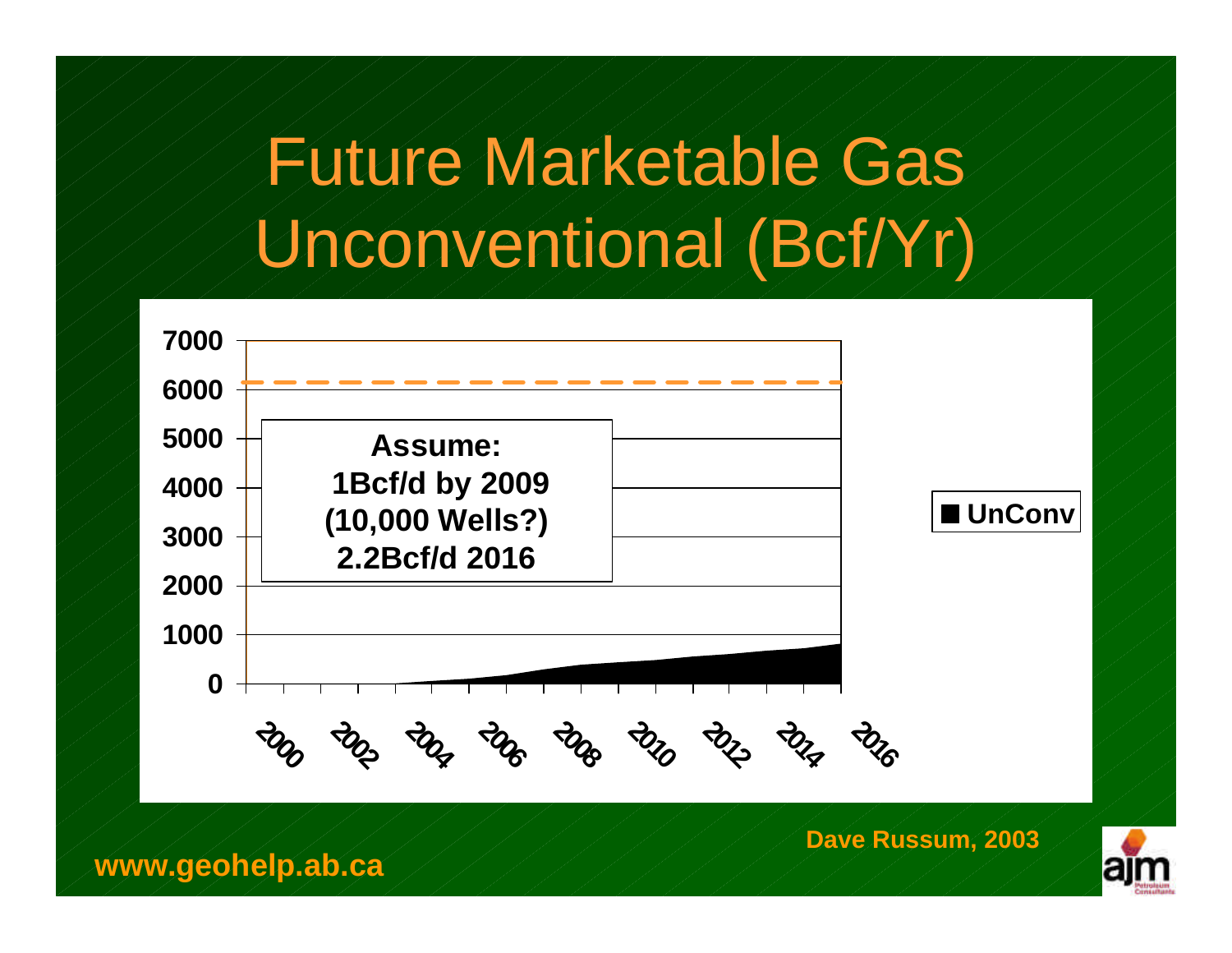## Future Marketable Gas East Coast (Bcf/Yr)



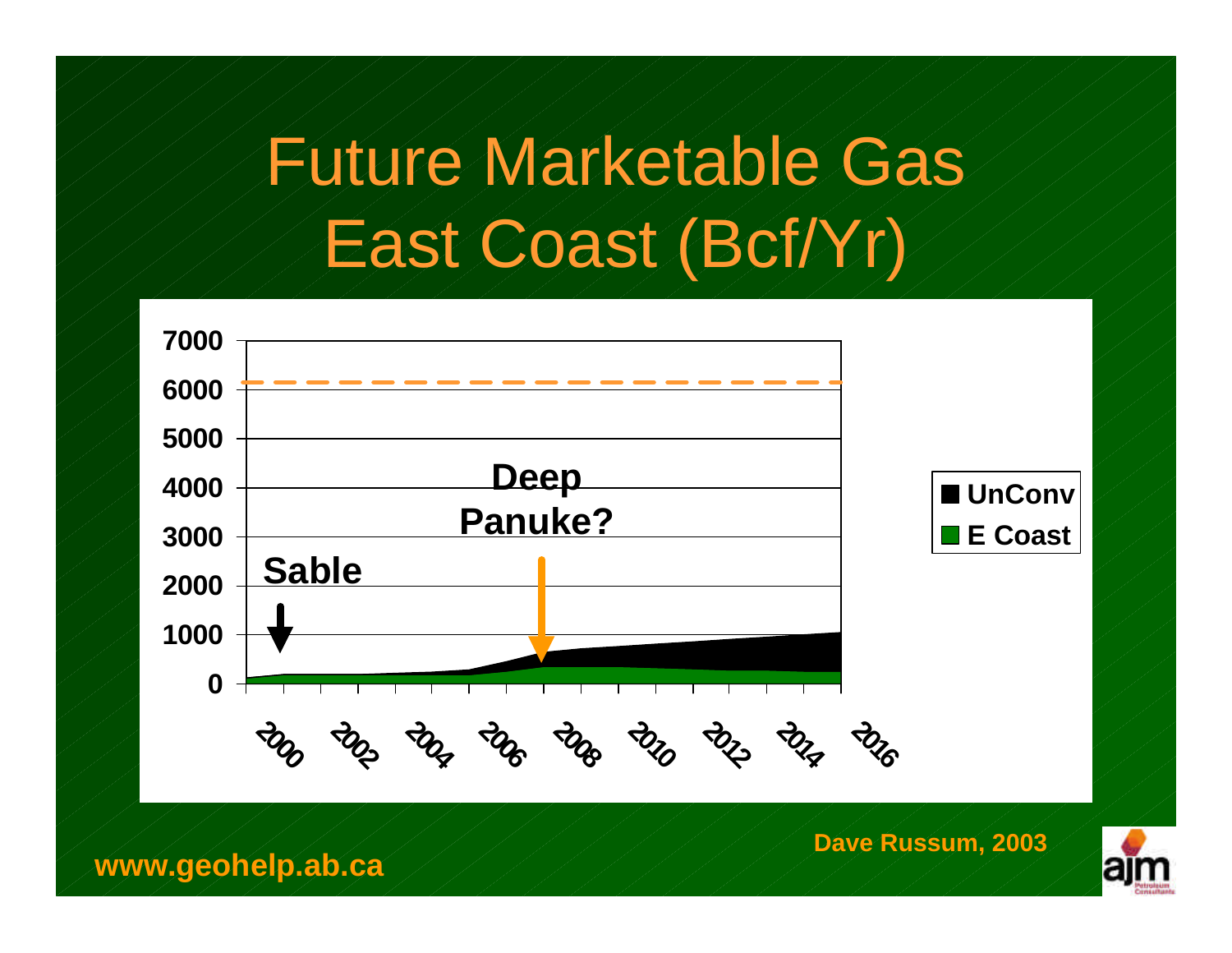#### Future Marketable Gas Territories (Bcf/Yr)



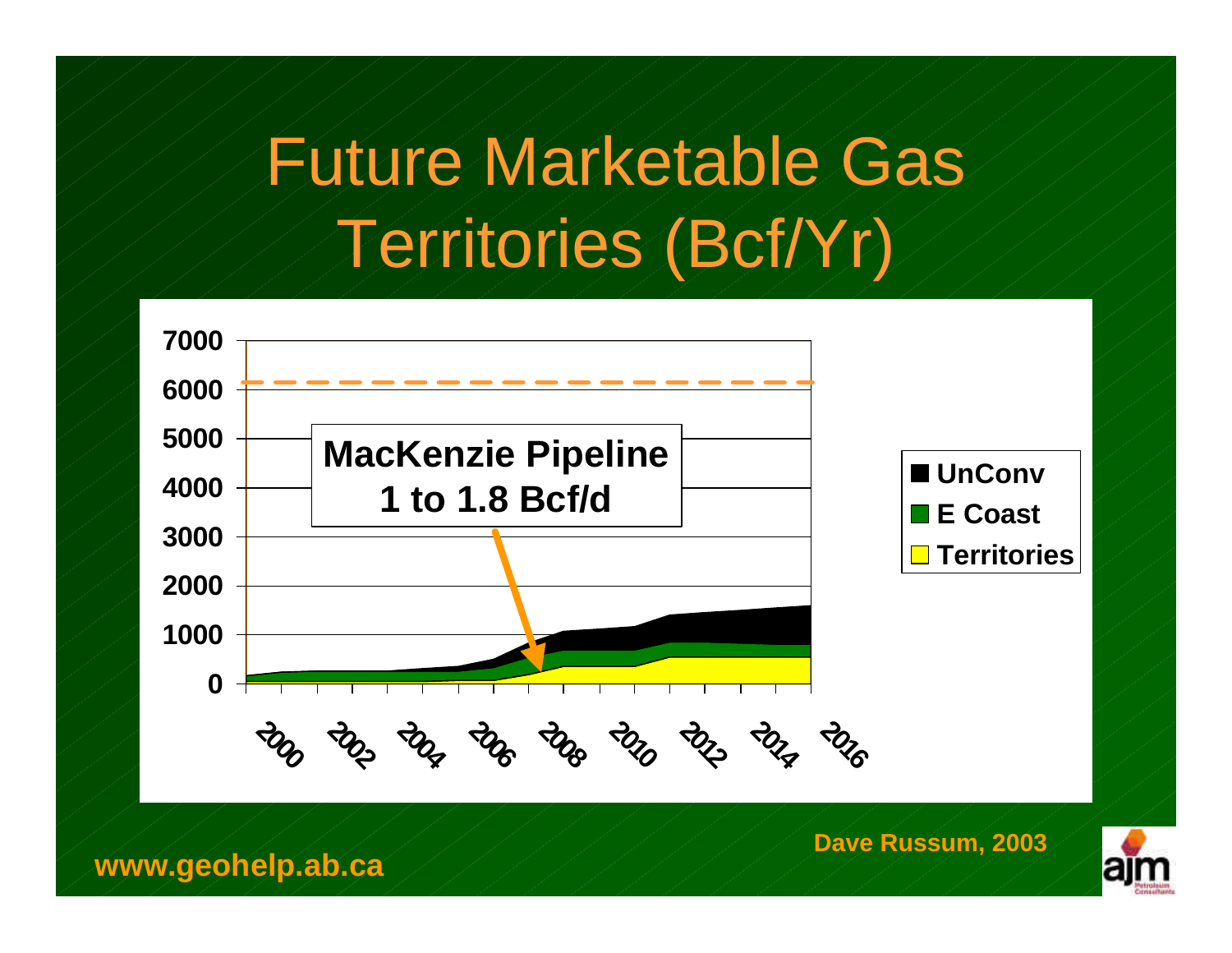### Future Marketable Gas Saskatchewan (Bcf/Yr)



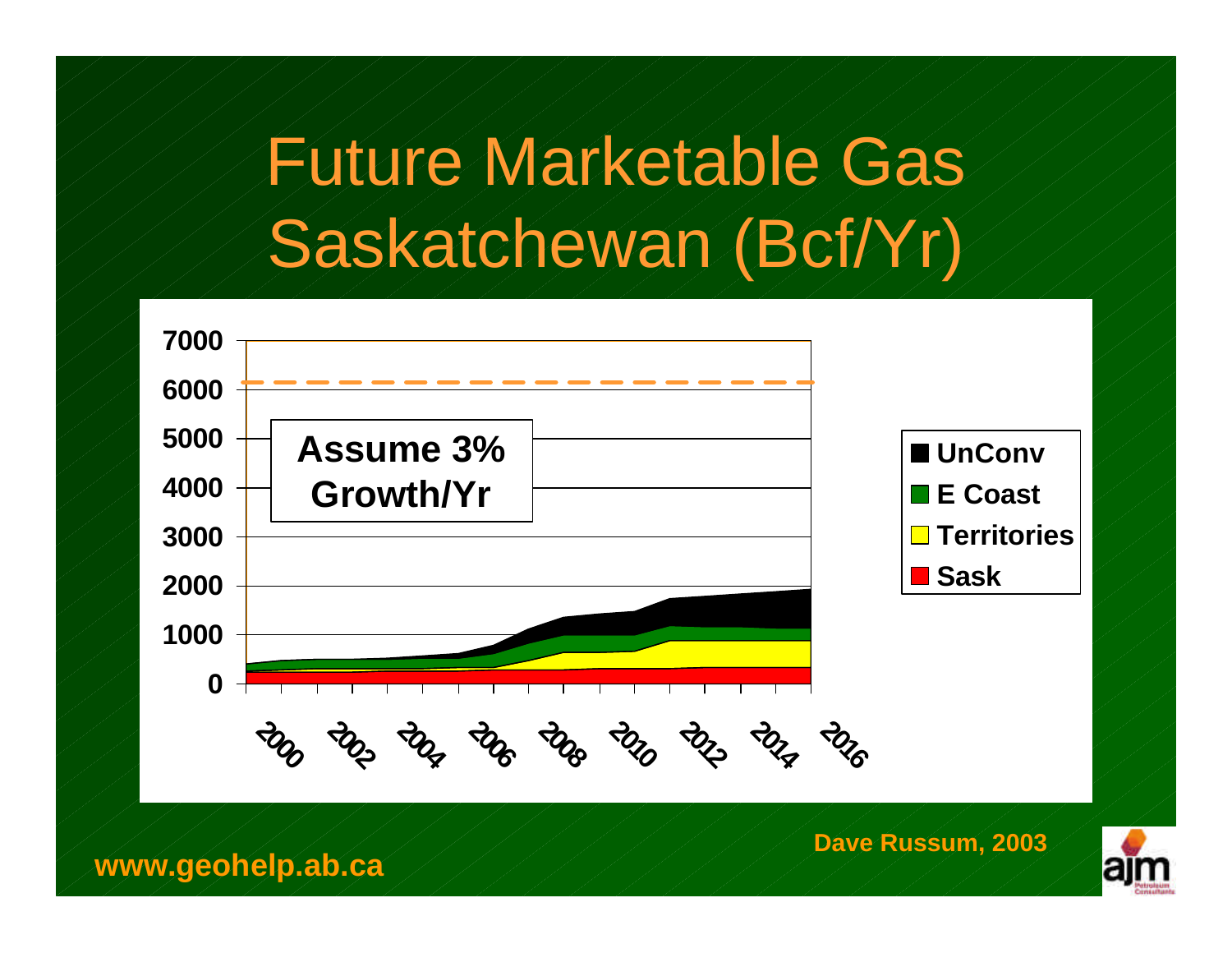## Future Marketable Gas British Columbia (Bcf/Yr)



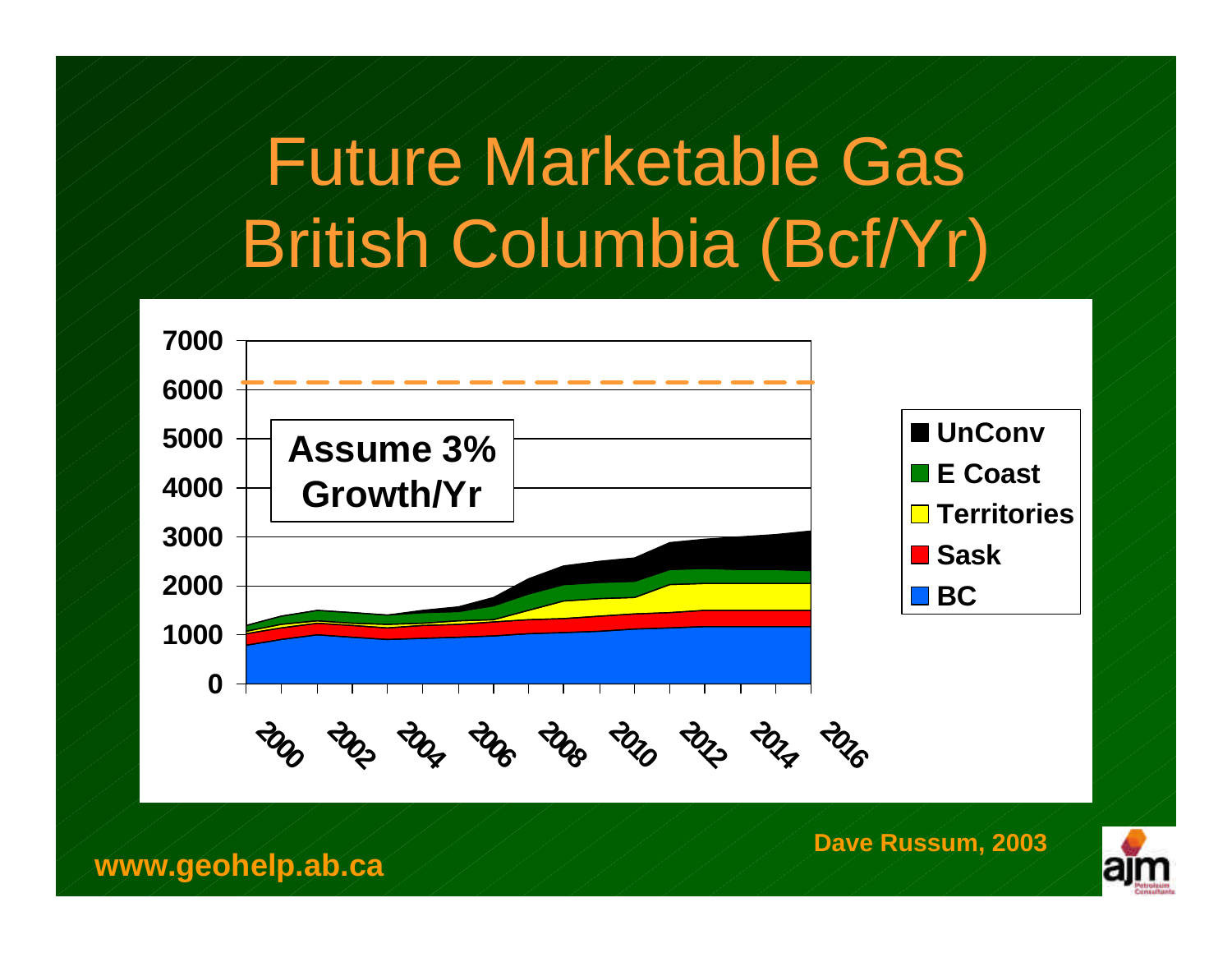## Future Marketable Gas Alberta (Bcf/Yr)



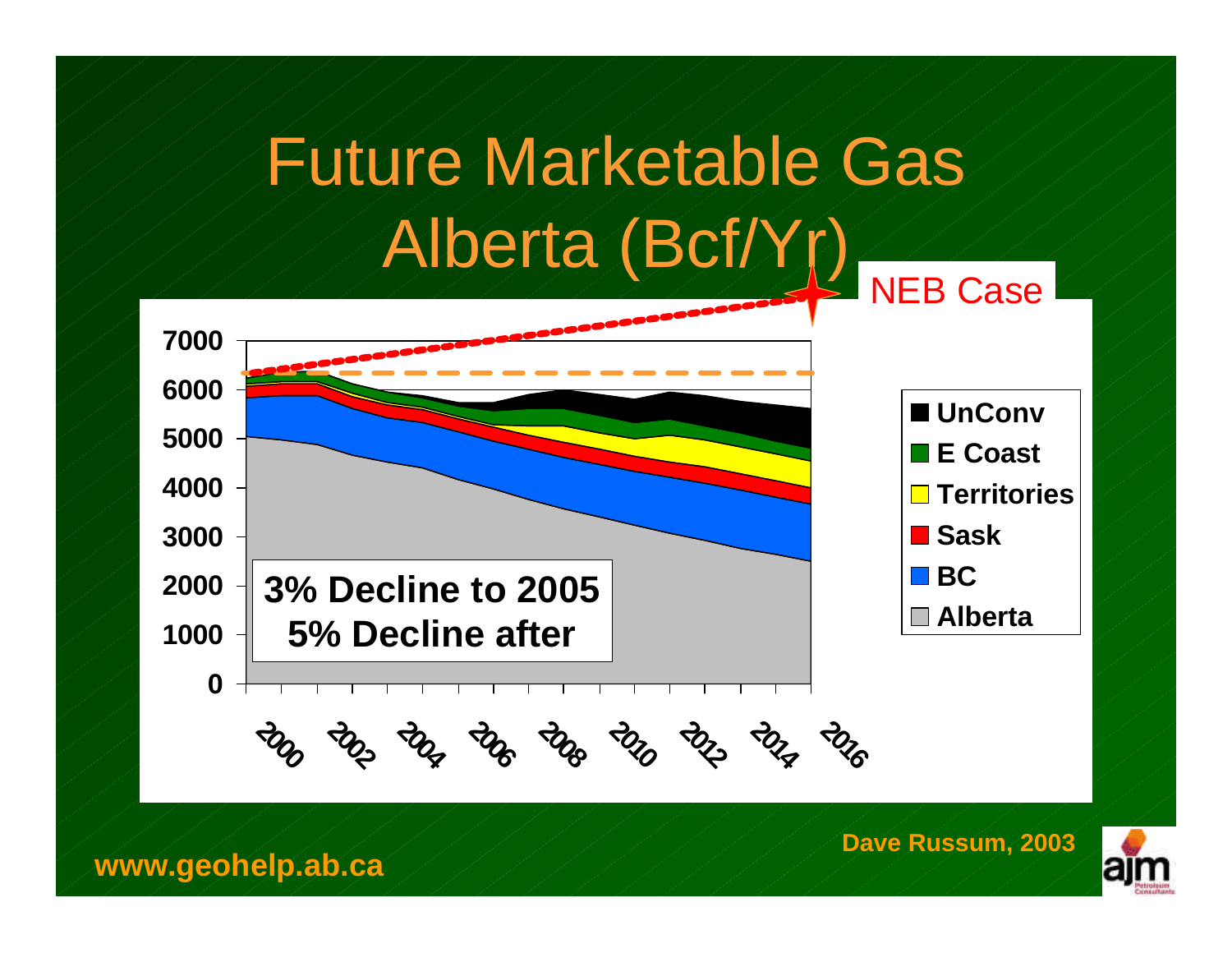#### Future Marketable Gas Prediction (Bcf/Yr)



**Dave Russum, 2003**

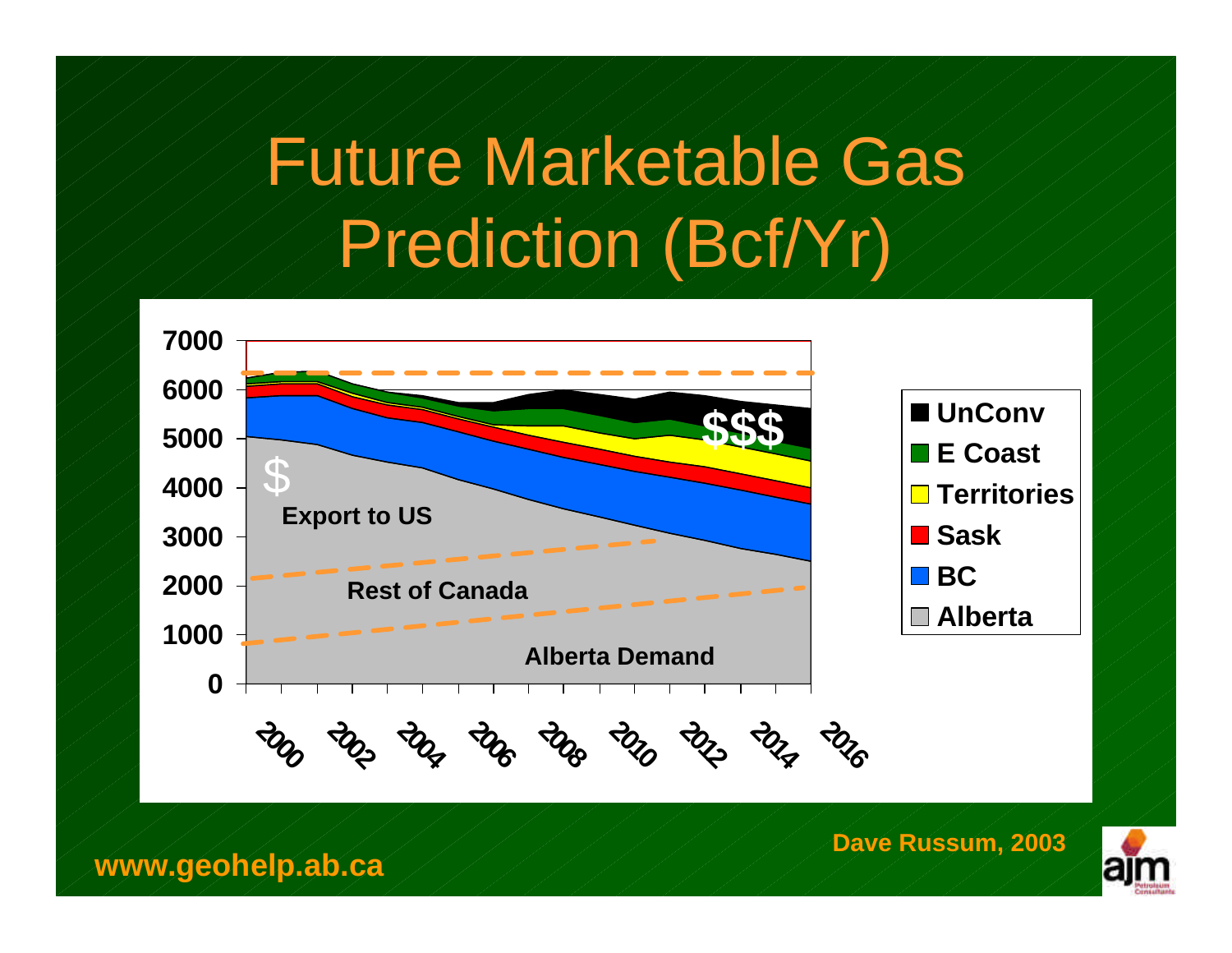## How Important is Natural Gas to Alberta? - Exports 2001



Includes Telecom Equipment Source: Statistics Canada

Total Exports \$56.9 Billion

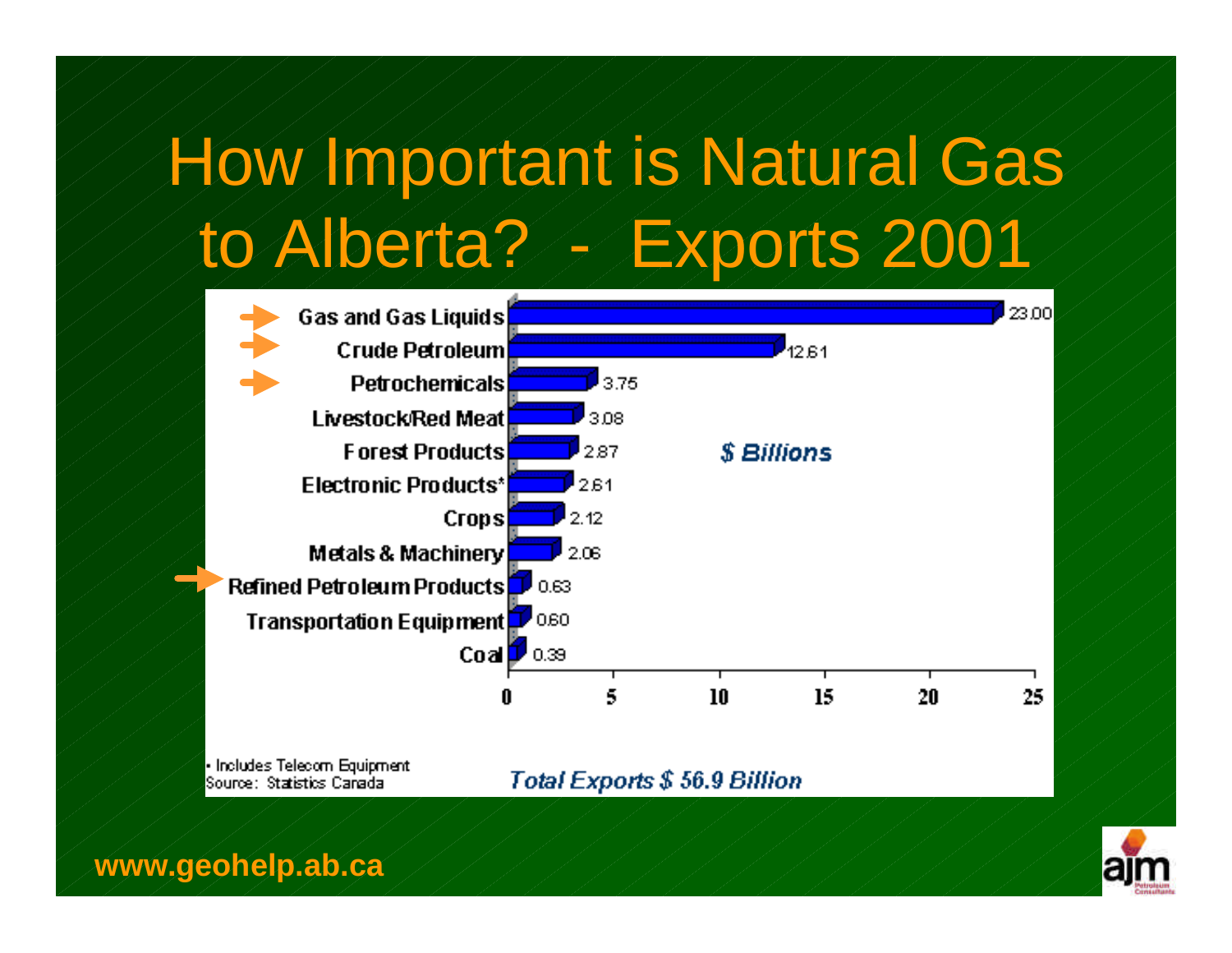## **Is there anything left to find?**



**(CGPC Estimate 246 TCf Undiscovered Conventional gas in Canada + huge volumes of Unconventional Gas)**

#### **Will take research, money and patience**

**to be successful**



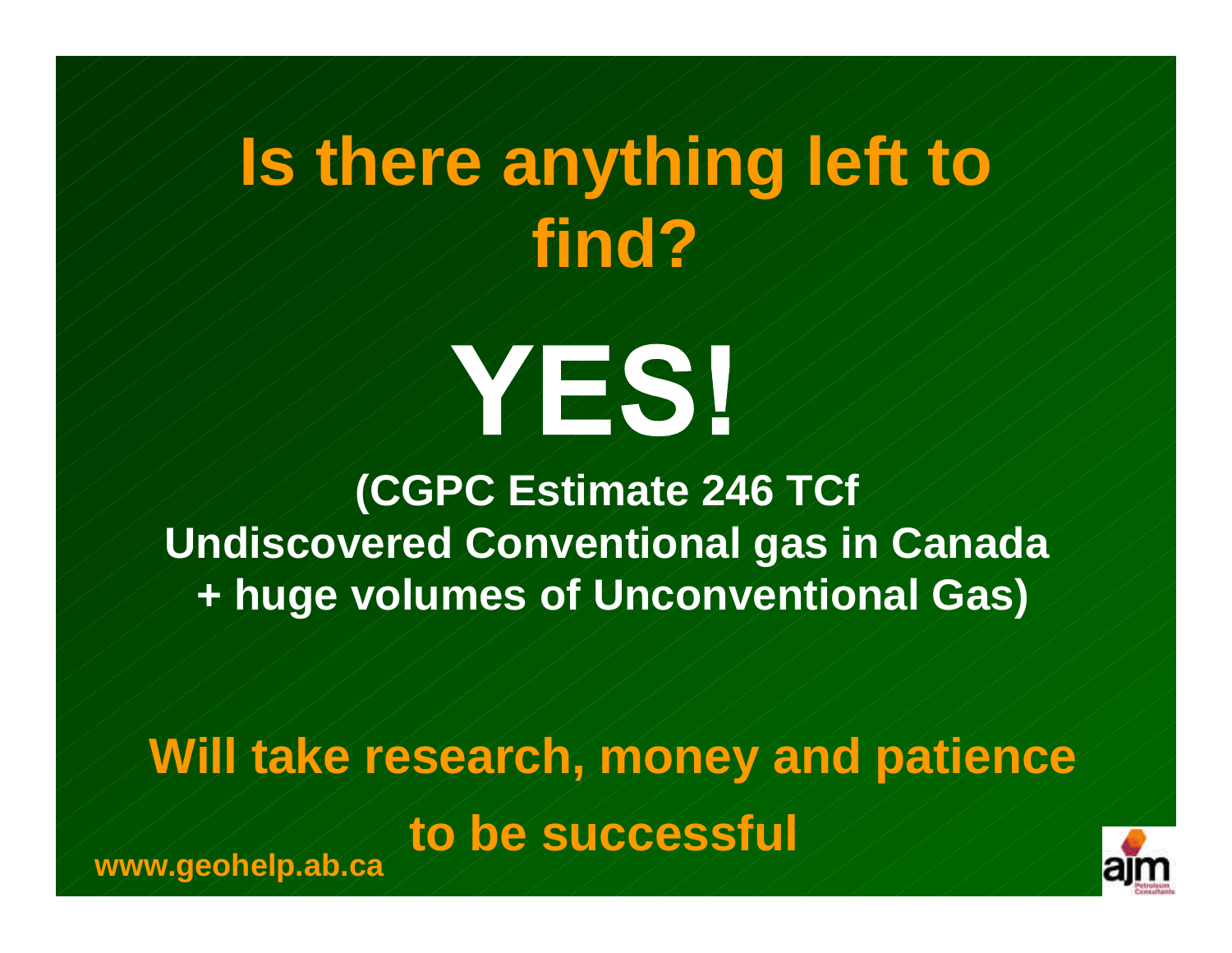#### **Exploration**

All Western Canada Exploration Statistics: • 1992: 1570 Wells 50% Success Rate • 2003: 4696 Wells 83% Success Rate

• How many Exploration wells did these top producers drill in 2003? – **BP, Chevron-Texaco, Imperial, Nexen, Shell, Suncor.**

• Answer: 29 (0.6% of all exploration)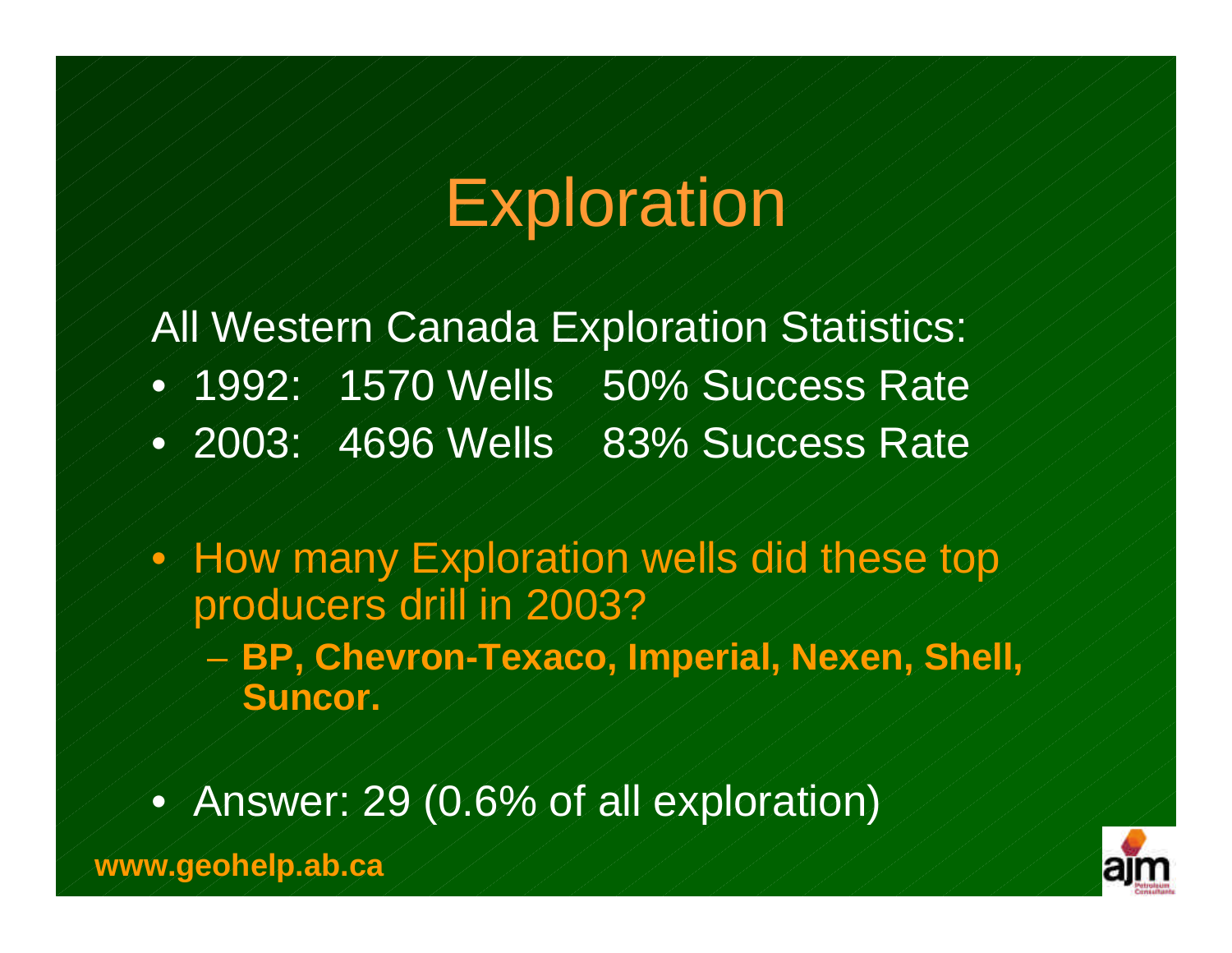## Exploration Strategy - Risk and Reward Profile





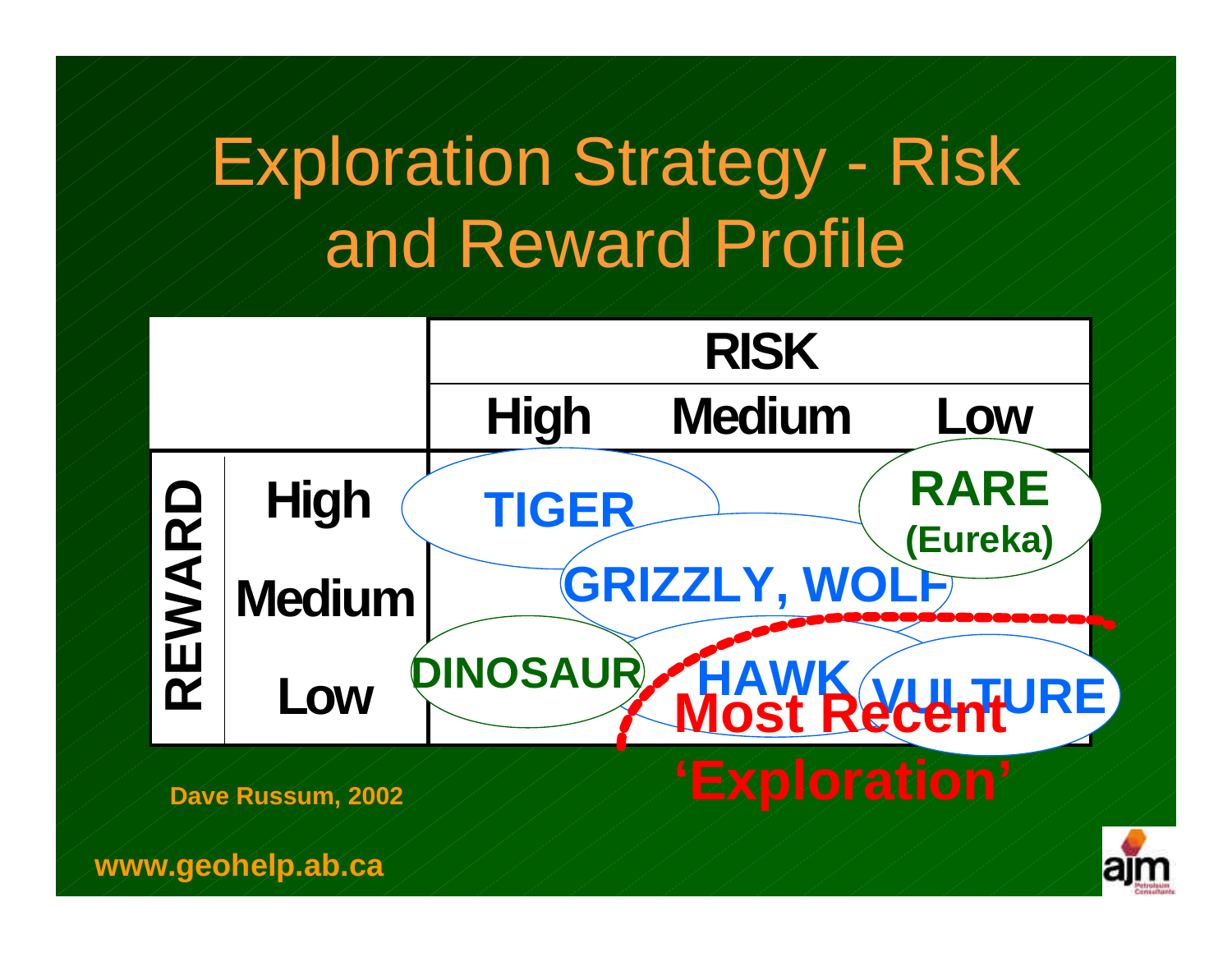# Challenges to R&D and Exploration

- **Poor results**  WCSB Maturity,high COF&D., low IP, high decline
- **M&A activity**  Focus on short-term
- **Capital directed to mega projects**  tar sands
- **Domestic exploration competing with international opportunities**
- **Growth in energy trusts**  liquidating assets
- **Few 'mid-cap' companies or active majors**

• **Difficult to raise capital for long term exploration** Result: Few active domestic exploration groups, even less research = less 'real' exploration and less progress on a serious problem

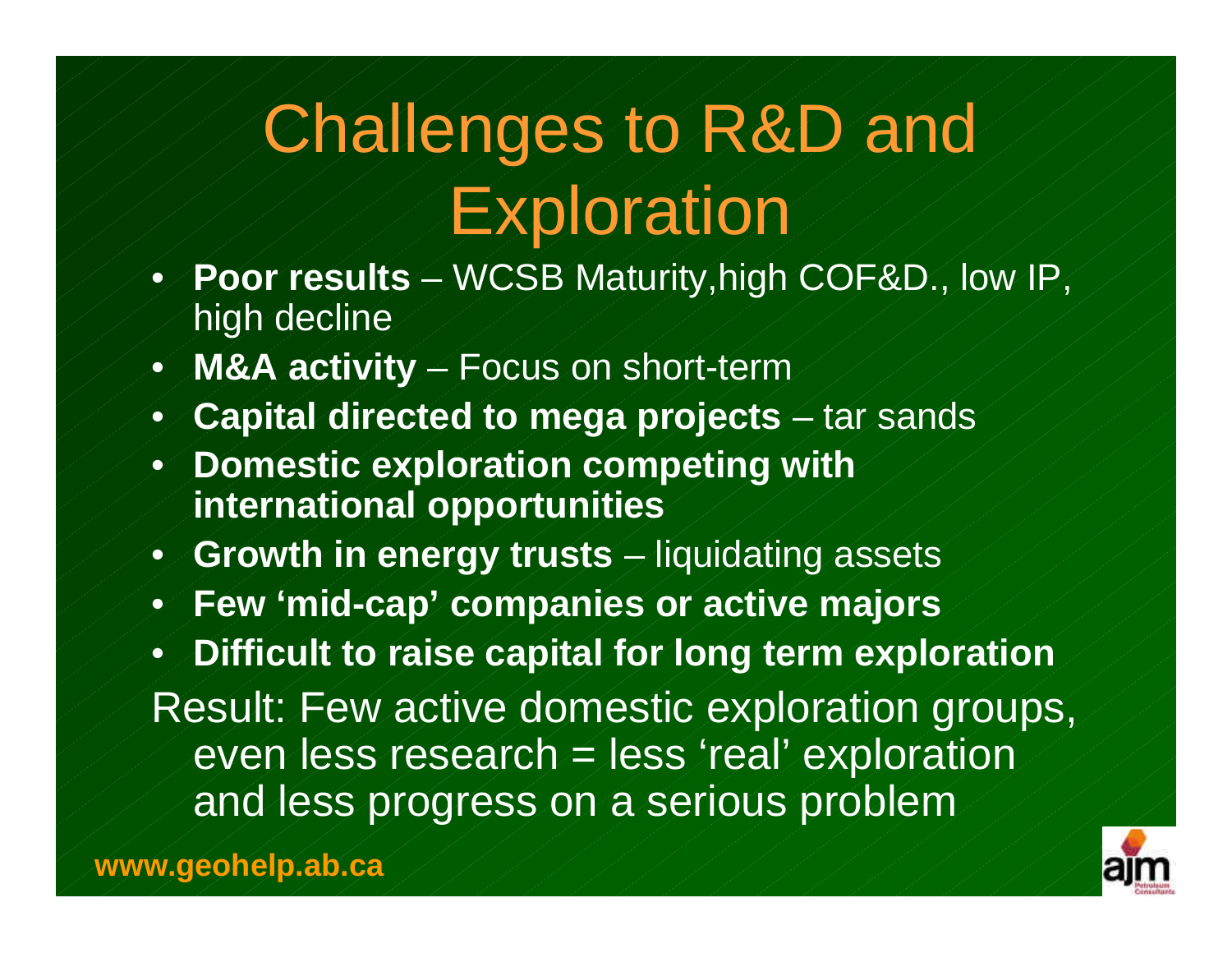#### Reversing the Trends

- Cannot happen overnight!
- Requires Industry and Government **Commitment**
- Research
- Cooperation
- Incentives and Regulations?
- Skilled people
- Innovation
- Training

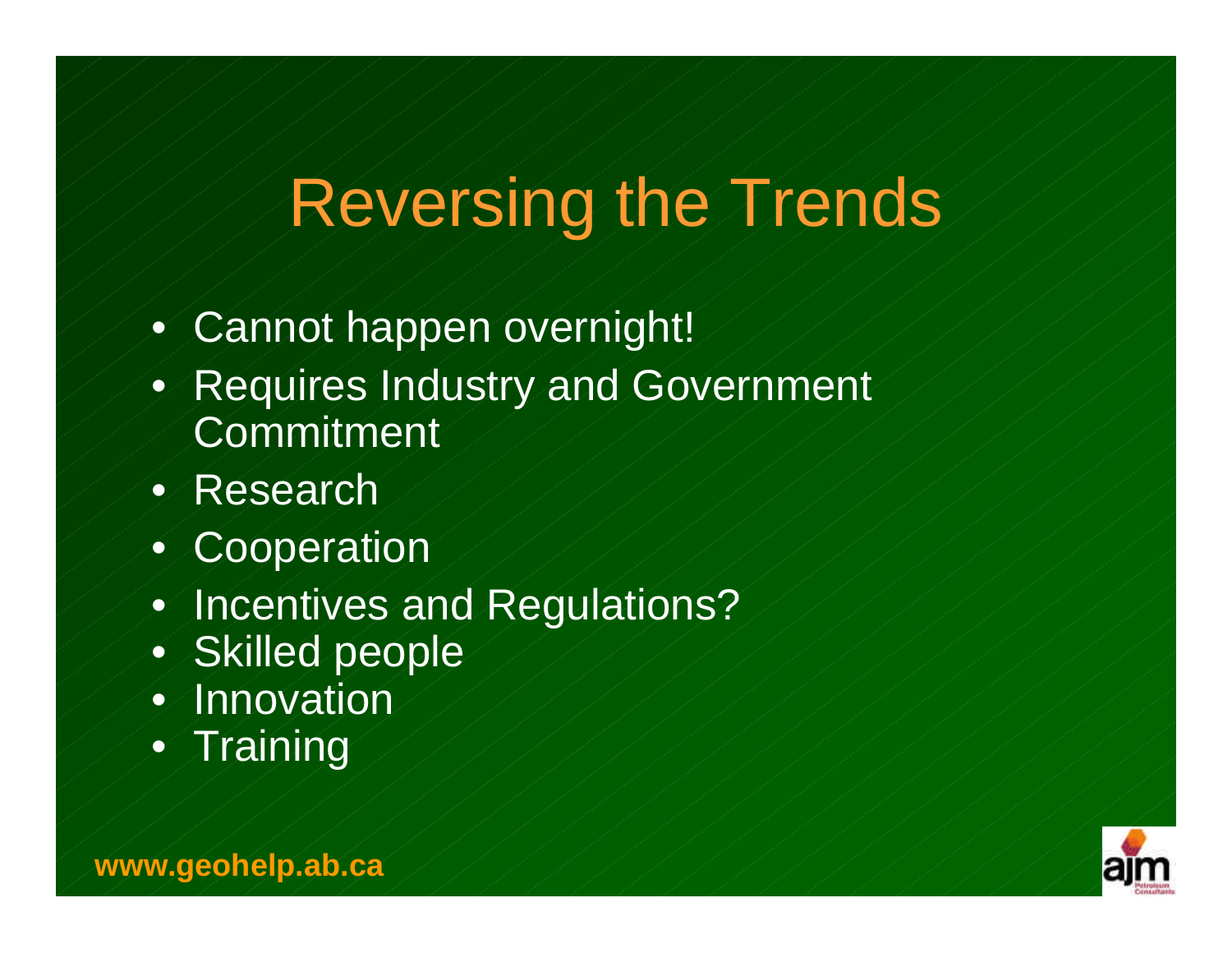#### The Choice:



**AN ENERGY PLAN More and better R&D and Exploration VS. A decline in gas production with implications for the North American energy picture**

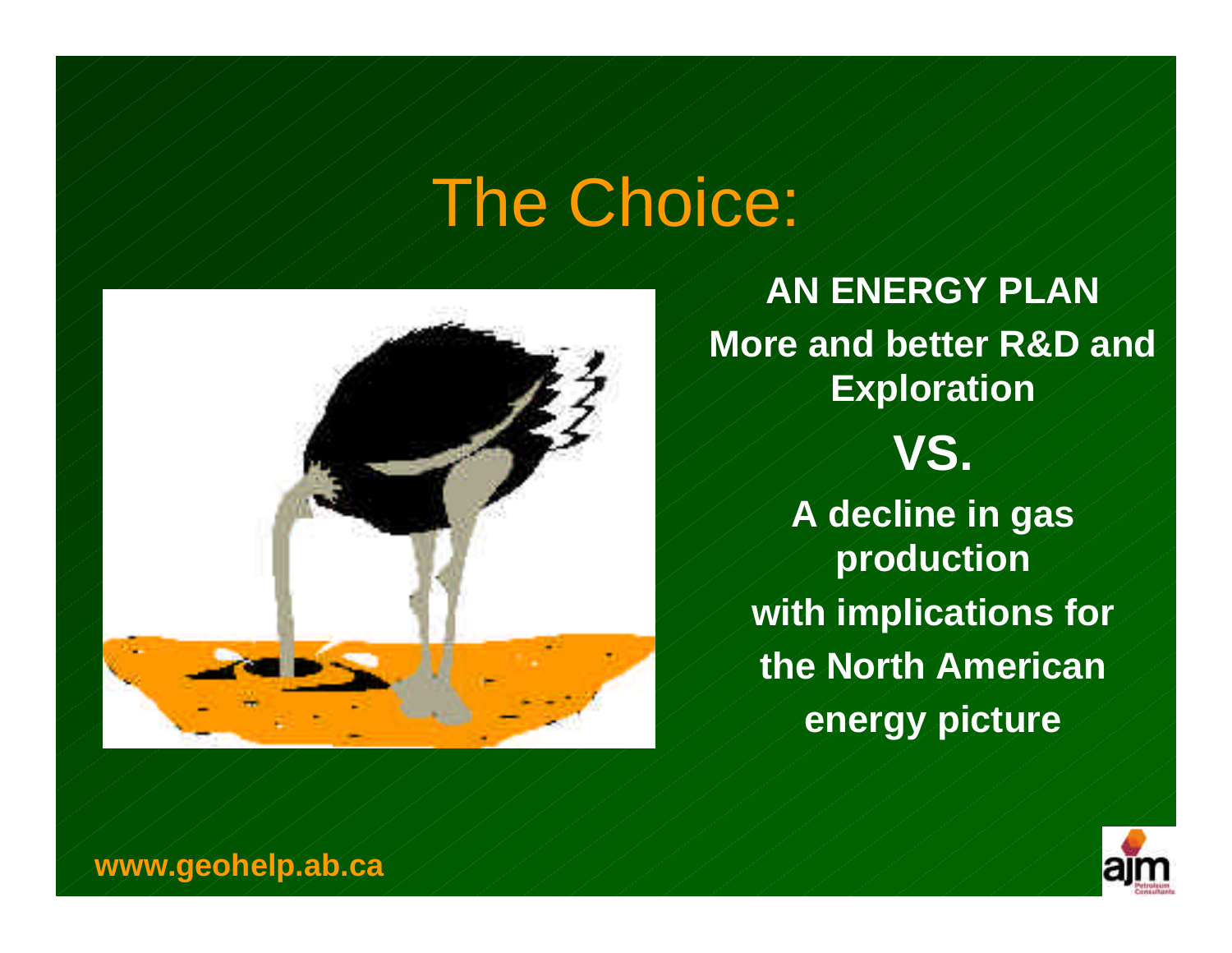#### **Summary**

- Canada is not running out of gas *resources*
- We are rapidly depleting our accessible, cheap, natural *gas reserves*
- We must slow this trend by either finding more or exporting less

Expanded LNG transport could make gas a world commodity – bypassing expensive Canadian gas?